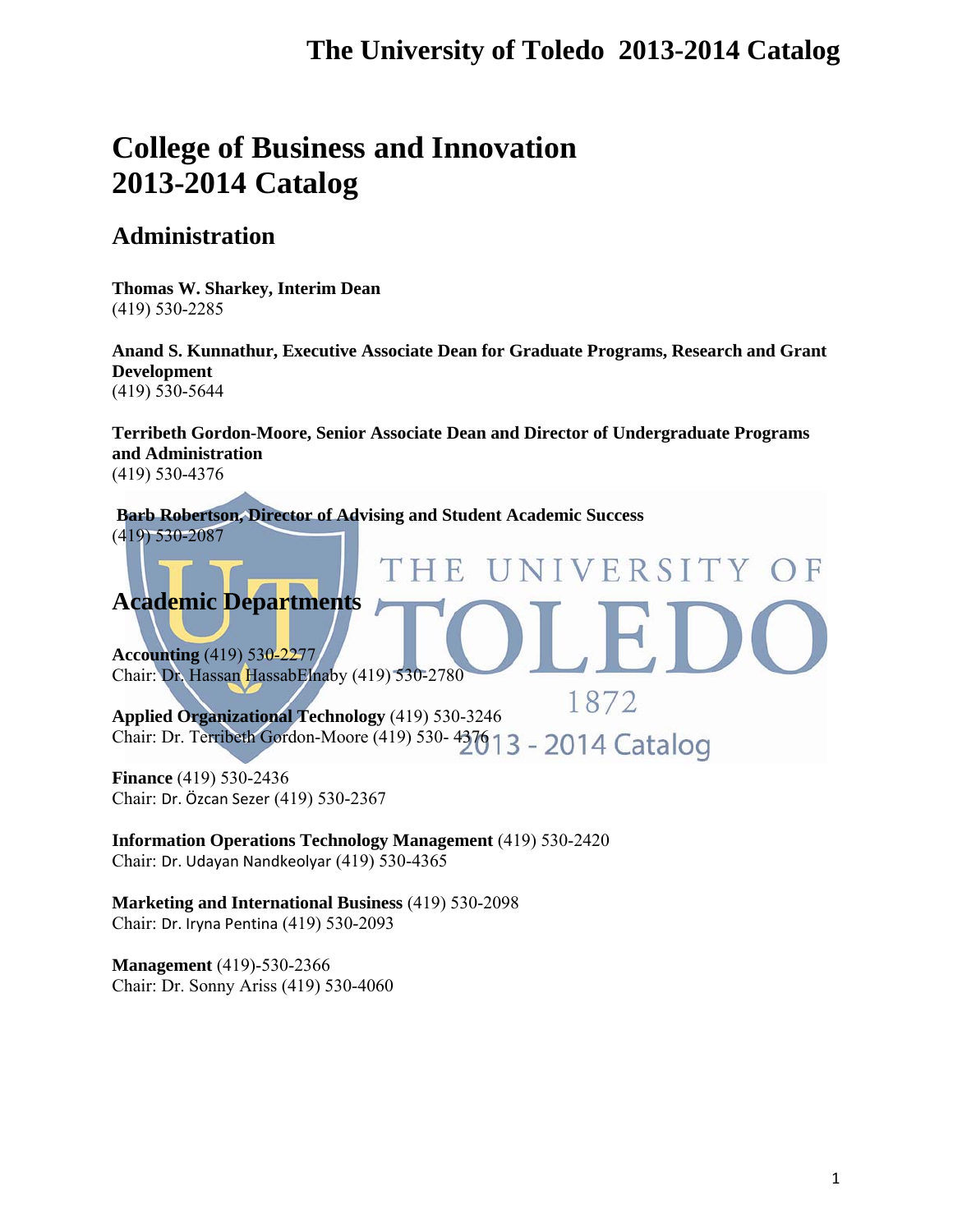## **Academic Support Services**

## **Office of Student Retention and Academic Success**

Stranahan Hall North Room 3130 Phone: 419.530.2087 Fax: 419.530.5353 COBIadvising@utoledo.edu

## **Barb Robertson, Director of Student Academic Success**

barb.robertson@utoledo.edu

**Emily Creamer, Academic Services/DL/Associate Degree Specialist**  emily.creamer@utoledo.edu

**Deborah A. Jones, Transfer Student Specialist**  deborah.jones2@utoledo.edu

**Jennifer McDowell Tharpe, Academic Services and Honors Specialist**  jennifer.mcdowell@utoledo.edu

**Darlene Stevens, Enrollment Management Specialist**  darlene.stevens@utoledo.edu NIVERSITY OF  $H$ (pending), Academic Services Adviser/Recruiter (pending), Academic Services Adviser/Recruiter and MBA Specialist **Carole Sedlock, Student Services Coordinator 2**  carole.sedlock@utoledo.edu 1872 2013 - 2014 Catalog

## **Business Career Programs**

Stranahan Hall North Room 4120 Phone: 419.530.5400 Fax: 419.530.7744

**Terribeth Gordon-Moore, Senior Associate Dean and Director of Undergraduate Programs and Administration**  Terribeth.gordon@utoledo.edu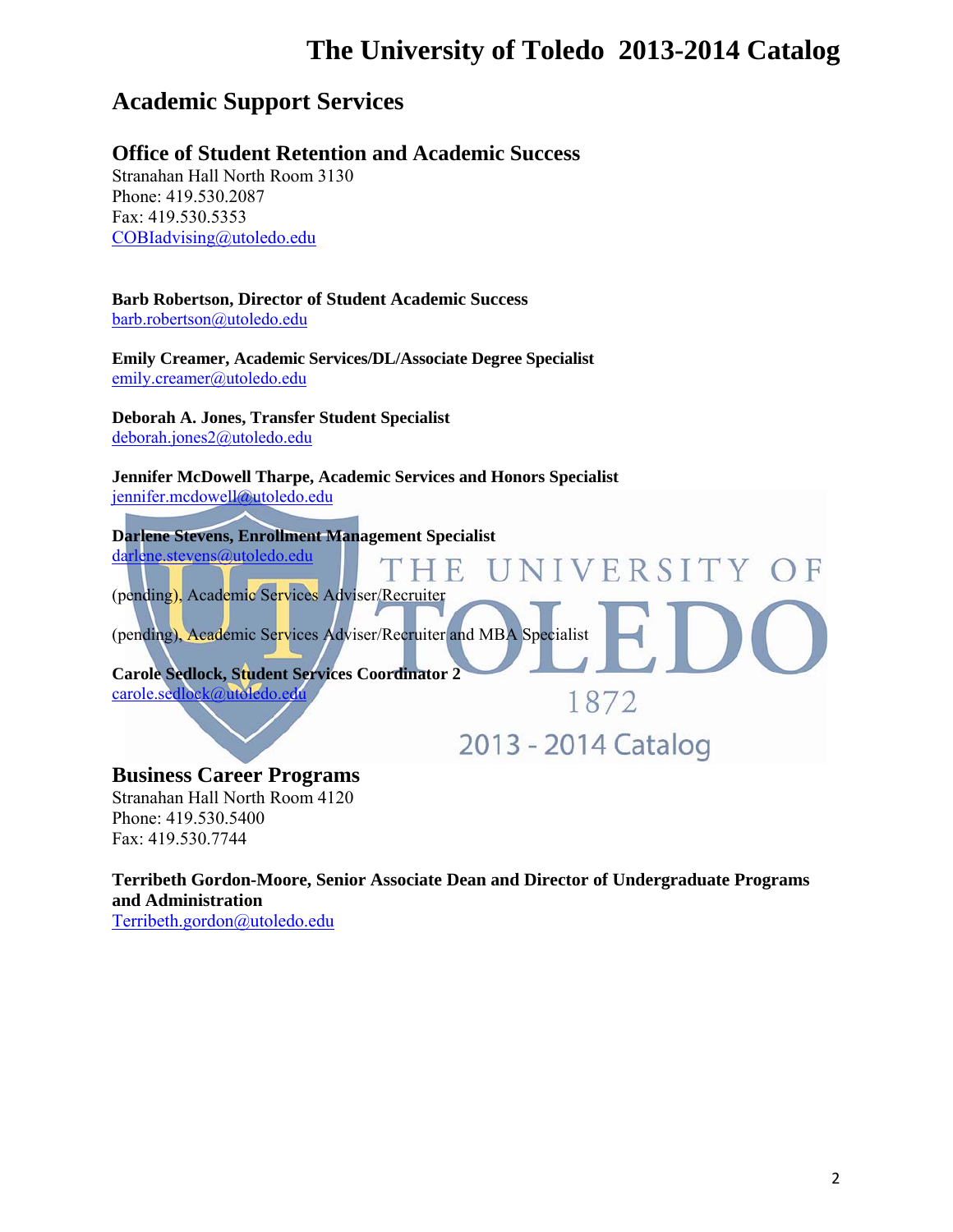## **Mission Statement** (adopted 10/02/07)

"Developing Lifelong Leaders for the World of Business.."

Preparing a diverse body of students for life-long careers as leaders and contributing professionals

Delivering influential research and publications

Enhancing the world of business practice and serving as a resource for regional economic development

## **Accreditation**

The University of Toledo College of Business and Innovation has two undergraduate programs fully accredited at the undergraduate level by The Association to Advance Collegiate Schools of Business (AACSB International). These include the bachelor of business administration (BBA) and the bachelor of science in information technology (BSIT). In addition, the graduate programs are accredited by the AACSB.

## **Degrees Offered**

### **Bachelor of Business Administration (BBA)**

The Bachelor of Business Administration (BBA) undergraduate curriculum includes a broad liberal arts background, a general core of business courses, and a specific area of specialization.



- **Human Resource Management**
- **Information Systems**
- **International Business**
- Marketing
- Operations Management / Supply Chain Management
- Organizational Leadership and Management
- **Professional Sales**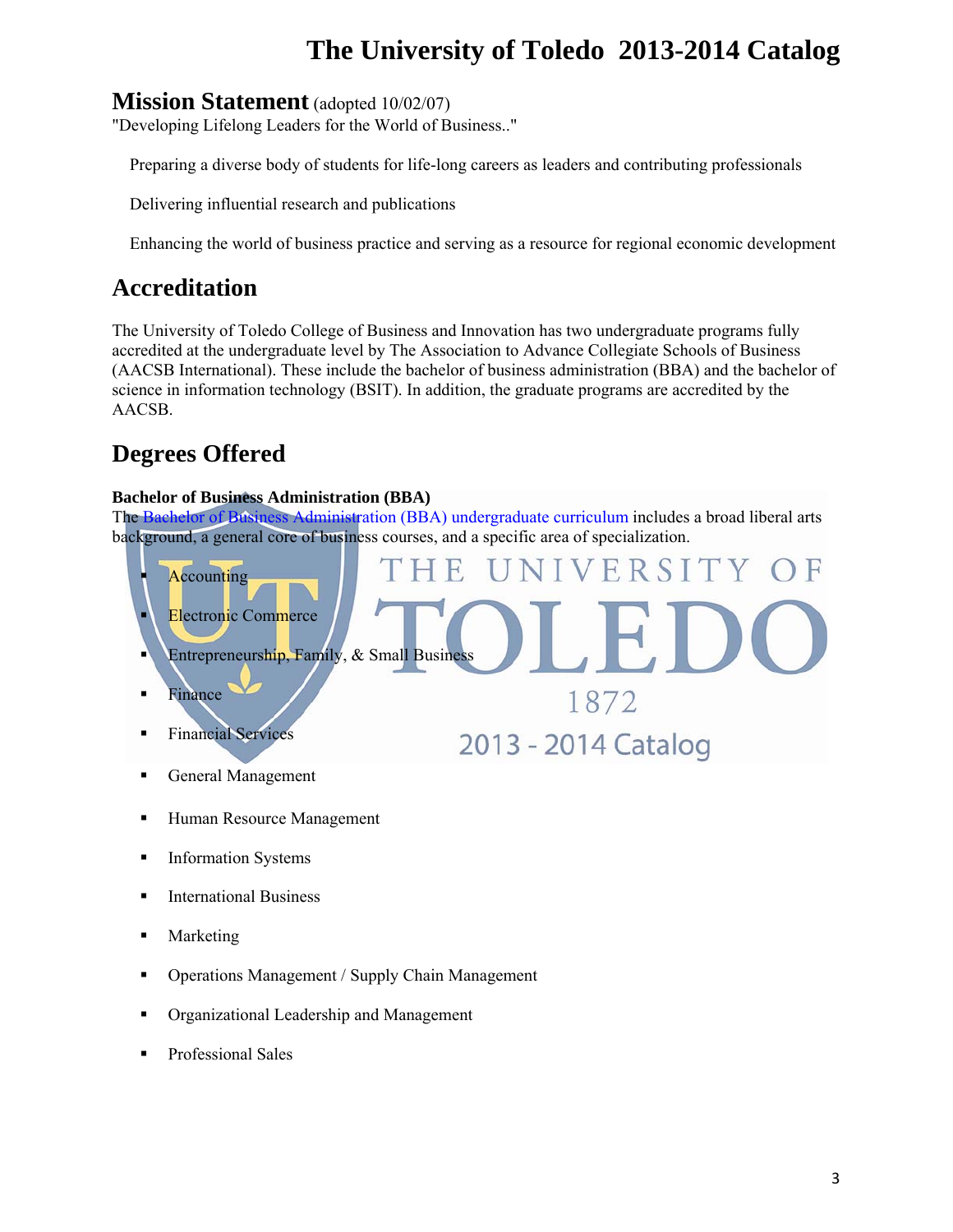#### **Bachelor of Science in Information Technology (BSIT)**

The Bachelor of Science in Information Technology (BSIT) program is offered jointly by the College of Engineering and the College of Business and innovation. The BSIT program features a hands-on education leading to careers in the management of the technology infrastructure of organizations of all types and sizes. The program specifically focuses on the technology side of information technology and emphasizes interfacing technologies and the management of technologies. The curriculum covers the operational support and administration of diverse computing systems and the integration of existing technologies, components and products The program will provide students with a breadth of skills in the core information technologies including programming, computer hardware and networking, databases and Web technologies in order to prepare students for positions as information technologists providing operational and infrastructure support for computer and information systems in business, manufacturing, and institutional organizations.

#### **Bachelor of Applied Organizational Technology (BAOT)**

 All transfer students must have a minimum GPA of 2.25 and have completed a technical associate degree to be accepted into the College of Business and Innovation for the bachelor of applied organizational technology. Transfer students' admission will be determined by the higher education (HEd) grade point average. The HEd GPA is based on all letter grades attained at all institutions of higher learning and uses the point average scale of "A" equaling four points.

#### **Associate Degree Program**s

The Department of Applied Organizational Technology (DAOT) offers degrees in:



- Graphic Design/Digital Imaging and Web Design (Technical Studies options)
- Health Information Technology (pending approval)  $2014$  Catalog
- **Information Services and Support**
- **Intermodal Transportation Technology**
- **Pre-Business**  $(2+2 \text{ with } BBA)$
- **Programming and Software Development**
- Technical Studies General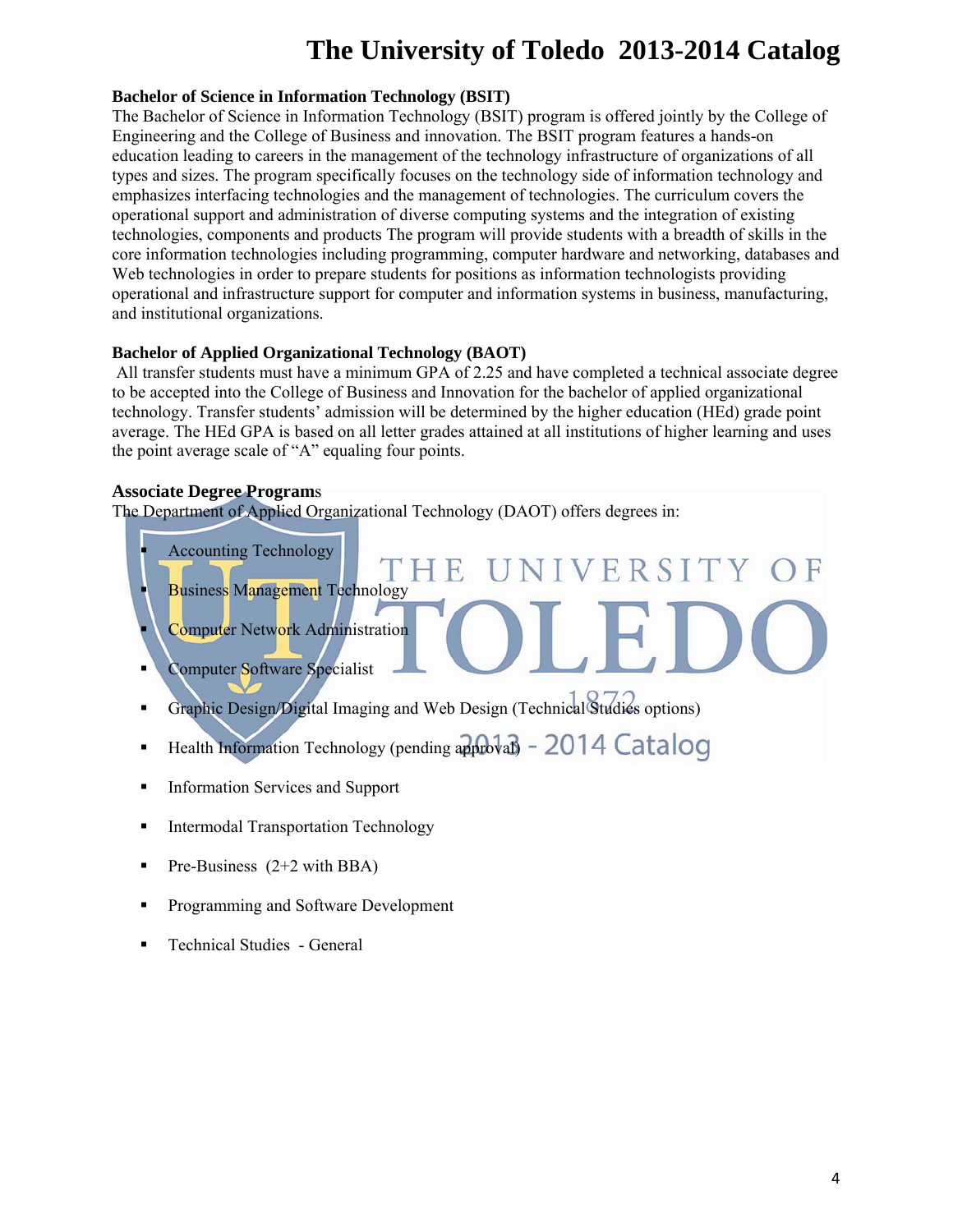## **Admission Policies**

### **General Requirements**

### **Bachelor of Business Administration (BBA)**

To be admitted to the bachelor of business administration program (BBA) at The University of Toledo, students need a minimum 2.80 cumulative high school grade point average (GPA) **or** a minimum 25 ACT composite or 1150 SAT composite. Students who do not qualify for direct admission into the College of Business and Innovation BBA may be admitted to the associate of arts, AA, pre-business degree program. The AA PREB program is a  $2+2$  program with the bachelor of business administration degree, but students may move into the BBA program any time after they have earned a 2.4 UT GPA.

### **Bachelor of Science in Information Technology (BSIT)**

To be admitted to the bachelor of science in information technology program (BSIT) at The University of Toledo, students need a minimum 2.4 cumulative high school grade point average (GPA) and a minimum 21 ACT composite or 980 SAT.

## **Bachelor of Applied Organizational Technology (BAOT)**

Students must have an earned technical associate degree and a minimum GPA of 2.25 to be admitted to the bachelor of applied organizational technology at The University of Toledo. Transfer students' admission will be determined by the higher education (HEd) grade point average. The HEd GPA is based on all letter grades attained at all institutions of higher learning and uses the point average scale of "A" equaling four points.

## **Associate Degree Programs**

# THE UNIVERSITY

2013 - 2014 Catalog

To be admitted to an associate degree program in the College of Business and Innovation at The University of Toledo, students need a minimum 2.00 cumulative high school grade point average (GPA) **or** a minimum 18 ACT composite or 870 SAT composite. Students who do not qualify for admission to the College of Business and Innovation will be admitted to the University of Toledo Learning Collaborative and may transfer to the College of Business and Innovation when the minimum requirements are met.  $8/2$ 

## **Admission to Divisions - BBA**

The qualifications for admission to the undergraduate degree program and to the upper division, the prerequisites for courses, and all other requirements apply equally to full-time, part-time and transfer students. For purposes of internal admissions, the College of Business and Innovation has the following divisions:

**1. The Lower Division –** Students admitted to the BBA enter this division upon admission to the University and to the college. In the lower division, students complete the pre-professional business and University Core/General Education Classes.

**2. The Upper Division –** Undergraduate students in the BBA apply for admittance to the upper division also known as the professional division or sequence when their earned hours plus their registered hours total at least 60 hours. In additional to the 60 hours, a student must have earned a minimum GPA of 2.25 in the following courses: BUAD 1010, 1020, 2040, 2050, 2060, 2070 and 2080; as well as an overall minimum GPA of 2.25. A student not meeting the overall standards but with a cumulative GPA of 2.0 upon appeal, will be reviewed by the college admission committee for admission to the upper division on an individual basis. Students may officially declare their major or area of specialization when applying to the upper division.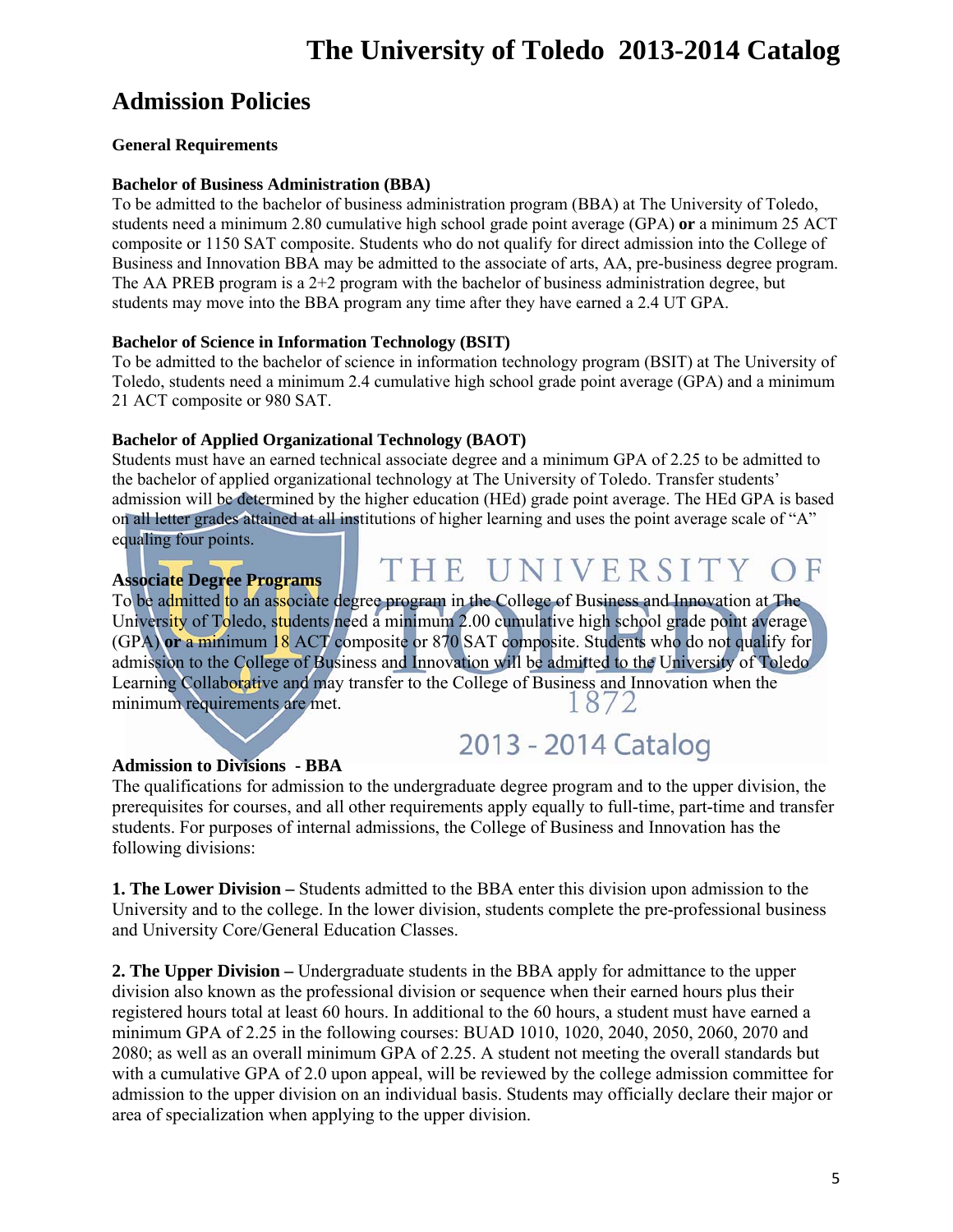Students wishing to major in accounting have additional requirements which must be met to enter this major/area of specialization. To be admitted to the accounting area of specialization and to register for ACCT 3100, students must earn a minimum GPA of 2.50 in the introductory-level college accounting courses, including a grade of C (2.0) or higher in both BUAD 2040 and 2050 or equivalent courses, and an overall higher education minimum GPA of 2.50 in all prior college level courses. Any appeals are reviewed by the Accounting Department.

### **Transfer /Change of College Admission Requirement**

All transfer students must have a minimum GPA of 2.40 to be accepted into the College of Business and Innovation to pursue a Bachelor of Business Administration (BBA) or a Bachelor of Science in Information Technology (BSIT), a minimum GPA of 2.25 to pursue a Bachelor of Applied Organizational Technology (BAOT) and a minimum 2.00 GPA to pursue any associate degree in the College of Business. Transfer students' admission will be determined by the higher education (HE) grade point average. The HE GPA is based on all letter grades attained at all institutions of higher learning and uses the point average scale of an equaling four points.

The admission of students wishing to change from another college within The University of Toledo to the College of Business and Innovation to pursue a Bachelor in Business Administration or a Bachelor of Science in Information Technology must have a minimum 2.40 GPA based on their current UT cumulative GPA. To pursue any associate degree in the College of Business, a student must have a minimum 2.00 GPA based on their current UT cumulative GPA.

H,

## **Transfer /Change of College Degree Requirements**

All College of Business and Innovation degree requirements are the same for students whether or not they begin at UT or transfer into a program at some point.

N I

ERS

Transfer courses will be evaluated by the College of Business and Innovation after the student has submitted official transcripts from all colleges/universities attended and has been accepted by the college. The student must complete the evaluation process before the end of the first term of<br>attandance at UE attendance at UT.

For purposes of determining the UT GPA, grades from another institution do not transfer. The GPA will be based on the course work taken while enrolled in The University of Toledo. For students transferring into the College of Business and Innovation from another college within The University of Toledo, all undergraduate hours attempted and earned, as well as the GPA, will transfer. To qualify for the bachelor of business administration degree, students must fulfill all College of Business and Innovation course and grade requirements.

Transfer students should note The University of Toledo will include all course work taken at all institutions of higher education in the calculation to determine if a student will graduate with honors. All college course work taken is computed in determining eligibility for graduation with honors, although no student will be awarded a level of honors above that indicated by The University of Toledo cumulative GPA. The University of Toledo requires a minimum of 30 semester hours of standard letter-graded courses from UT in order to qualify for graduation with honors.

Students must complete at least 50% of all business courses, as well as 50% of major/area of specialization courses and 50% of business minor courses at the University of Toledo.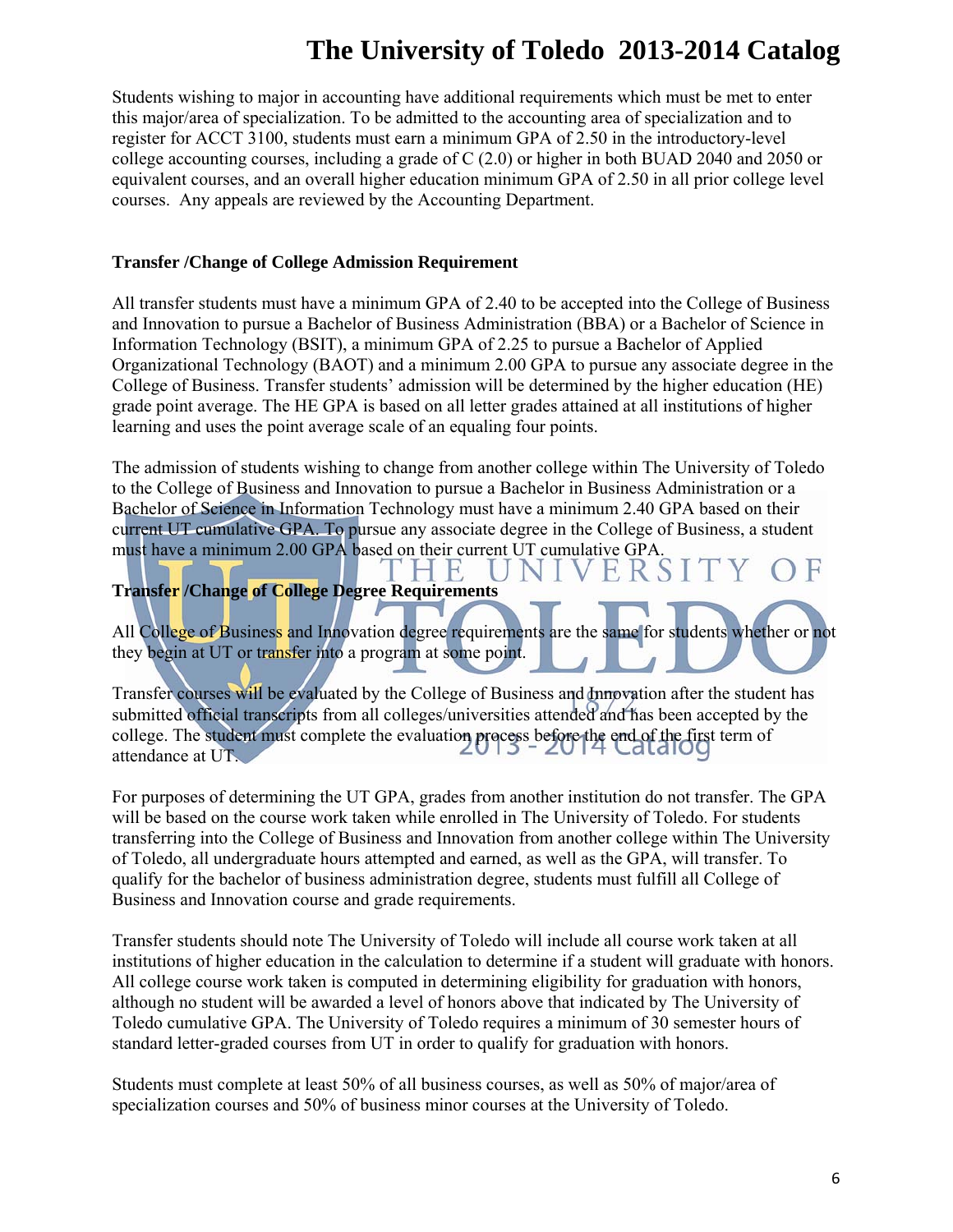### **Evaluation of Courses**

The College of Business and Innovation Office of Student Retention and Academic Success (OSRAS) will complete the evaluations based on course equivalencies determined by the appropriate academic unit. In many cases, courses from other universities/colleges have been pre-approved for equivalency and will transfer with confirmation. Equivalent courses from AACSB-accredited schools automatically transfer. When automatic transfer does not exist, it may be possible for a student to obtain course equivalency by petitioning to take a proficiency exam to validate the credit. Students should provide a course syllabus and/or any additional documentation with the petition. Students should contact the OSRAS for additional information.

### **U Select**

U Select is a statewide Web-based transfer information system supported by the Ohio Board of Regents. U Select shows course equivalencies between public and private two-year and four-year colleges and universities, along with college degree requirements.

### **Testing for Credit**

In the College of Business and Innovation, there are two distinct areas of testing for credit related to COBI courses – (1) testing to validate transfer or native coursework that was not applied at the desired level of credit based on accreditation or other issues for credit and (2) testing based on knowledge earned outside the classroom as defined by the university policy on credit for prior learning.

Students who have transfer or native credit that was not initially accepted for course credit or course F credit at the desired level, possibly based on accreditation issues, may pursue testing for credit based on departmental approval and test availability to hopefully validate their transfer credit to the desired level. In many departments, testing for credit is only allowed for COBI CORE courses designated by a "BUAD/Business Administration" prefix. A maximum of 50% of major or minor courses as well as 50% of all business courses may be taken as transfer credit. Some departments/majors have transfer agreements in place with other Universities that set additional conditions or procedures which supersede this general college policy.

Students who feel they have significant knowledge in a COBI CORE subject area may pursue a "testing for credit" option through university procedures\*. COBI CORE subject areas are limited to BUAD courses and are not major specific. Please see the Credit By Exam Form located on the Registrar's Office website for additional information: http://www.utoledo.edu/offices/registrar/forms.html

There are no fees associated with the validation of transfer course credit, but university fees do apply for other testing options. **All COBI testing procedures** are coordinated through the specific department chairs, the Office of Student Retention and Academic Success and the Dean's Office. Any test for a course may only be attempted once.

\*This policy is currently under review by the college to consider testing for credit in major/minor courses outside the COBI CORE /BUAD area. Courses in the AOT department are currently not subject to these limitations and are open to any testing procedures as approved by the university.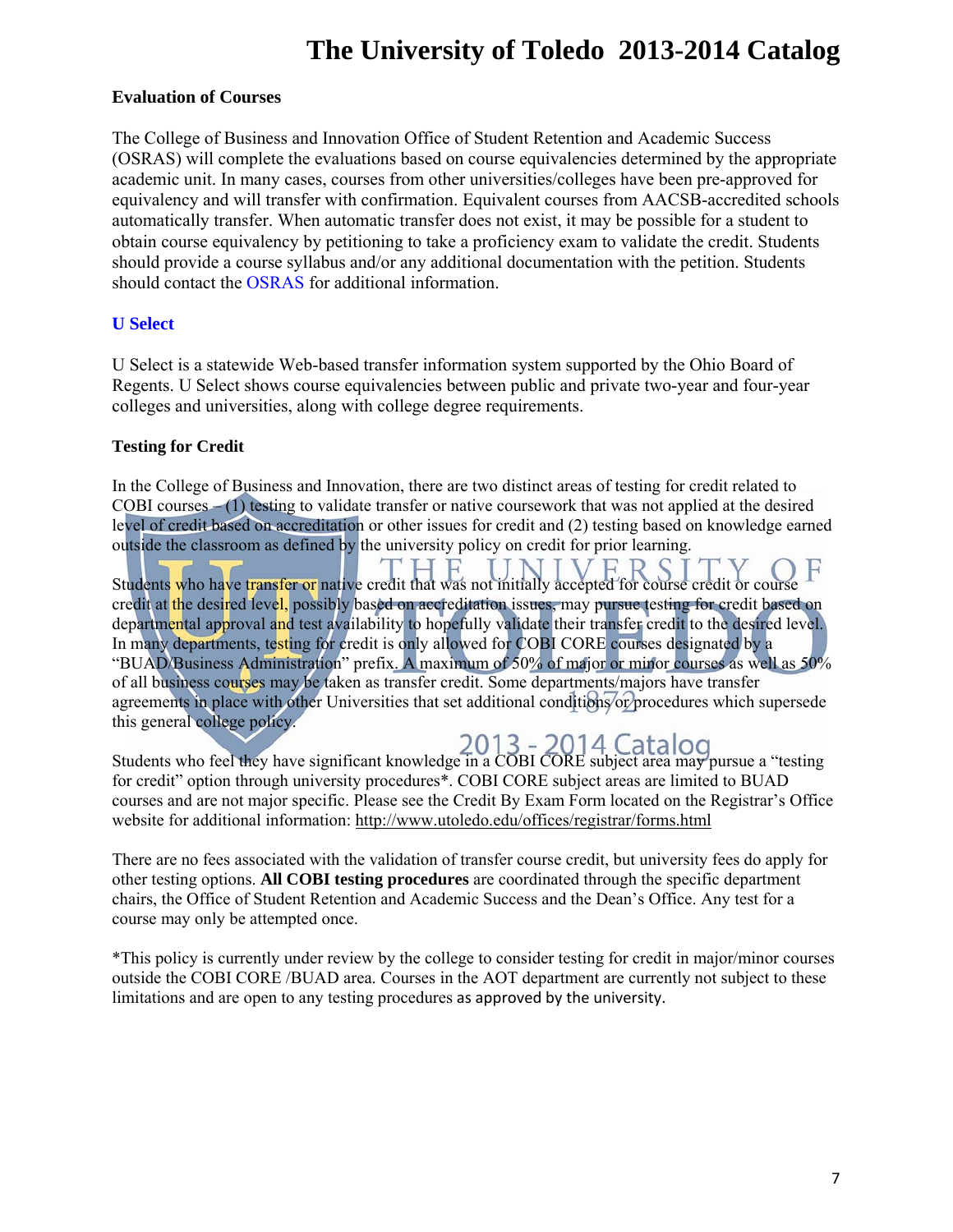## **College of Business and Innovation Honors Program**

## **College Honors**

The COBI Honors Program is an opportunity for students of high ability and achievement to enrich their regular program of college work. Admission is based on grades, scores on achievement tests and an essay. The College of Business and Innovation's Honors Program is offered as part of the University Honors College. Students take honors courses in the Honors College, as well as in the College of Business and Innovation. Enrollment in honors courses is limited. Up to 30 freshman students are admitted each fall to a program leading to receipt of the College of Business and Innovation honors citation upon graduation.

## **Departmental Honors**

Currently enrolled University of Toledo students and transfer students may apply during their last semester in the college's lower division for admission to the College of Business and Innovation departmental Honors Program if they have completed at least 45 semester hours of college work and have earned a minimum GPA of 3.3 (4.0 scale). Students are admitted to the departmental honors program on a space-available basis.

## **Program Requirements**

### **College of Business and Innovation College Honors Program**

To be eligible for the College of Business and Innovation Honors Program citation, a student must:

1. Fulfill all requirements for an approved degree program within the college with a minimum overall GPA of  $3.3$ .

2. Complete a minimum of 33 hours of honors courses, which must include the courses listed below.

3. If a student already has non-Honors credit for a required course, another honors course will be substituted. 1872

## **Lower Division Courses:**

2013 - 2014 Catalog BUAD 1010 Introduction to Business BUAD 2040 Financial Accounting Information HON 1010 Readings Conference I HON 1020 Readings Conference II HON 2020 Multicultural Literatures: The North American Experience  **Or**  HON 2030 Multicultural Literatures: The Non-European World

## **Upper Division Courses:**

BUAD 3010 Principles of Marketing BUAD 3020 Principles of Manufacturing and Service Systems BUAD 3030 Managerial and Behavioral Processes in Organizations BUAD 3040 Principles of Financial Management BUAD 4020 Senior Business Policy Forum - Honors Thesis

Plus a minimum of three hours earned by successful completion of one upper-division interdisciplinary seminar offered through the University Honors College.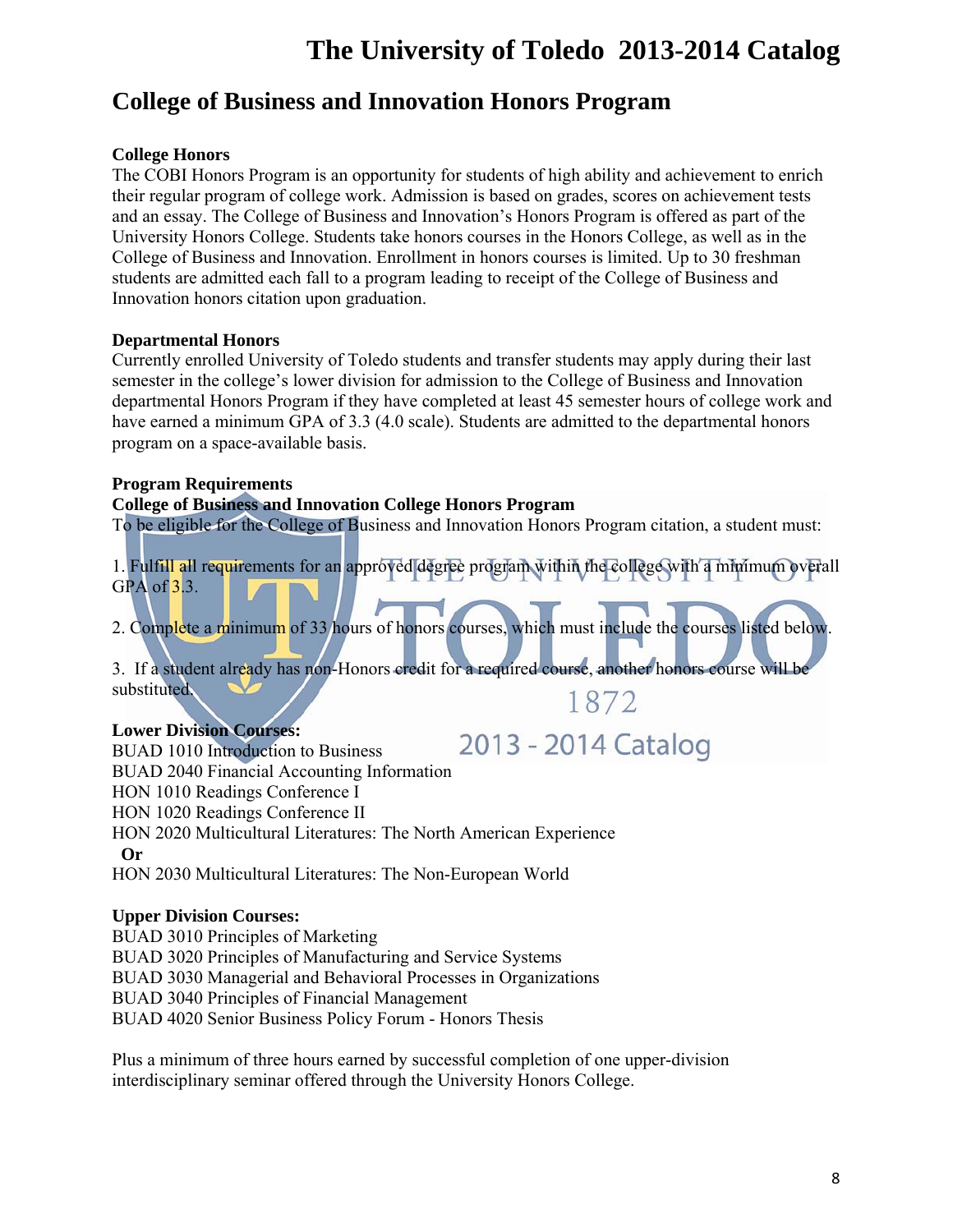### **College of Business and Innovation Departmental Honors Program**

To be eligible for the College of Business and Innovation departmental Honors Program citation, a student must:

1. Fulfill all requirements for an approved degree program within the college with a minimum overall GPA of 3.3.

2. Complete a minimum of 15 hours of honors courses that must include the following:

### **Upper Division Courses:**

BUAD 3010 Principles of Marketing

BUAD 3020 Principles of Manufacturing and Service Systems

BUAD 3030 Managerial and Behavioral Processes in Organizations

BUAD 3040 Principles of Financial Management

BUAD 4020 Senior Business Policy Forum-Honors Thesis

3. If a student already has non-Honors credit for a required course, another honors course will be substituted.

## **Honors Retention Standards**

To remain in good standing in the College of Business and Innovation Honors Program, a student must earn a minimum overall GPA of 3.0 by the end of the first year (typically at least 30 hours), 3.1 by the end of the second year (typically at least 60 hours), and 3.2 by the end of the third year (typically at least 90 hours), and make satisfactory progress toward fulfillment of the requirements for a degree "with honors" in the college.

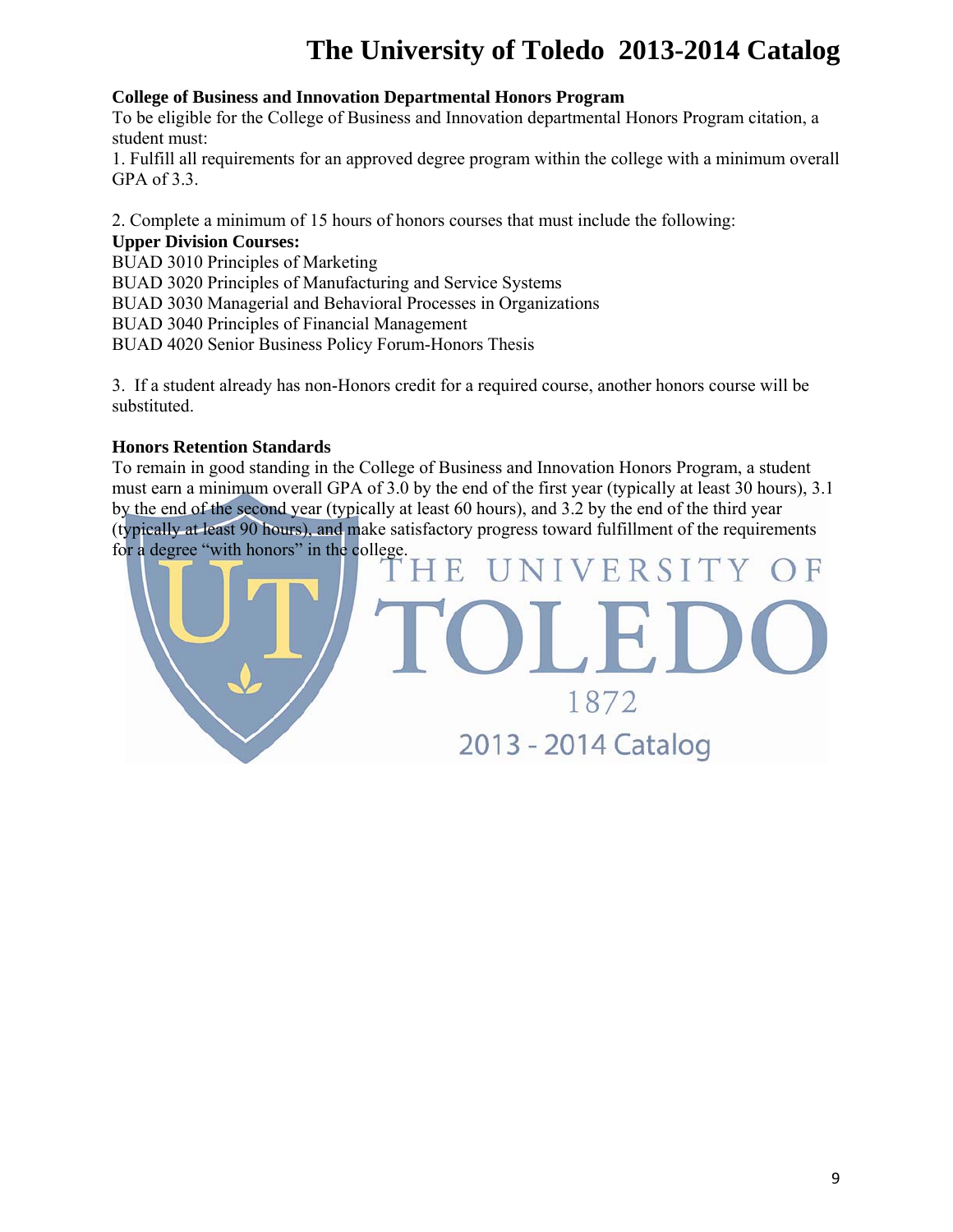## **Study Abroad Opportunities for Business Majors**

Participation in Study Abroad allows our students to gain hands-on, practical global experience for today's global marketplace. The University of Toledo has partnered with various consortia to include USAC (University Study Abroad Consortium) ISA (International Studies Abroad) GlobaLinks Learning Abroad – AustraLearn / AsiaLearn / EuroLearn, and Semester at Sea. These partnerships allow UT students the opportunity to study at top-ranked, international universities throughout the world. A few of our most popular sites include: Torino Italy, Bilbao Spain, Gold Coast Australia, Copenhagen Denmark, Shanghai China, Luneburg Germany, and Puntarenas Costa Rica.

All College of Business and Innovation students, regardless of their intended major(s), are strongly encouraged to study abroad throughout their undergraduate degree program. Study abroad programs assist students in the development of academic, intellectual, personal, professional, and cross-cultural skills. Students may choose to study abroad over a traditional fall or spring semester, over non-traditional, intensive summer sessions, or throughout the full academic year. Students typically enroll in a combination of upper-level business courses and core curricular courses (taught in English). Elementary, intermediate, and upper-level foreign language tracks are also available; multiple courses may be completed in only one semester (particular programs determine language requirements). Foreign language proficiency prepares students for international internship opportunities.

Additionally, the College of Business and Innovation offers 10-day, faculty-led, international intensive immersion trips to Eastern Europe, Western Europe, and Asia throughout the academic year (to include summer semester). Intensive immersion opportunities vary from year to year.

COBI students will meet with the COBI Study Abroad Specialist who works in conjunction with the Director of Student Academic Success and the COBI department chairs to identify which study abroad courses will transfer into their specific degree program.

Please note that current students are also eligible to receive a free travel grant from The University of Toledo's Office of Academic Engagement. For more information on any of the aforementioned programs, contact the College of Business and Innovation Study Abroad Specialist at deborah.krohn@utoledo.edu or the OSRAS at 419-530-2087 for a referral. Please note that early preparation (first-year planning) is imperative to successful study abroad opportunities!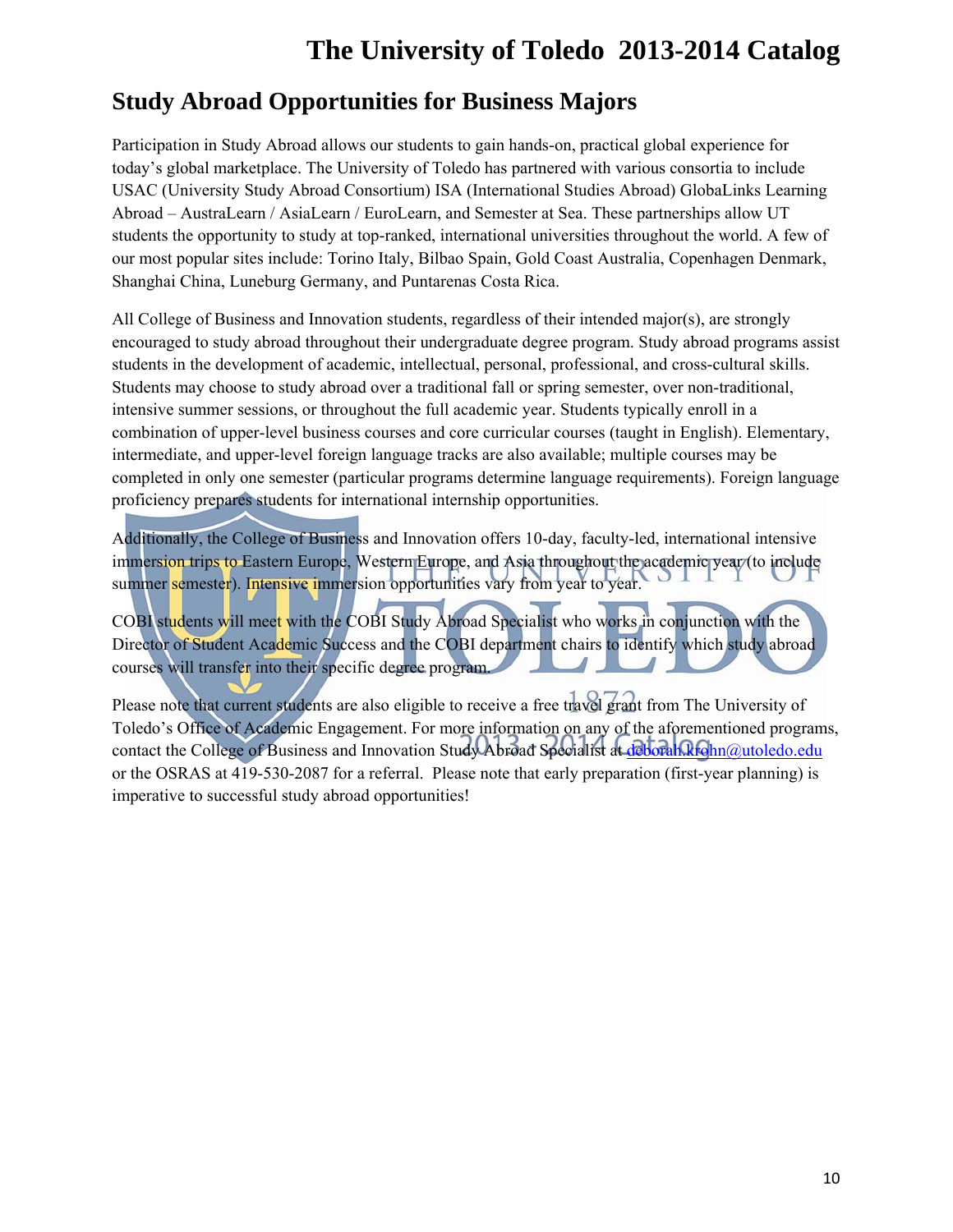## **Academic Policies**

## **Academic Advising**

Students receive advising concerning their academic program from the college professional advisers located in the Office of Student Retention and Academic Success in Stranahan Hall North Room 3130. Students may self-select which of the COBI advisers to work with or the office will make recommendations based on need and adviser level of expertise. Advisers are cross-trained in a variety of areas so that someone is always available to answer specific questions. Appointments and walk-in hours are available throughout the year. Students may also email general questions to the staff through  $COBIadvising@utoledo.edu$ . Degree audits (DARS) are available in the office and online through Student Self-Service through the myUT portal.

Although advisers assist students as needed, *the final responsibility for fulfilling all degree requirements rests with the student.* 

## **Declaring or Changing a Major and/or Minor**

Forms for declaring or changing a college major and/or minor are available in the Office of Student Retention and Academic Success or online at http://www.utoledo.edu/business/StuServ/Forms.html

## **GPA Recalculation for Repeated Courses**

Effective fall 2006, if a student repeats a UT course and receives a higher grade, a request to delete the original grade, as long as the original course grade was lower, can be made. Prior to fall 2006, if a student repeats a UT course and receives a grade of C (2.0) or higher, a request to delete the original grade, as long as the original course grade was  $\overline{a}$  C- or lower, can be made. The request form is available in the Student Services Center. If the original grade was earned because of cheating or academic dishonesty, it will not be deleted. A maximum of 12 credit hours can be deleted by university policy.

## **Academic Probation**

When a student's cumulative GPA falls below 2.0, the student is automatically placed on probation. Students are recommended to reduce their enrolled hours and meet with an adviser to develop a plan of action to improve their GPA. 2013 - 2014 Catalog

## **Academic Suspension**

Academic suspension means a student is not eligible to enroll in courses from The University of Toledo or any other college/university for a minimum period of one semester. A student is subject to academic suspension if he/she falls below the minimum requirements or fails to make sufficient progress toward attainment of the degree. No course work taken at any other educational institution during the student's suspension shall be accepted as transfer credit. However, students may remove incompletes while under suspension.

University standards for required minimum GPA associated with attempted quality hours

- Minimum 1.00 GPA, after attempting 10-19 semester hours
- Minimum 1.50 GPA, after attempting 20-29 semester hours
- Minimum 1.70 GPA, after attempting 30-39 semester hours
- Minimum 1.80 GPA, after attempting 40-49 semester hours
- Minimum 1.90 GPA, after attempting 50-59 semester hours
- Minimum 2.00 GPA, after attempting 60 semester hours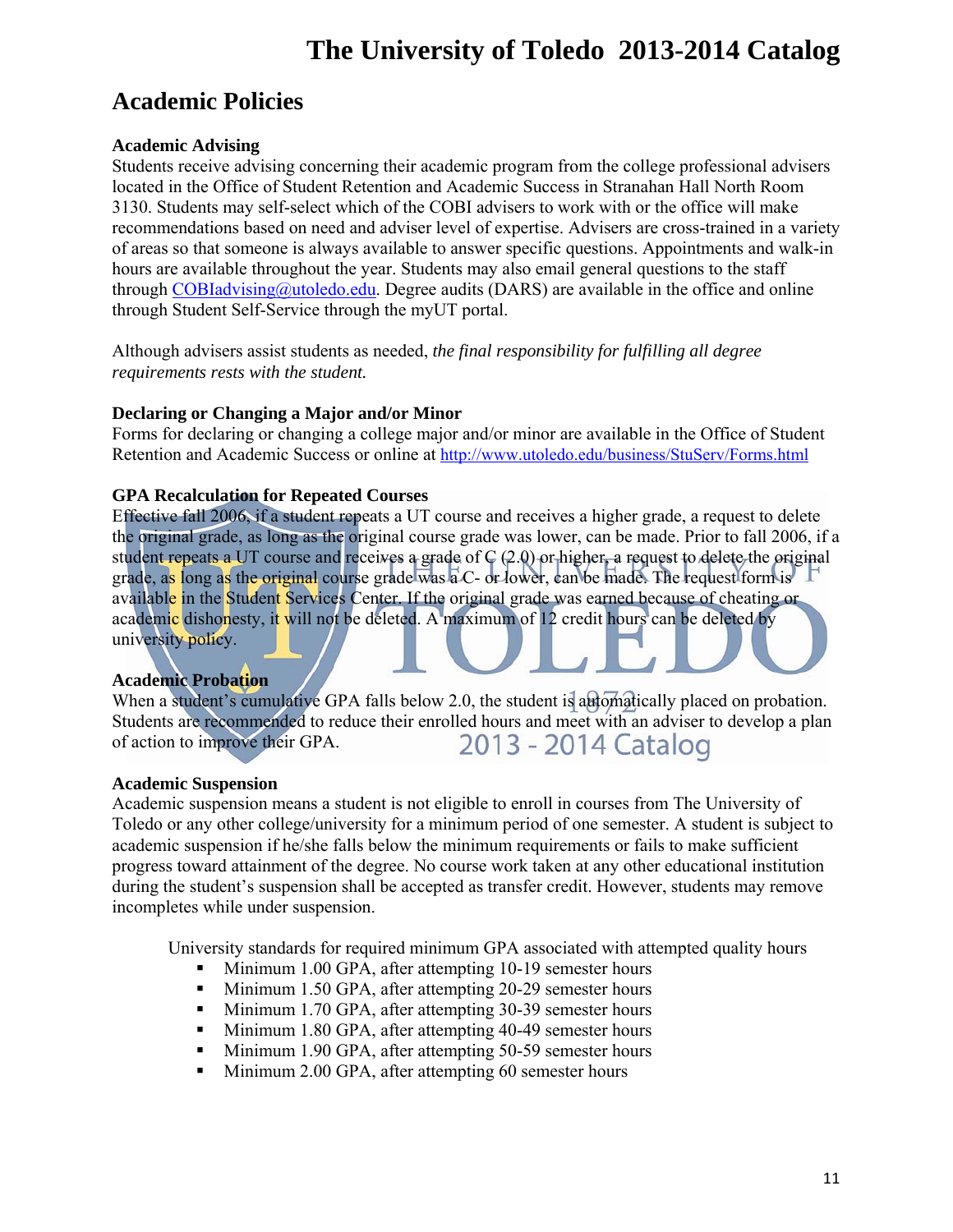### **Readmission**

Suspended students cannot enroll at UT for at least one semester. A suspended student must submit an appeal in writing for readmission to the College of Business and Innovation Academic Standards Committee at COBIadvising@utoledo.edu. Students suspended for a second time cannot enroll at UT for at least one year. Appeals must be received at least one month prior to the beginning of the academic term.

### **Code of Student Academic Conduct and Student Academic Grievance Procedure**

Issues related to charges of student academic misconduct or disputes as to final course grades, and the procedures for resolving such issues are set forth by the specific language of the Code of Student Academic Conduct and the procedures for resolution of such issues in the Student Academic Grievance Procedure. Procedural guidelines may be located on the college's Web site at http://www.utoledo.edu/business/COBI/COBICCD/COBIStudentResources.asp

## **Degree Audit Requirement (DARS)**

The Degree Audit Reporting System is an automated record that contains all of a student's graduation requirements and tracks that student's progress toward meeting those requirements. Degree audits are available to students upon request from the Office of Student Retention and Academic Success and online through the myUT portal Student Self-Service. Students are encouraged to keep current degree audits for their personal use and to discuss their degree audits with their academic advisers.

## **Degree Requirements for the Bachelor of Business Administration (B.B.A.) Grade and Hour Requirements**

In order to earn a B.B.A. degree, students must complete a minimum of 126 hours of course work, with a minimum cumulative 2.0 GPA on a 4.0 scale. All General Education/University Core, lower division and upper division requirements must be satisfied. Students must earn a minimum of a C (2.0) grade in each course in the major/area of specialization, in the Communication requirement, and in each course in a business minor (if one is completed). The departmental chair has the prerogative of substituting an additional course in the area of specialization or minor, rather than requiring the student to repeat the course in which a grade below C was received. The student must earn a C or higher in the substituted course for it to satisfy the requirements of the specialization or minor.

### **Lower Division Curricular Requirements**

Students earning bachelor degrees in all colleges and programs are required to complete 36 credit hours of courses that comprise the General Education/University Core Curriculum. The courses are distributed in the areas of English composition, humanities/fine arts, social sciences, natural sciences, mathematics and multicultural studies.

Lower Division courses that each student is required to take in the College of Business and Innovation, regardless of area of specialization, are identified below. Students must earn a minimum 2.25 GPA in the subset courses (\*) to meet graduation requirements.

| BUAD 1000 Orientation for Business Students                     |
|-----------------------------------------------------------------|
| BUAD 1010 Introduction to Business (*) (or course equivalent)   |
| BUAD 1020 Microcomputer Applications (*) (or course equivalent) |
| BUAD 2000 Career Development I                                  |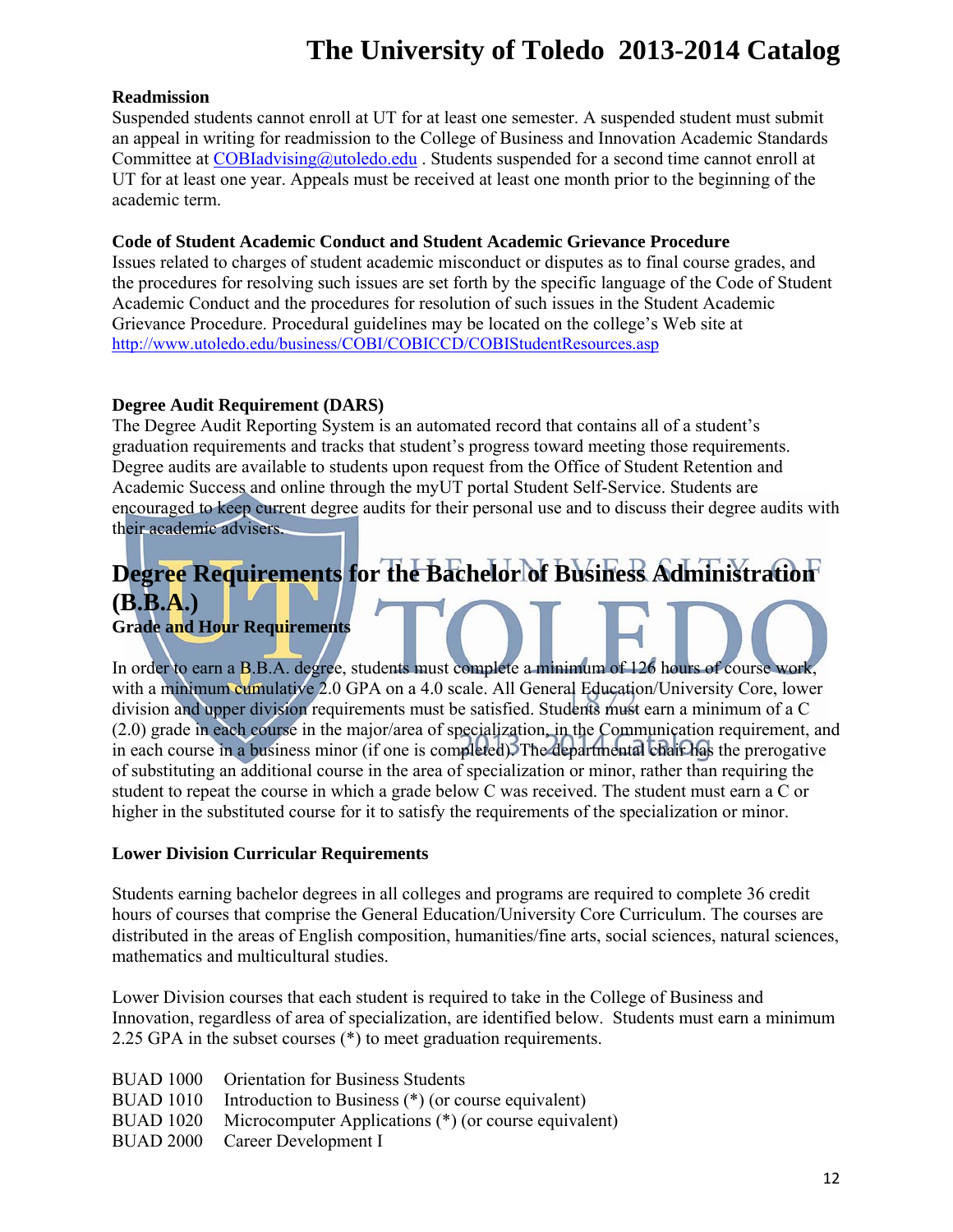1872

2013 - 2014 Catalog

- BUAD 2040 Financial Accounting Information (\*) (or course equivalent)
- BUAD 2050 Accounting for Business Decision Making (\*) (or course equivalent)
- BUAD 2060 Data Analysis for Business (\*) (or course equivalent)
- BUAD 2070 Application of Statistics in Business Decision Making (\*)

BUAD 2080 Global Environment of Business (\*) (or course equivalent)

### **Upper Division Curricular Requirements**

All students must make formal application for admission to the upper division one semester before the semester in which they earn 60 hours.

The core junior and senior years of the curriculum consist of the following upper division business requirements, an area of specialization, and a minor or business elective courses and the

Communication requirement. Students must earn a minimum 2.25 GPA in the subset courses (\*) to meet graduation requirements. Students must also earn a grade of "C" (2.00) or higher in all major and minor courses as well as the Communication requirement.

- BUAD 3000 Career Development II
- BUAD 3010 Principles of Marketing (\*)
- BUAD 3020 Principles of Manufacturing and Service Systems (\*)
- BUAD 3030 Managerial and Behavioral Processes in Organizations (\*)
- BUAD 3040 Principles of Financial Management (\*)
- BUAD 3050 Information Technology Management (\*)
- BUAD 3470 Legal and Ethical Environment of Business (\*)
- BUAD 4020 Senior Business Policy Forum (\*)

COMM 3880 Professional Business Communication (or course equivalent)  $\begin{array}{c} \square \ \top \end{array}$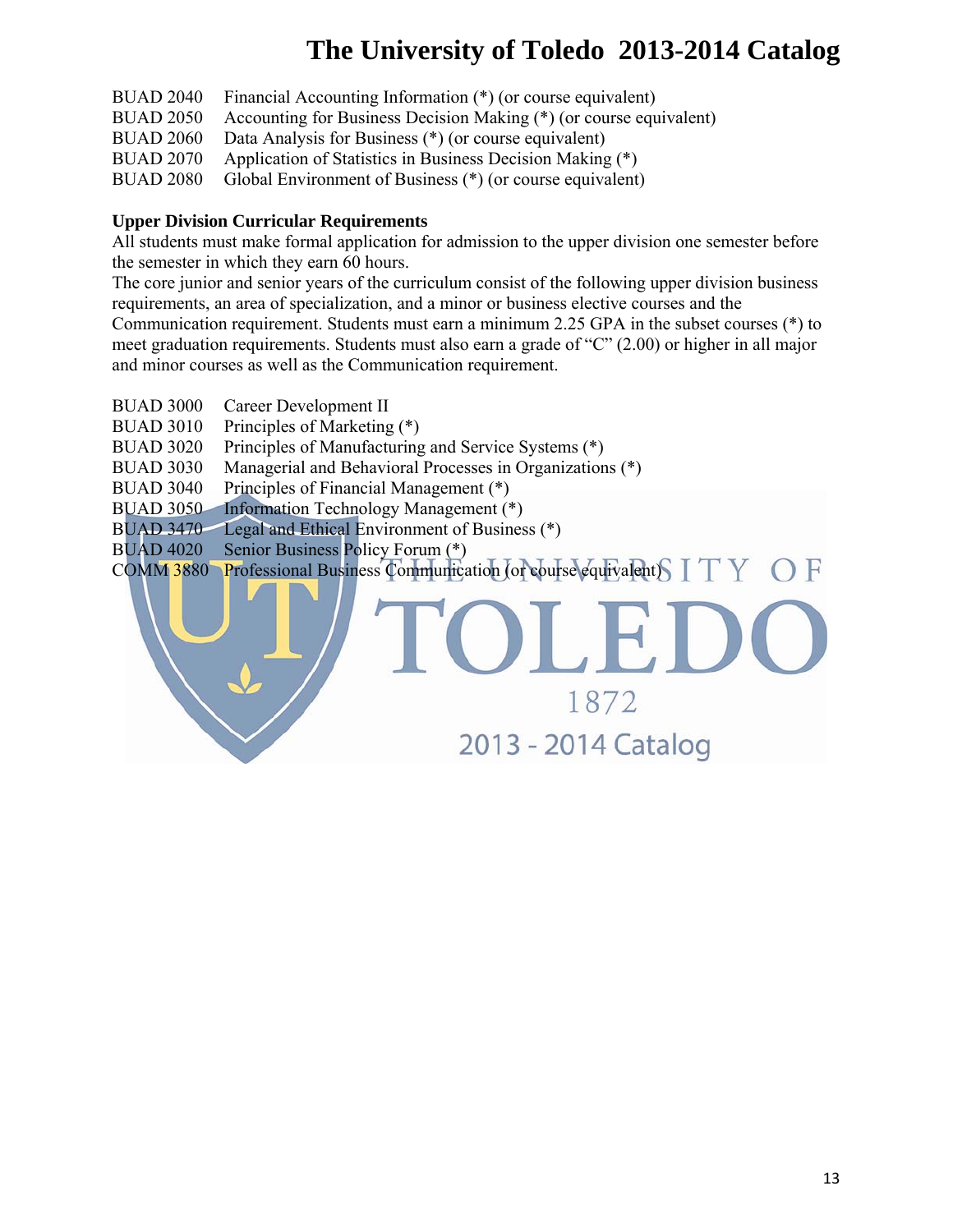#### **The University of Toledo College of Business and Innovation**

Generic BBA Degree Requirements Beginning With MATH 1730

*Sample Full‐Time Plan of Study*

|           |      | <b>Fall Semester</b> |      |                                        |    |             | <b>Spring Semester</b> |                                       |              |  |
|-----------|------|----------------------|------|----------------------------------------|----|-------------|------------------------|---------------------------------------|--------------|--|
|           |      | <b>BUAD</b>          | 1000 | Orientation                            | 1  | <b>BUAD</b> | 1020                   | <b>Micro-Computer Applications</b>    | 3            |  |
|           |      | <b>BUAD</b>          | 1010 | Intro. To Business                     | 3  | ENGL        | 2960                   | <b>Organizational Report Writing</b>  | 3            |  |
|           |      | <b>ENGL</b>          | 1110 | College Composition 1                  | 3  | <b>ECON</b> | 1200                   | Intro to Micro Economics              | 3            |  |
| Freshman  | Year | Math                 | 1730 | Calculus w/ Apps to Bus. And Fin.      | 5  |             |                        | Natural Science Lecture               | 3            |  |
|           |      | <b>ECON</b>          | 1150 | Intro to Macro Economics               | 3  |             |                        | Natural Science Lab                   | 1            |  |
|           |      |                      |      |                                        |    |             |                        | <b>Humanities</b>                     | 3            |  |
|           |      |                      |      | <b>Total Hours</b>                     | 15 |             |                        | <b>Total Hours</b>                    | 16           |  |
|           |      | <b>BUAD</b>          | 2060 | Data Analysis for Business             | 3  | <b>BUAD</b> | 2050                   | <b>Accounting for Decision Making</b> | 3            |  |
|           |      | <b>BUAD</b>          | 2040 | <b>Financial Accounting Info</b>       | 3  | <b>BUAD</b> | 2070                   | <b>Applications of Statistics</b>     | 3            |  |
|           |      | <b>BUAD</b>          | 2000 | Career Development I                   | 1  | <b>BUAD</b> | 2080                   | <b>Global Environment of Business</b> | 3            |  |
| Sophomore | Year |                      |      | Social Science                         | 3  |             |                        | Multicultural U.S. Diversity          | 3            |  |
|           |      |                      |      | Natural Science Lecture                | 3  |             |                        | <b>General Education/Elective</b>     | 3            |  |
|           |      |                      |      | Humanities                             | 3  |             |                        | Elective                              | $\mathbf{1}$ |  |
|           |      |                      |      | <b>Total Hours</b>                     | 16 |             |                        | <b>Total Hours</b>                    | 16           |  |
|           |      | <b>BUAD</b>          | 3010 | <b>Principles of Marketing</b>         | 3  | <b>BUAD</b> | 3470                   | Legal Environment of Business         | 3            |  |
|           |      | <b>BUAD</b>          | 3020 | Principles of Manuf-Service Systems    |    |             |                        | Major / Area of Specialization        | 3            |  |
|           |      | <b>BUAD</b>          | 3030 | <b>Managerial and Behav. Processes</b> |    |             |                        | Major /Area of Specialization         | 3            |  |
| Junior    | Year | <b>BUAD</b>          | 3040 | <b>Principles of Financial Mgmt.</b>   |    |             |                        | Minor/ Business Elective              | 3            |  |
|           |      | <b>BUAD</b>          | 3050 | <b>Information Technology Mgmt.</b>    |    | <b>COMM</b> | 3880                   | <b>Prof. Business Communication</b>   | 3            |  |
|           |      | <b>BUAD</b>          | 3000 | <b>Career Development II</b>           |    |             |                        | Elective                              | $\mathbf{1}$ |  |
|           |      |                      |      | <b>Total Hours</b>                     | 16 |             |                        | <b>Total Hours</b>                    | 16           |  |
|           |      |                      |      | Major /Area of Specialization          | 3  |             |                        | Major /Area of Specialization         | 3            |  |
|           |      |                      |      | Major /Area of Specialization          |    |             |                        | Major /Area of Specialization         | 3            |  |
|           |      |                      |      | Major /Area of Specialization          |    |             |                        | Minor/ Business Elective              | 3            |  |
| Senior    | Year |                      |      | Minor/ Business Elective               | 3  | <b>BUAD</b> | 4020                   | Senior Business Policy                | 3            |  |
|           |      |                      |      | Multicultural Non Western              | 3  |             |                        | Elective                              | 3            |  |
|           |      |                      |      | Elective                               | 1  |             |                        |                                       |              |  |
|           |      |                      |      | <b>Total Hours</b>                     | 16 |             |                        | <b>Total Hours</b>                    | 15           |  |

Notes: \* Select from approved General Education/University Core course work, see Degree Audit for course selections.

Sample plans beginning with Math 1200 or Math 1320, possible prerequisites to Math 1730 based on placement, may be found on the COBI homepage. These plans may still be completed within the minimum 126 credit hours required for the BBA.

Requirements for areas of specialization and minors are identified by functional area in the following pages. Students in the College of Business and Innovation wishing to pursue a second area of specialization can count up to two relevant courses (6 hours) taken in their first specialization toward a second specialization. Relevance of the courses is at the discretion of the two departments. Such a program may require taking more than the minimum of 126 hours for the B.B.A. degree.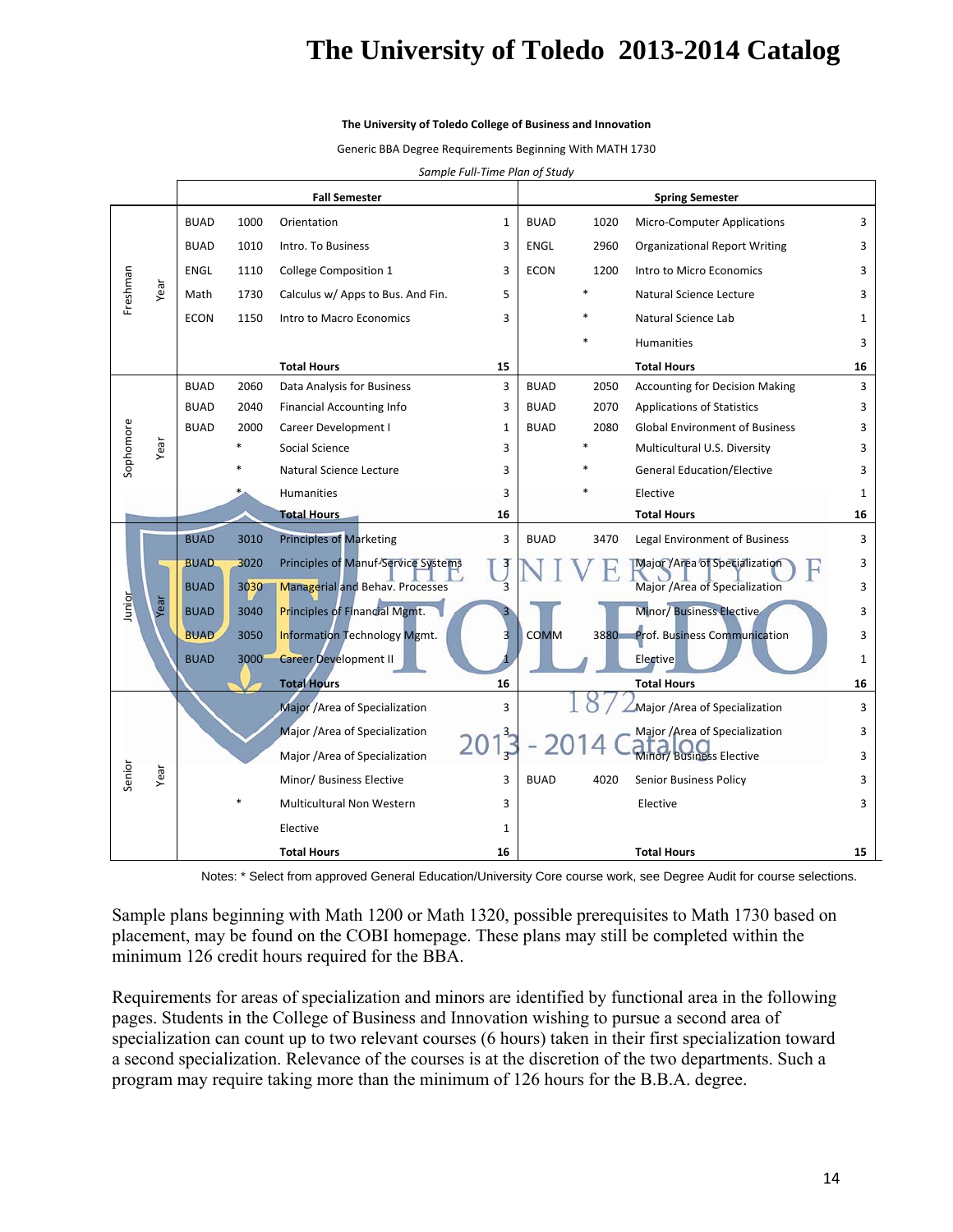#### **Residency Requirement**

To earn a degree from the College of Business and Innovation, a student must complete at least 50 percent of business credits from the college as well as 50 percent of their major and minor course work. The senior year (final 30 semester hours) in the baccalaureate program must be taken in residence at UT by all business students. Under certain circumstances, appeals to this rule are approved for up to 15 semester hours.

#### **Additional Degrees / Course work**

While students may return to complete additional course work or degrees after an initial bachelor degree is awarded, a second BBA will not be awarded if the initial degree was also a BBA or an equivalent degree in Business.

#### **Class Ranks**

In the College of Business and Innovation, class rank is determined as follows:

| <b>Rank</b>   | <b>Hours Earned</b> |
|---------------|---------------------|
| Freshman      | $0-29.99$           |
| Sophomore     | 30-59.99            |
| Junior        | 60-89.99            |
| <b>Senior</b> | $90+$               |

## **Programs of Study - BBA**

**Areas of Specialization / Majors** 

Students must take a minimum of 10 courses between their area of specialization/major and either a business minor, second specialization or other 3000/4000 level business electives. Courses in the area of specialization may consist of required and or elective courses and an internship opportunity. Students should consult their degree audit for specific degree and major requirements.

## **Accounting**

## 1872

*Dr. Hassan HassabElnaby, departmental adviser*  The department of accounting offers courses in the areas of financial accounting, management accounting, auditing, accounting systems and taxation. Completion of an accounting area of specialization leads to professional careers in public accounting, business and government and begins the preparation for the Certified Public Accountant (CPA), Certified Management Accountant (CMA) and Certified Internal Auditor (CIA) examinations.

The specialization in accounting is designed to enable students to advance more rapidly to positions of responsibility and leadership in their chosen fields. In the state of Ohio, all candidates taking the CPA exam must have completed 150 credit hours. Accounting career fields other than public accounting have not adopted the 150-hour requirement. Students should discuss additional CPA requirements with their Accounting faculty members.

The department of accounting offers a graduate degree, the MS in Accounting, that can be pursued after completion of the bachelor's degree.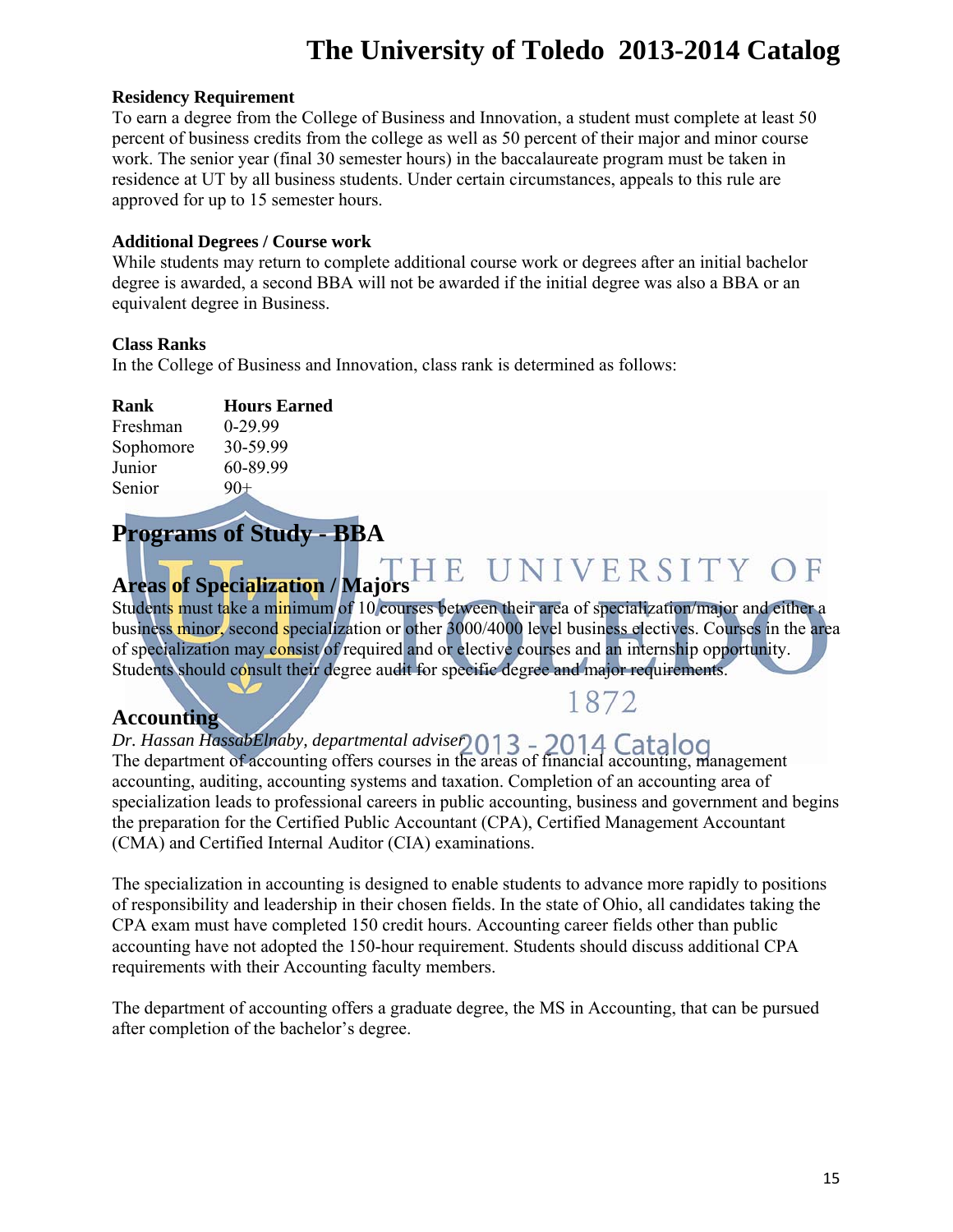### **Program Requirements**

No junior-level accounting courses may be attempted until a student is admitted to the upper division and the Accounting major by the College of Business and Innovation Accounting Department.

### **Required Courses: 19 hours**

- ACCT 3110 External Financial Reporting I (4 hrs)
- ACCT 3120 External Financial Reporting II (formerly ACCT 4120)
- ACCT 3210 Individual Taxation
- ACCT 3310 Accounting Information Systems and Controls
- ACCT 3320 Internal Reporting (formerly ACCT 4310)
- ACCT 4420 Auditing

### **Elective: Choose one of the following - 3 hours:**

- ACCT 4130 External Financial Reporting III
- ACCT 4250 Taxation of Business Entities
- ACCT 4410 Governmental and Not-For-Profit Accounting

Students wishing to register for ACCT 3110 must meet the following prerequisites: a GPA of 2.50 or better in all introductory level college accounting courses, including a grade of C (2.0) or higher in BUAD 2040 and 2050 or equivalent courses, and an overall higher education GPA of 2.50 or higher in all prior college-level courses. A permit must be entered to allow a student to register for ACCT 3110. Beginning Fall 2014 the GPA requirement increases to 2.75 in both areas.

## **Electronic Commerce**

*Thuong Le, departmental adviser* 

The electronic commerce (e-commerce) specialization provides students with the managerial and technical skills for successful careers in the Internet economy. E-commerce competencies are essential for business professionals in fields such as marketing, financial services, international business, purchasing, information systems, operations management and professional sales.

## 1872

4 Catalog

THE UNIVERSITY

## **Program Requirements**

|                  | <b>Required Courses: 12 hours</b>                                                            |
|------------------|----------------------------------------------------------------------------------------------|
| <b>EBUS 3090</b> | <b>Trees: 12 hours</b><br>E-Commerce and the Networked Economy<br>$\frac{2013}{2013}$ – 2014 |
| <b>EBUS 3180</b> | Web Design for Business Communication                                                        |
| <b>EBUS 4040</b> | E-Commerce Intelligence Management                                                           |
| EBUS 4150        | E-Commerce Business Models & Project Management                                              |

### **Electives – Choose one of the following career tracks: 6 hours Information Technology for Electronic Commerce**

Any 2 - 3000-4000 level INFS electives

**Or** 

### **Electronic Commerce Business Applications**

MKTG 3280 Internet Marketing

(required in this career track)

and either

MKTG 3260 Global Framework for E-commerce

or

FINA 4090 Financial Markets and Institution

And for both career tracks:

MKTG 4940, Internship, or 3000/4000 level business elective as the  $7<sup>th</sup>$  course in the major requirement.

 $\mathbb{H}$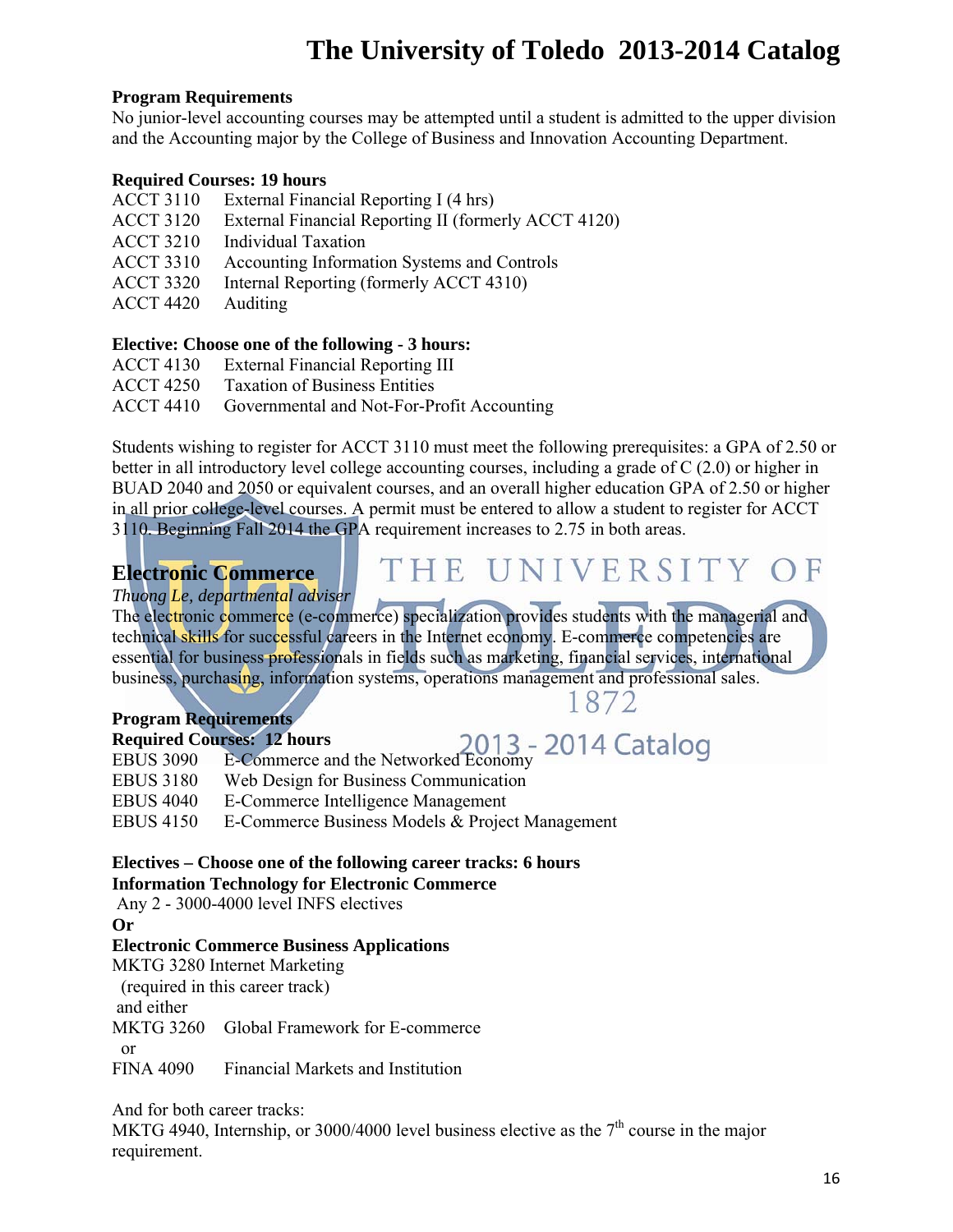## **Entrepreneurship, Family, & Small Business**

*Sonny Ariss, departmental advisor* 

#### **Program Requirements Required Courses: 18 hours**

| <b>EFSB 3480</b> | <b>Entrepreneurial Finance</b>                 |
|------------------|------------------------------------------------|
| <b>EFSB 3590</b> | Entrepreneurship and Small Business Management |
| <b>EFSB 4010</b> | Growing Family and Entrepreneurial Businesses  |
| <b>EFSB 4690</b> | Innovation and Technology Commercialization    |
| <b>EFSB 4790</b> | Franchising                                    |
| <b>BLAW 3570</b> | Laws of Structuring and Operating a Business   |

Additionally, EFSB 4940 - Internship, or a 3000/40000 level business elective is the  $7<sup>th</sup>$  course in the major requirement.

## **Finance**

*FINA departmental adviser* 

For this area of specialization, students must earn a grade of C (2.0) or higher in BUAD 3040 and complete a total of 21 hours. The Finance Department offers two majors in Corporate Finance and Financial Services leading to challenging careers in the business, government, and the non-profit sectors. Within the majors, students will select a career track with specialized coursework. The majors consist of four –six required courses beyond BUAD 3040, and additional finance electives to equal the 21 hours.

#### **Program Requirements Finance major - Investments and Financial Analysis Track Required Courses: 4 courses/ 12 hours**  FINA 3480 Investments 1872 FINA 4080 Intermediate Corporate Finance FINA 4090 Financial Markets and Institutions 013 - 2014 Catalog FINA 4100 Security Analysis & Portfolio Management

### **Elective Courses: 3 courses/9 hours**

- FINA 3070 Business Fluctuations and Outlooks (formerly BANS 3070)
- FINA 3080 Management Economics (formerly BANS 3060)
- FINA 3500 International Business Finance
- FINA 3600 Risk Management
- FINA 4480 Student Managed Portfolio with departmental approval
- FINA 4940 Finance Internship with departmental approval
- FINA 4840 Small Business Fin Policies & Practice

### **Program Requirements**

### **Finance major – Corporate Finance Track**

### **Required Courses: 5 courses/ 15 hours**

FINA 3480 Investments

FINA 4080 Intermediate Corporate Finance

FINA 4090 Financial Markets and Institutions

FINA 3500 International Business Finance

FINA 4670 Advanced Corporate Finance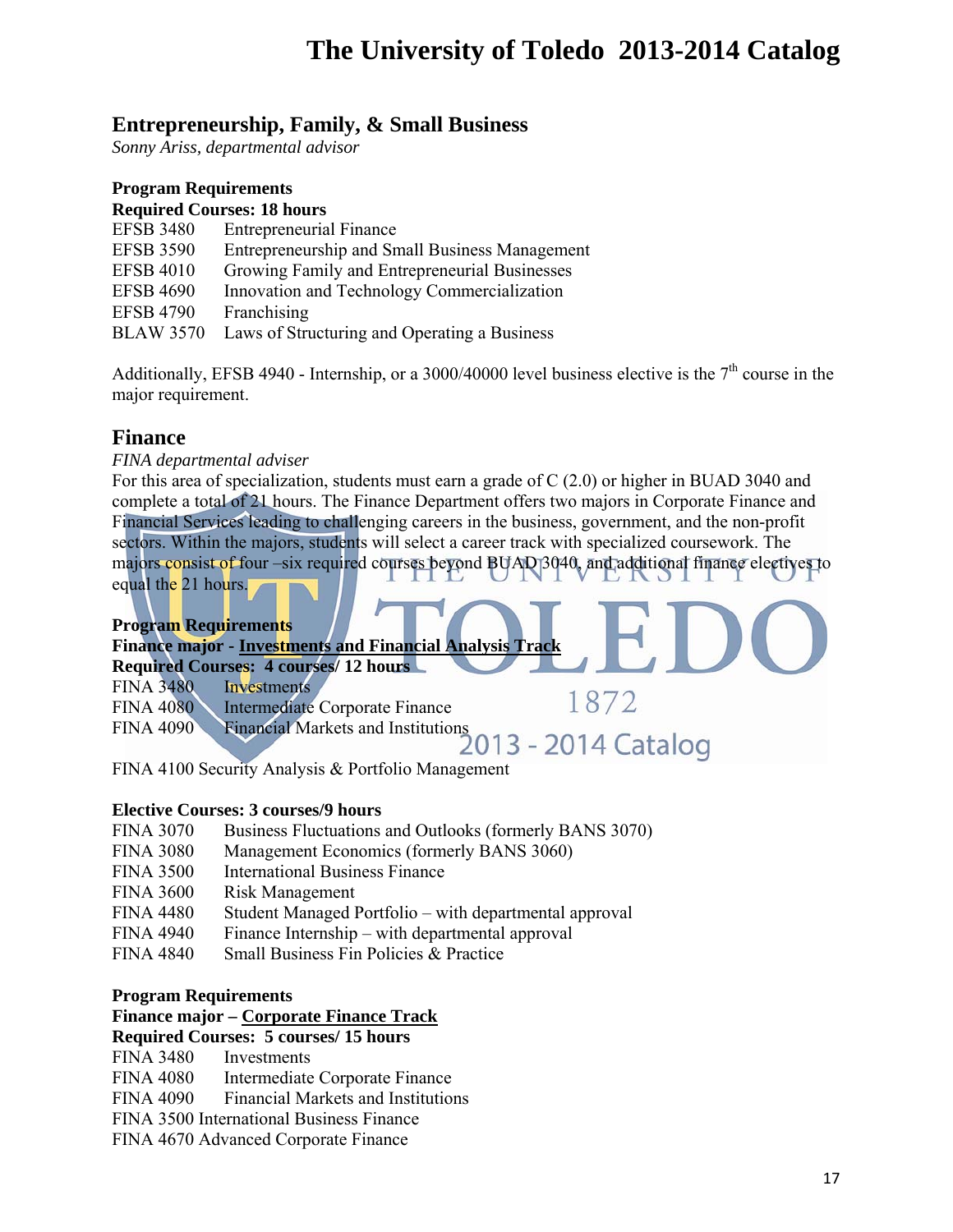NIVERSITY OF

### **Elective Courses: 2 courses/6 hours**

| <b>FINA 3070</b> | Business Fluctuations and Outlooks (formerly BANS 3070) |
|------------------|---------------------------------------------------------|
| <b>FINA 3080</b> | Management Economics (formerly BANS 3060)               |
| <b>FINA 4840</b> | Small Business Fin Policies & Practice                  |
| <b>FINA 4940</b> | Finance Internship – with departmental approval         |
| <b>FINA 4480</b> | Student Managed Portfolio – with departmental approval  |
| <b>ACCT 3010</b> | Cost Accounting for Non Acct Majors                     |
| <b>OPMT 4450</b> | Forecasting                                             |

## **Financial Services**

*FINA departmental adviser* 

Within the major, students will select one of three career tracks with specialized coursework. The majors consist of six required courses beyond BUAD 3040, and an additional finance elective to equal the 21 hours.

 $\mathbf{E}$ 

#### **Program Requirements**

#### **Financial Services major – Banking Management Track**

**Required Courses: 6 courses/ 18 hours** 

FINA 3480 Investments

FINA 4090 Financial Markets and Institutions

FINA 4840 Small Business Finance

FINA 4860 Bank Management

PSLS 3440 Professional Sales

FINA 4080 Intermediate Corp Finance

### **Elective Course: 1 course/3 hours**

FINA 4480 Student Managed Portfolio – with departmental approval  $\sqrt{2}$ FINA 4670 Advance Corporate Finance FINA 3500 International Finance FINA 4940 Finance Internship – with departmental approval FINA 4100 Security Analysis

### **Program Requirements**

## **Financial Services major – Financial Planning Track**

### **Required Courses: 6 courses/ 18 hours**

- FINA 3480 Investments
- FINA 4090 Financial Markets and Institutions
- PSLS 3440 Professional Sales
- FINA 3600 Risk Management
- FINA 3610 Life and Health Insurance
- FINA 4890 Estate Planning

### **Elective Course: 1 course/3 hours**

- FINA 4480 Student Managed Portfolio with departmental approval
- FINA 4940 Finance Internship with departmental approval
- FINA 4100 Security Analysis
- FINA 4840 Small Business Fin Policies & Practice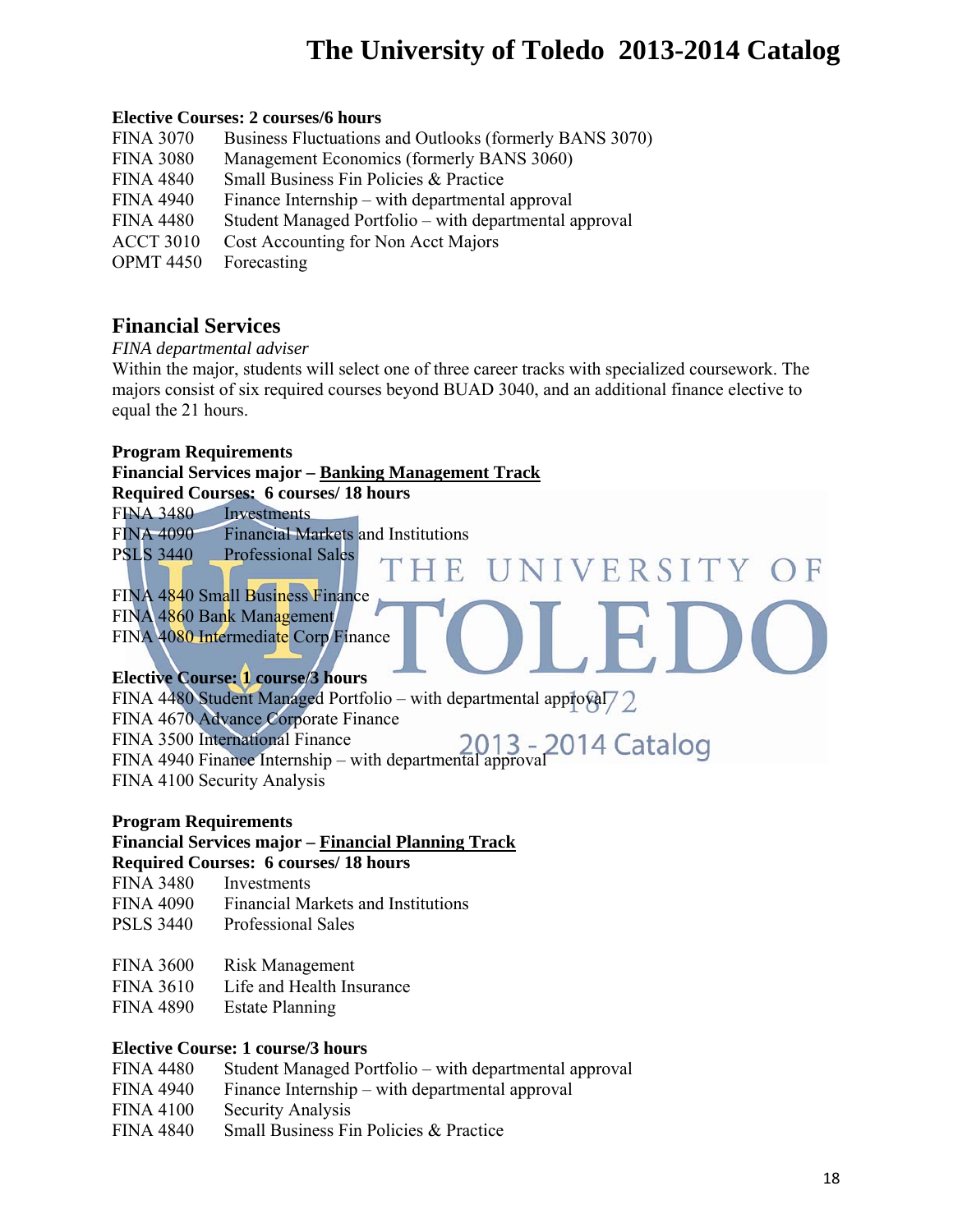#### **Program Requirements**

**Financial Services major – Real Estate Track** 

| <b>FINA 3480</b><br>Investments |  |
|---------------------------------|--|
|---------------------------------|--|

FINA 4090 Financial Markets and Institutions

PSLS 3440 Professional Sales

| <b>FINA 3660</b> | Real Estate Principles |
|------------------|------------------------|
|------------------|------------------------|

FINA 3670 Real Estate Valuation

FINA 3680 Real Estate Law Insurance & Taxes

### **Elective Course: 1 course/3 hours**

Any FINA course EXCEPT: FINA 2000 & 3060

## **General Management**

*Sonny Ariss, departmental adviser* 

This area is designed to be more of a General Business option for students possibly interested in completing their degree. Students seeking the complete array of course work in an intense Management curriculum should select the Organizational Leadership and Management area of specialization/major listed later in this section.

#### **Program Requirements**

### Required Departmental Courses: 12 hours **E**  $UNIVE RSITY$ **Select four courses from with a maximum two courses from each alpha code:**  BLAW 3550 Legal and Safety Compliance BLAW 3570 The Laws of Structuring and Operating a Business BLAW 3670 International Business Law BLAW 4570 Legal and Ethical Aspects of Managing Innovation and Technology<br>BLAW 4580 Detection and Prevention of Deceptive Business Practices Detection and Prevention of Deceptive Business Practices EFSB 3590 Entrepreneurship and Small Business Management EFSB 4010 Growing Family and Entrepreneurial Businesses 14 Catalog EFSB 3480 Entrepreneurial Finance EFSB 4690 Innovation and Technology Commercialization EFSB 4790 Franchising HURM 3220 Human Resource Management MGMT 3630 Conflict Management: Mediation and Negotiations (formerly HURM 3630) HURM 4640 Benefits, Health and Wellness HURM 4650 Compensation HURM 4660 Planning, Selection & Recruitment HURM 4710 Training and Evaluation MGMT 3770 Ethics in Leadership and Management MGMT 4210 Leading and Managing Organizational Improvement HURM 4250 Performance Management for Individuals and Teams (formerly MGMT 4250) MGMT 4880 Sports Leadership (previously offered under 4900) MGMT 4330 Organizational Leadership and Management Practicum MGMT 4780 Leadership & Managerial Competencies MGMT 4940 Management Internship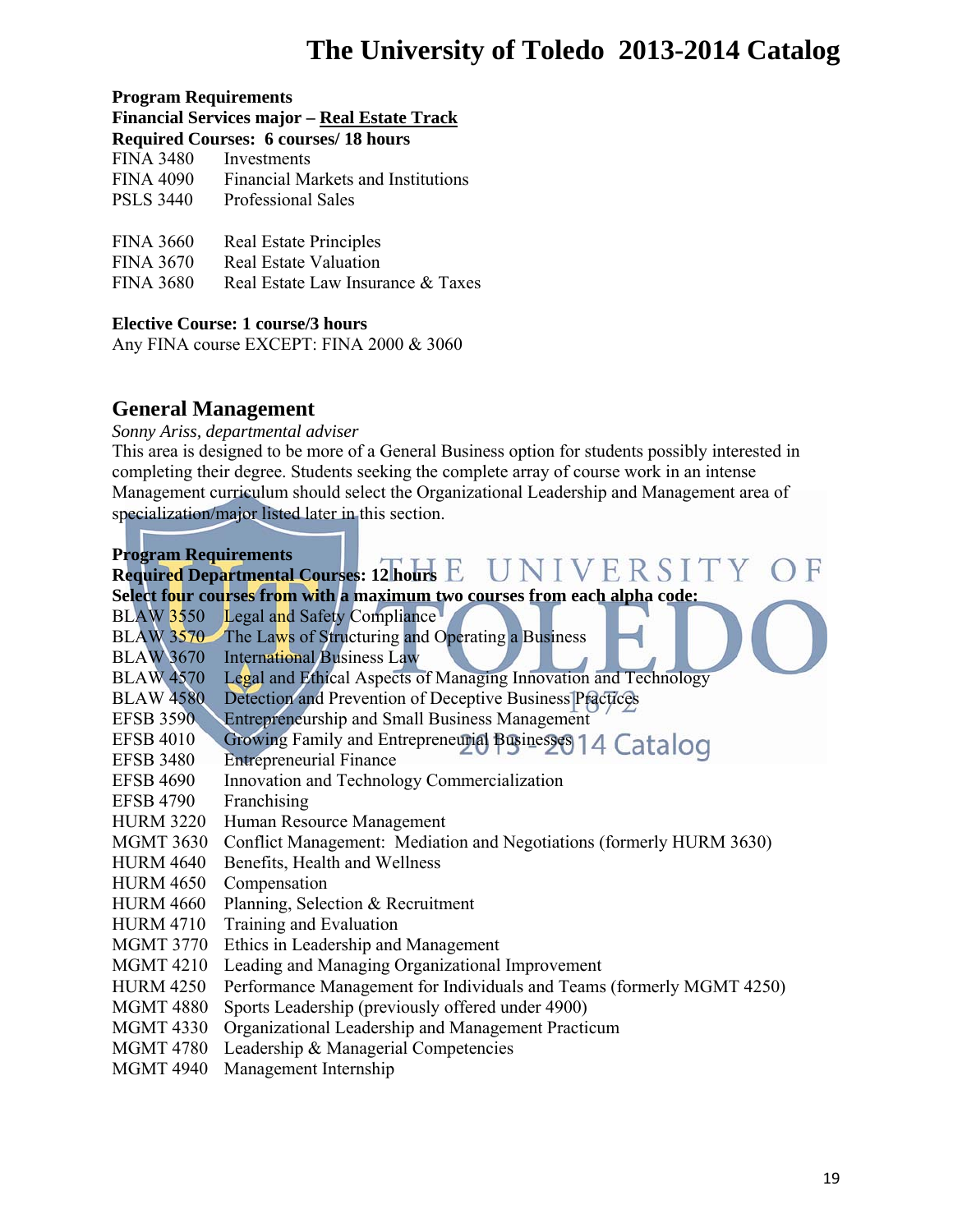THE UNIVERSITY OF

#### **Electives: choose three additional courses from the following – 9 hours**

Any 3000/4000 Business level courses not used in a minor from:

| <b>ACCT</b> | <b>BANS</b> | <b>EBUS</b> | <b>FINA</b> |             |  |  |  |
|-------------|-------------|-------------|-------------|-------------|--|--|--|
| <b>IBUS</b> | <b>INFS</b> | <b>MKTG</b> | <b>OPMT</b> | <b>PSLS</b> |  |  |  |

## **Human Resource Management**

*Sonny Ariss, departmental adviser* 

Human resource management is designed to prepare candidates to assume positions as human resource practitioners in domestic and international business organizations, hospitals, nonprofit organizations, and local, state and federal government agencies.

#### **Program Requirements**

#### **Required Courses: 21 hours**

- BLAW 3550 Legal and Safety Compliance
- HURM 3220 Human Resource Management
- HURM 4250 Performance Management for Individuals and Teams (formerly MGMT 4250)
- HURM 4640 Benefits, Health and Wellness
- HURM 4650 Compensation
- HURM 4660 Planning, Selection & Recruitment
- HURM 4710 Training and Evaluation

## **Information Systems**

*Departmental adviser* 

Information systems provides the student with the managerial and technical skills required to enter the challenging and dynamic field of computers and information systems. The student acquires knowledge involving a variety of topics, including widely used business programming languages, the design and implementation of management information systems, networking and communications, the managerial aspects of system development and the latest technological developments in database management, computer software and information technology. COBI students wishing to add INF as a second major within the College of Business may be eligible to double count two courses from their current COBI major. A COBI adviser will evaluate a student's eligibility to double count course work.

### **Program Requirements**

### **Required Courses: 9 hours**

| <b>INFS 3380</b> | Web Application Development I |
|------------------|-------------------------------|
| <b>INFS 3770</b> | Data Base Management Systems  |
| <b>INFS 4510</b> | Systems Analysis & Design     |

### **Electives: choose four from the following – 12 hours \***

| <b>INFS 3150</b> | <b>INFS 3160</b> | <b>INFS 3240</b> | <b>INFS 3250</b> | <b>INFS 3370</b> | <b>INFS 3780</b> |
|------------------|------------------|------------------|------------------|------------------|------------------|
| <b>INFS 3980</b> | <b>INFS 4300</b> | <b>INFS 4320</b> | <b>INFS 4620</b> | <b>INFS 4810</b> | <b>INFS 4940</b> |

\*Students wishing to have a secondary dual major in INF should consult an adviser in the Office of Student Retention and Academic Success for course options.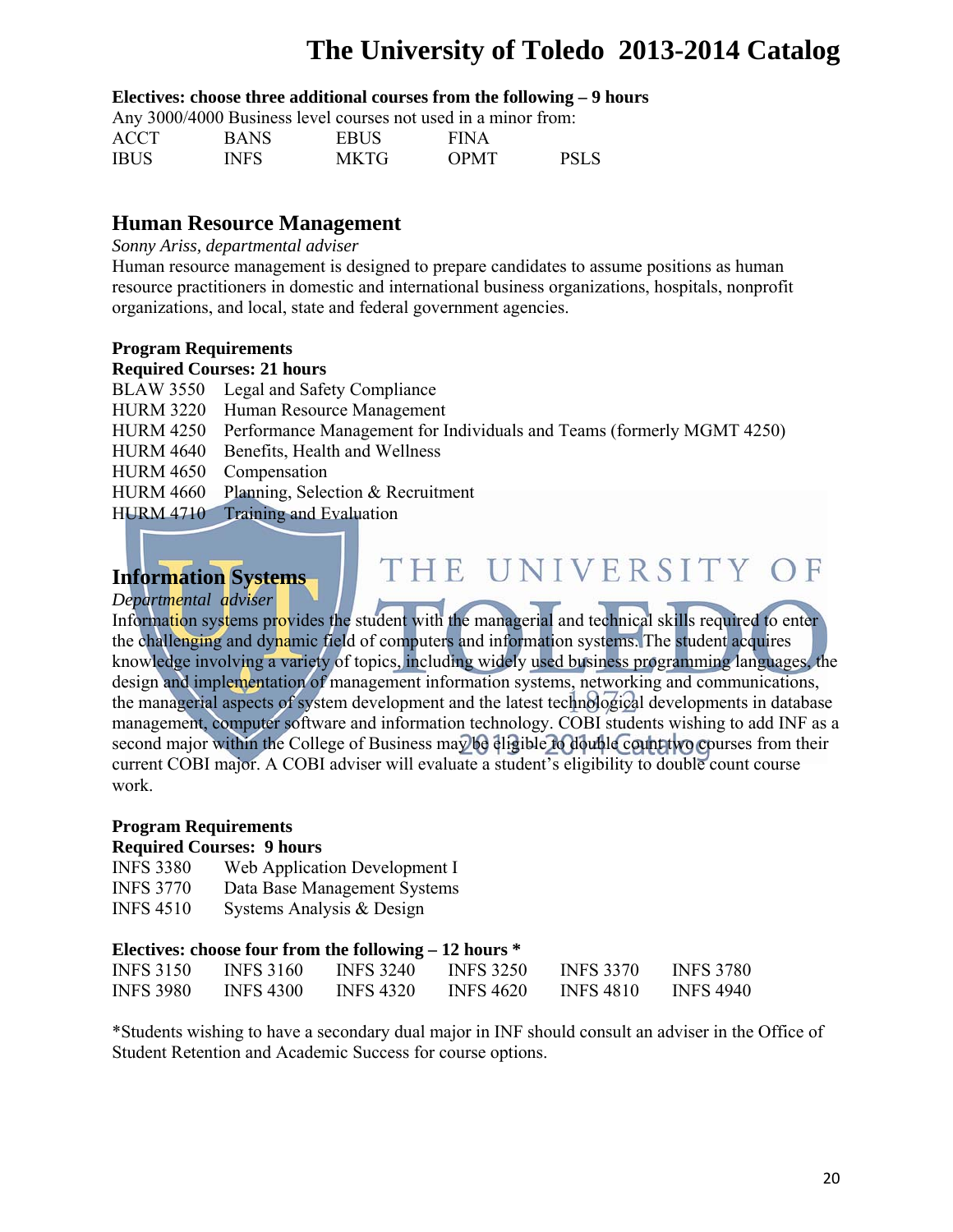## **International Business**

### *Thomas Sharkey and Sam Okoroafo, departmental advisers*

The international business area of specialization plays a key role in preparing future business managers for today's dynamic global marketplace. The program provides training for careers in small, mid-sized and large companies and government and international agencies with a global orientation, particularly multinational corporations, export-import firms, banks, transportation and logistics firms, and government and international agencies involved in international trade, finance and economic development.

## **Program Requirements**

| <b>Required Courses: 12 hours</b> |                                   |  |  |  |
|-----------------------------------|-----------------------------------|--|--|--|
| <b>FINA 3500</b>                  | <b>International Finance</b>      |  |  |  |
| <b>IBUS 3600</b>                  | <b>International Management</b>   |  |  |  |
| <b>IBUS 4360</b>                  | <b>Global Business Strategies</b> |  |  |  |
| <b>MKTG 3140</b>                  | <b>International Marketing</b>    |  |  |  |

## **Electives: Select any two – 6 hours**

| <b>BLAW 3670</b>  | <b>International Business Law</b>                                                                       |  |
|-------------------|---------------------------------------------------------------------------------------------------------|--|
| <b>IBUS 4490</b>  | <b>Global Management Systems</b>                                                                        |  |
| <b>IBUS 3150-</b> | <b>Understanding Cultural Differences for Business</b>                                                  |  |
| <b>IBUS 4180</b>  | <b>North American Business Practice</b>                                                                 |  |
| <b>MKTG 3260</b>  |                                                                                                         |  |
| <b>MKTG 4220</b>  | Global Framework for E-Commerce<br>International Sourcing, Logistics and Transportation E R S I T Y O F |  |
|                   |                                                                                                         |  |

Other courses subject to approval as electives, including study abroad courses and IBUS 4100.

Plus IBUS 4940 or 3000/4000 level business elective as the  $7<sup>th</sup>$  course in the major requirement.

## **Foreign Language Requirements for International Business Area of Specialization**

Students with an area of specialization in international business must demonstrate foreign language proficiency by satisfying one of the following requirements: a) Completing four years of one foreign language in high school with a grade of B or higher in each course; or

b) Completing a university-level fourth semester (2150 or Intermediate II) foreign language course; or

c) Have a proficiency in a native language other than English.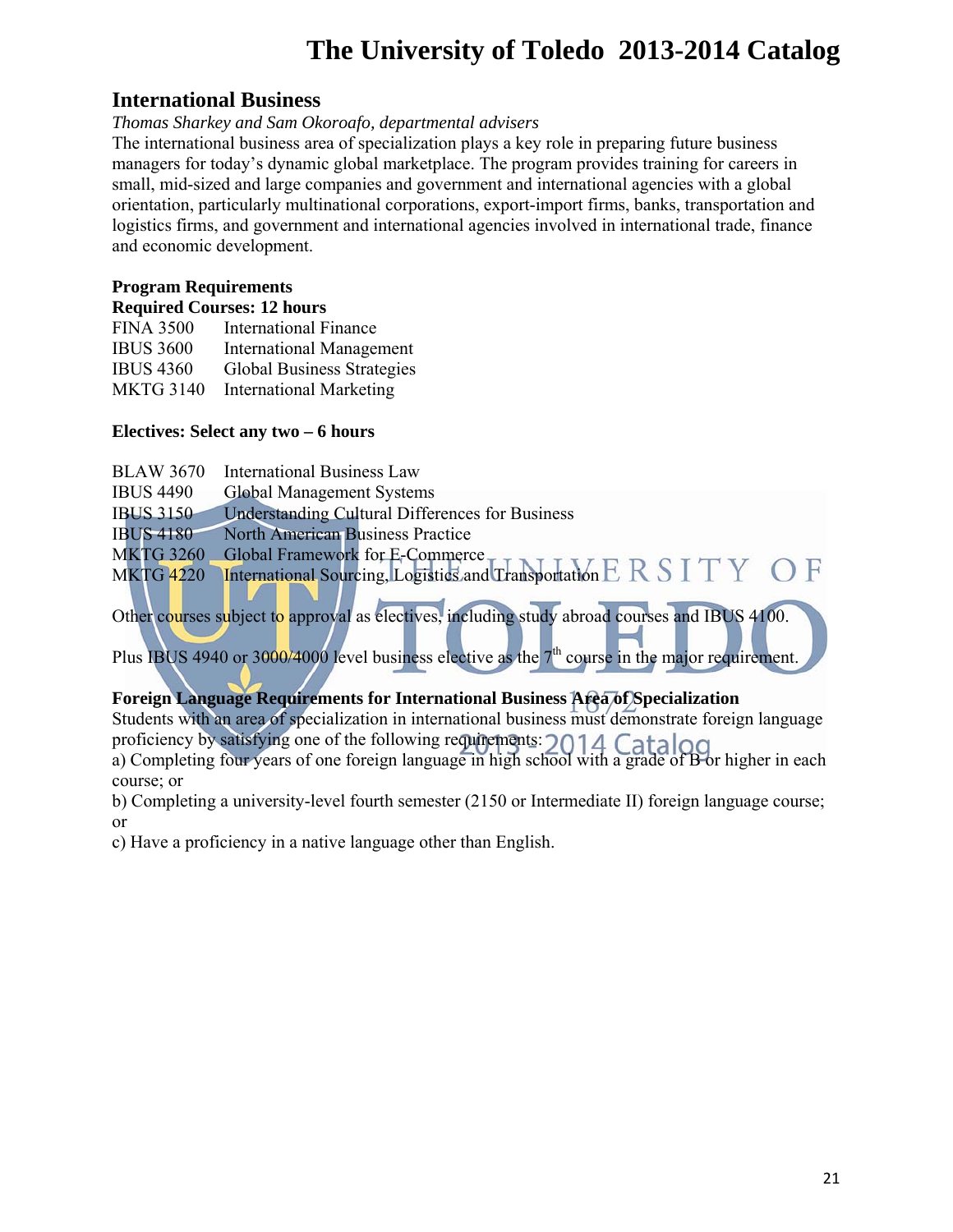## **Marketing**

### *Departmental adviser*

The marketing specialization provides the student with the skills to make decisions about product design and quality, pricing, channels of distribution, advertising and personal selling in ways that enhance consumer satisfaction and further the goals of the organization. The student learns to approach problems with a clear understanding of the relationship between marketing and other business functions.

#### **Program Requirements Required Courses: 9 hours (3 courses)**

MKTG 3850 Buyer Behavior and Relationship Marketing

MKTG 3880 Marketing Research & Data-Based Management

MKTG 4130 Marketing Analysis & Decision Making

## **Electives: Select 6 hours (2 courses) from module I and and an additional 6 hours (2 courses) from either module 1 or module II to equal 12 hours (4 courses)**

*Module I:* 

MKTG 3140 International Marketing

MKTG 3280 Internet Marketing

- MKTG 3690 Principles of Marketing Communication
- MKTG 4540 Business Marketing
- MKTG 4940 Internship
- NIVERSITY OF THE  $\blacksquare$ PSLS 3440 Professional Sales *Module II:*  **Supply Chain Management**

1872

- MKTG 3260 Global Framework for E-Commerce
- MKTG 3870 Advertising Strategy
- MKTG 3910 Direct Marketing
- MKTG 4110 Sports Marketing
- MKTG 4120 Marketing Channels Management
- MKTG 4220 International Sourcing, Logistics & Transportation 4 Catalog
- MKTG 4520 Advanced Market Analysis
- MKTG 4570 Product & Pricing Management
- MKTG 4980 Special Topics
- MKTG 4990 Independent Study
- PSLS 3080 Purchasing & Business Relationship Mgmt
- PSLS 4710 Sales Force Leadership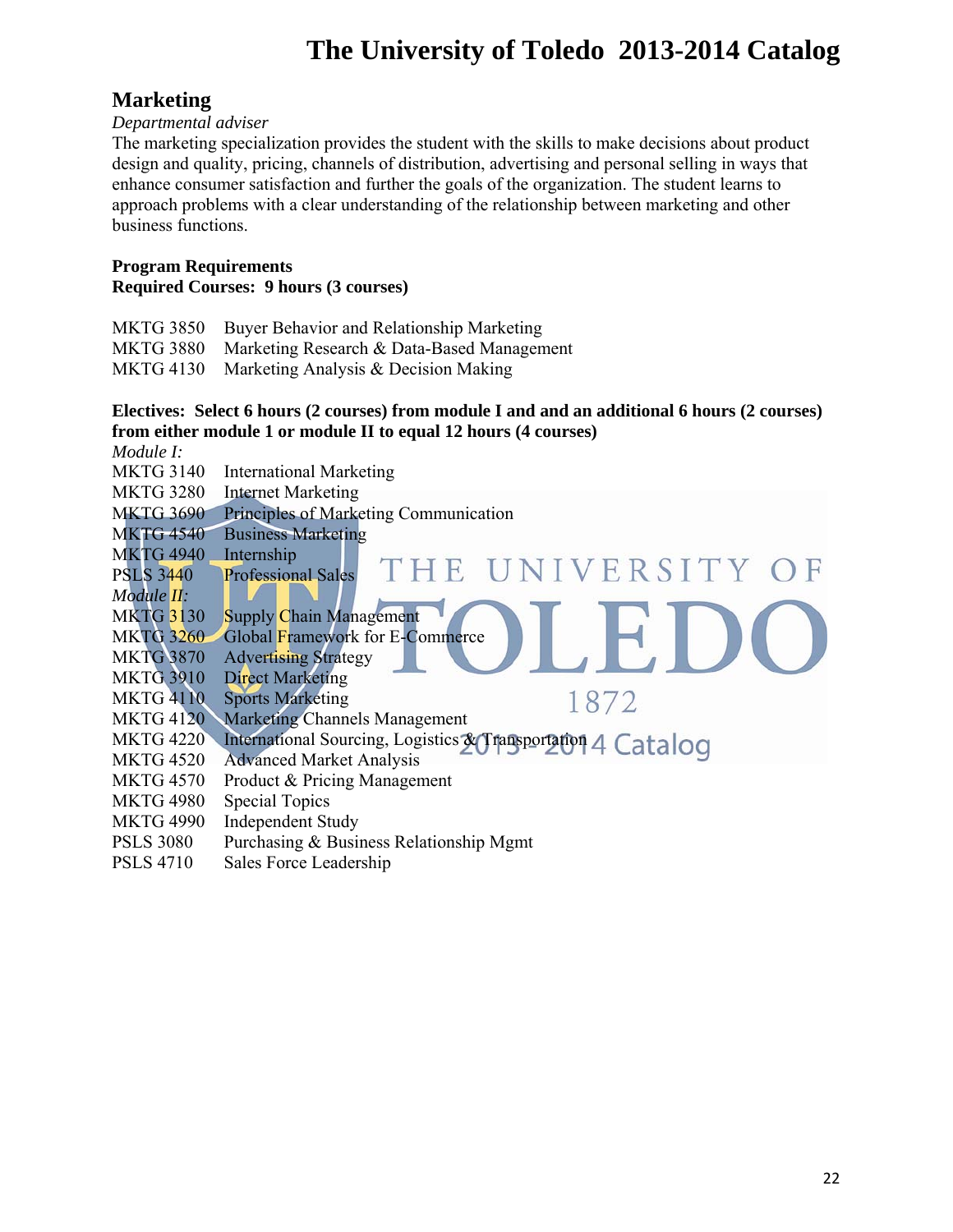## **Operations / Supply Chain Management**

## *Paul Hong, departmental adviser*

Operations & Supply Chain Management is designed for students who are interested in the revitalization and enhancing the competitiveness of America's industrial base or who want to pursue careers in the rapidly expanding service sector. Students select either the Operations or Supply Chain track. In operations management, students acquire the knowledge and skills to manage people and resources. Students are given a broad overview of operations from product design, process selection, TQM, production planning and scheduling In supply chain management, the emphasis will lie in sourcing, industrial marketing, logistics, transportation, quality, information systems, emerging practices in supply chain management and e-commerce. A student cannot have areas of specializations in operations management and supply chain management.

## **Program Requirements**

## **Operations Mgmt Required Courses: 18 hours**

- OPMT 3340 Quality Management
- OPMT 3610 Production Planning and Control
- OPMT 3660 Materials Management and Purchasing
- MKTG 4220 International Sourcing, Logistics, and Transportation
- OPMT 4420 Service Operations Management
- OPMT 4760 Simulation Modeling and Analysis of Manufacturing/Service Systems

Plus OPMT 4940 or 3000/4000 level business elective as the 7<sup>th</sup> course in the major requirement.

## **Supply Chain Mgmt Required Courses: 18 hours**

- OPMT 3340 Quality Management
- OPMT 3610 Production Planning and Control
- OPMT 3660 Materials Management and Purchasing
- MKTG 4220 International Sourcing, Logistics, and Transportation
- MKTG 3130 Supply Chain Management

EBUS 3090 E-Commerce and the Networked Economy

1872

Plus OPMT 4940 or 3000/4000 level business elective as the  $7<sup>m</sup>$  course in the major requirement.

## **Organizational Leadership and Management**

*Sonny Ariss, departmental adviser* 

The area of specialization in organizational leadership and management prepares students to enter a variety of organizations, both for profit and not-for-profit. Graduates of this program receive assessment and training in a number of areas that are crucial to a manager's success – planning, ethical decision-making, interpersonal skills, team-building, performance development and evaluation, conflict management, motivation and leading change.

## **Program Requirements**

## **Complete the following courses: 21 hours**

- HURM 3220 Human Resource Management
- HURM 4250 Performance Management for Individuals and Teams (formerly MGMT 4250)
- MGMT 3630 Conflict Management: Mediation and Negotiations (formerly HURM 3630)
- MGMT 3770 Ethics in Leadership and Management
- MGMT 4210 Leading and Managing Organizational Improvement
- MGMT 4330 Organizational Leadership and Management Practicum
- MGMT 4780 Leadership & Managerial Competencies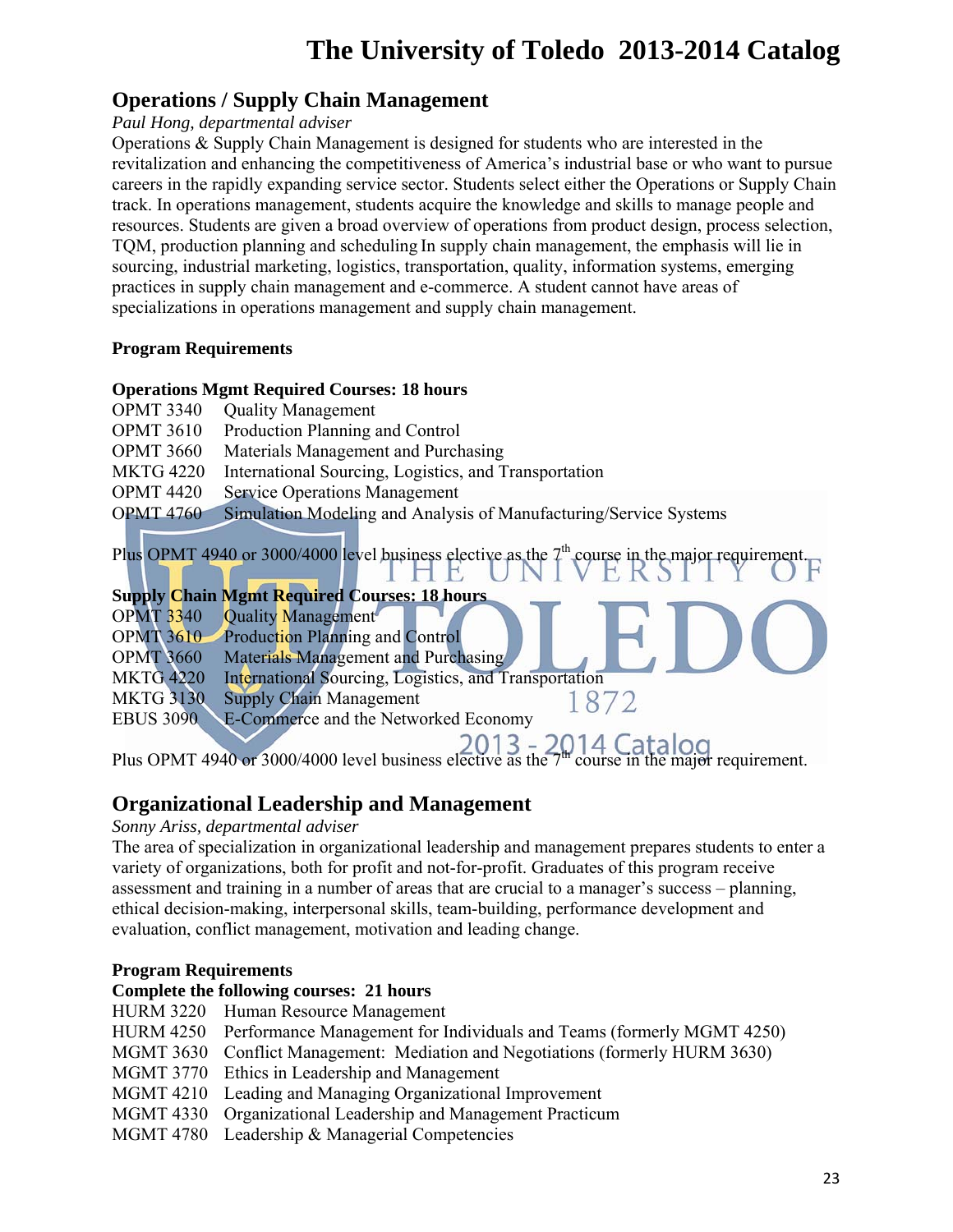## **Professional Sales**

*Ellen Pullins, departmental adviser* 

The professional sales area of specialization prepares students for distinguished careers in businessto-business selling.

## **Program Requirements**

### **Required professional sales and business courses: 21 hours**

| <b>MKTG 4540</b> | <b>Business Marketing</b>                     |
|------------------|-----------------------------------------------|
| <b>PSLS 3080</b> | Purchasing & Business Relationship Management |
| <b>PSLS 3440</b> | <b>Professional Sales</b>                     |
| <b>PSLS 3450</b> | Account & Territory Management                |
| <b>PSLS 4710</b> | Sales Force Leadership                        |
| <b>PSLS 4740</b> | <b>Advanced Sales</b>                         |
| <b>PSLS 4940</b> | Sales Internship                              |

## **Recommended courses to fulfill General Education/University Core requirements:**

- COMM 1010 Communication Principles and Practices
- PHIL 1020 Critical Thinking
- PSY 1010 Introduction to Psychology
- SOC 1010 Introduction to Sociology

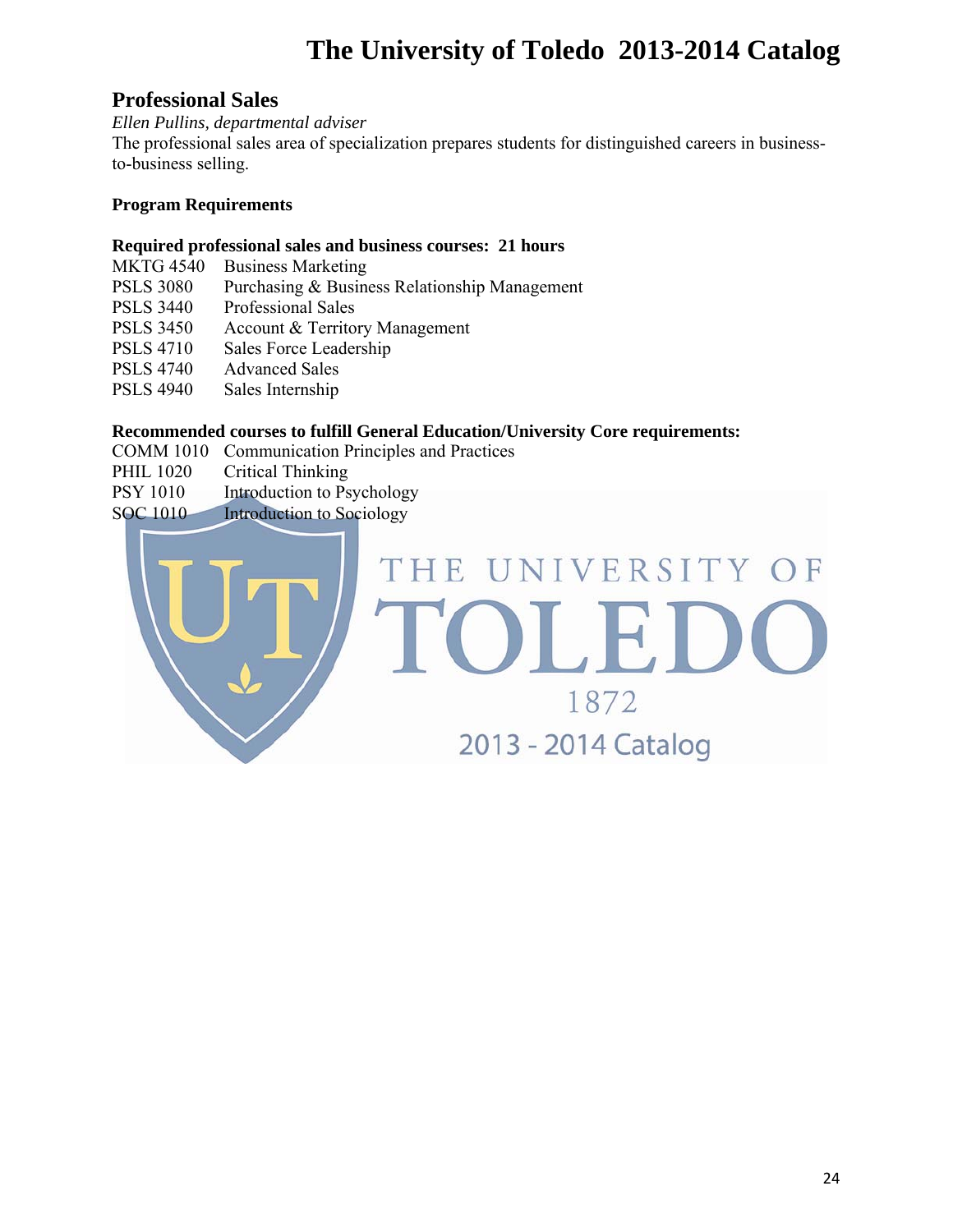## **Minors**

## **Business Minor or Business Electives for Business Students – 9 hours**

Students complete 3 junior/senior level Business electives or a 3 courses toward an approved Business minor as part of their degree requirements.

The following minors are **ONLY** available for College of Business and Innovation students. Students cannot duplicate credit in their minor, area of specialization and upper division core. The minor consists of three courses (9 hours), unless otherwise noted. Business minors for non-business majors are listed later in this section.

## **Accounting**

Non-Accounting major Accounting courses are currently not being offered. Students who meet the eligibility requirements to enroll in Accounting major courses (minimum 2.5 higher ed GPA and 2.5 in BUAD 2040 + 2050), may select any 3 ACCT major courses to meet the requirements of an ACCT minor.

## **Business Analysis**

FINA 3070 Business Fluctuations and Outlooks (BANS 3070) **Or** FINA 3080 Managerial Economics (BANS 3060) INFS 3250 Software Applications in Business VIVERSITY OF OPMT 4450 Forecasting **Business Economics**  FINA 3070 Business Fluctuations & Economic Outlook (BANS 3070) FINA 3080 Managerial Economics (BANS 3060) OPMT 4450 Forecasting 1872 **Or**  FINA 3500 International Finance 2013 - 2014 Catalog

## **Business Law**

## **Complete any three of the following:**

- BLAW 3550 Legal & Safety Compliance Issues in Human Resource Management
- BLAW 3570 The Laws of Structuring and Operating a Business
- BLAW 3670 International Business Law
- BLAW 4570 Legal and Ethical Aspects of Managing Innovation and Technology
- BLAW 4580 Detection and Prevention of Deceptive Business Practices
- MGMT 3770 Ethics in Leadership and Management

## **Commercial Real Estate**

- FINA 3660 Real Estate Principles, Practices and Finance
- FINA 3670 Real Estate Valuation
- FINA 3680 Real Estate Law, Insurance and Taxes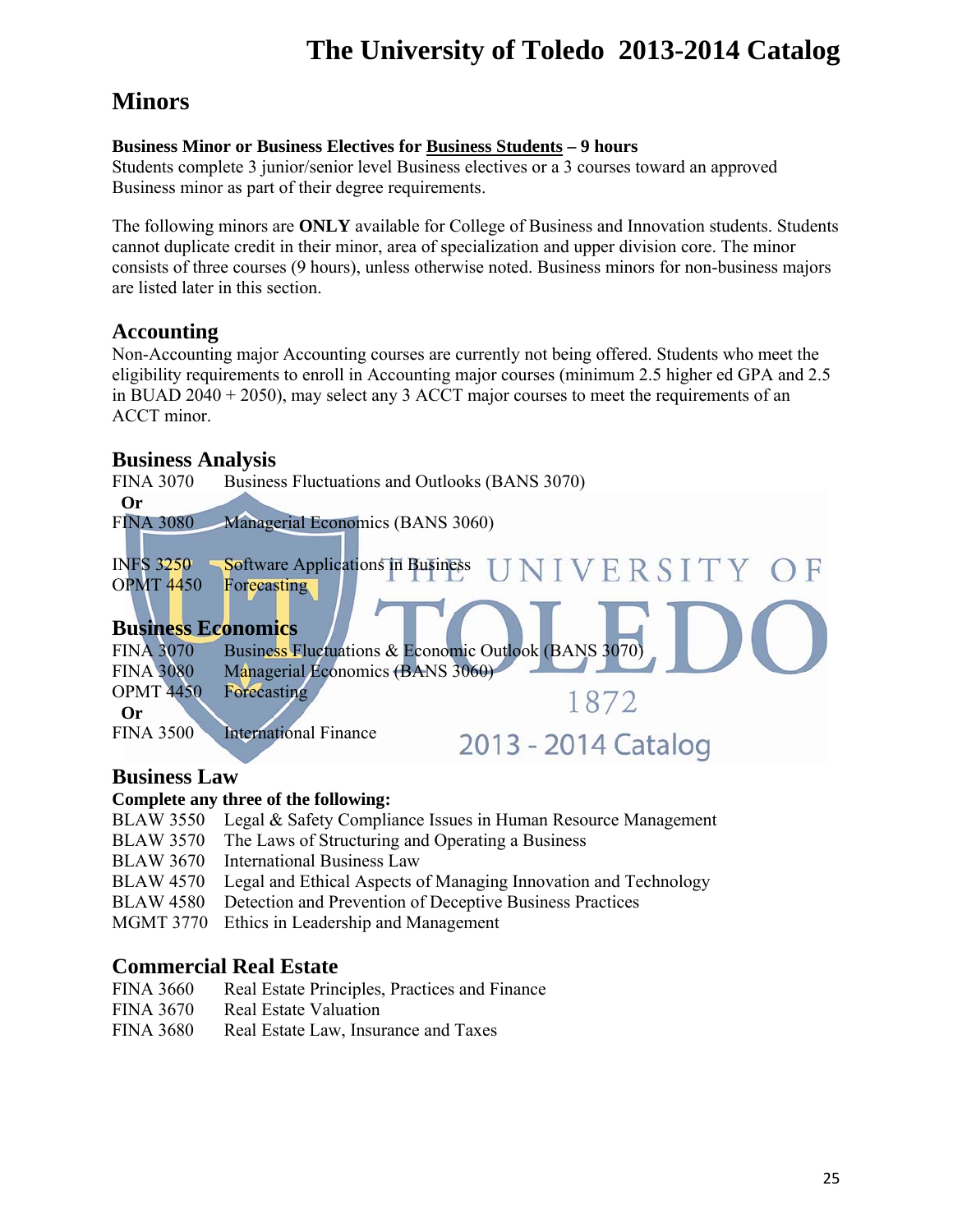## **Decision Sciences:**

**Complete any three of the following courses:**  OPMT 3310 OPMT 3760 OPMT 3750 OPMT 4450 OPMT 4760 OPMT 4750 MKTG 3880

## **Electronic Commerce**

#### **Required Courses:**

EBUS 3090 E-Commerce & the Networked Economy EBUS 3180 Web Design for Business Communications

### **Elective: Choose one of the following**

| <b>EBUS 4040</b> | E-Commerce Intelligence Management                                   |
|------------------|----------------------------------------------------------------------|
| <b>EBUS 4150</b> | E-Commerce Business Models & Project Management (with dept approval) |
| <b>INFS 3150</b> | Principles of Structural Computer Programming & Problem Solving      |
|                  | MKTG 3280 Internet Marketing                                         |

## **Entrepreneurship, Family, & Small Business**

### **Required Courses:**

| <b>EFSB 4590</b> | <b>Entrepreneurship and Small Business Management</b>                                              |
|------------------|----------------------------------------------------------------------------------------------------|
| <b>EFSB 4010</b> | Growing Family and Entrepreneurial Businesses                                                      |
| <b>EFSB 3480</b> | <b>Entrepreneurial Finance</b>                                                                     |
| <b>OR</b>        |                                                                                                    |
| <b>FINA 4840</b> | Small Business Financial Policies and Practices VERSITY OF                                         |
|                  |                                                                                                    |
|                  | With departmental approval, EFSB 4690 or 4790 may be used as a substitution in the minor – consult |
| an adviser       |                                                                                                    |
| <b>EFSB 4690</b> | <b>Innovation and Technology Commercialization</b>                                                 |
| <b>EFSB 4790</b> | Franchising                                                                                        |
|                  | 1872                                                                                               |
| Finance Decriped |                                                                                                    |

## **Finance Required Courses:**

| Finance Required Courses: |                                           |                     |
|---------------------------|-------------------------------------------|---------------------|
| FINA 3480 Investments     |                                           | 2013 - 2014 Catalog |
| FINA 4080                 | Intermediate Corporate Finance            |                     |
| FINA 4090                 | <b>Financial Institutions and Markets</b> |                     |

## **Financial Services**

### **Complete three of the following:**

| <b>FINA 3480</b> | <b>FINA 3660</b> | FINA 4090                      | <b>FINA 3600</b> |
|------------------|------------------|--------------------------------|------------------|
| <b>FINA 3670</b> | <b>FINA 4870</b> | <b>FINA 3610</b>               | FINA 4100        |
| <b>FINA 4890</b> |                  | (PSLS 3440 with dept approval) |                  |

## **Information Systems**

## **Required:**

| <b>INFS 3250</b> | Software Applications in Business |
|------------------|-----------------------------------|
| $\bf{Or}$        |                                   |
| <b>INFS 3770</b> | Database Management Systems       |

### **Any two additional electives:**

| <b>INFS 3150</b> | <b>INFS 3160</b> | <b>INFS 3240</b> | <b>INFS 3250</b> |
|------------------|------------------|------------------|------------------|
| <b>INFS 3370</b> | <b>INFS 3770</b> | <b>INFS 3980</b> | <b>INFS 4300</b> |
| <b>INFS 4320</b> | <b>INFS 4620</b> | <b>INFS 4810</b> |                  |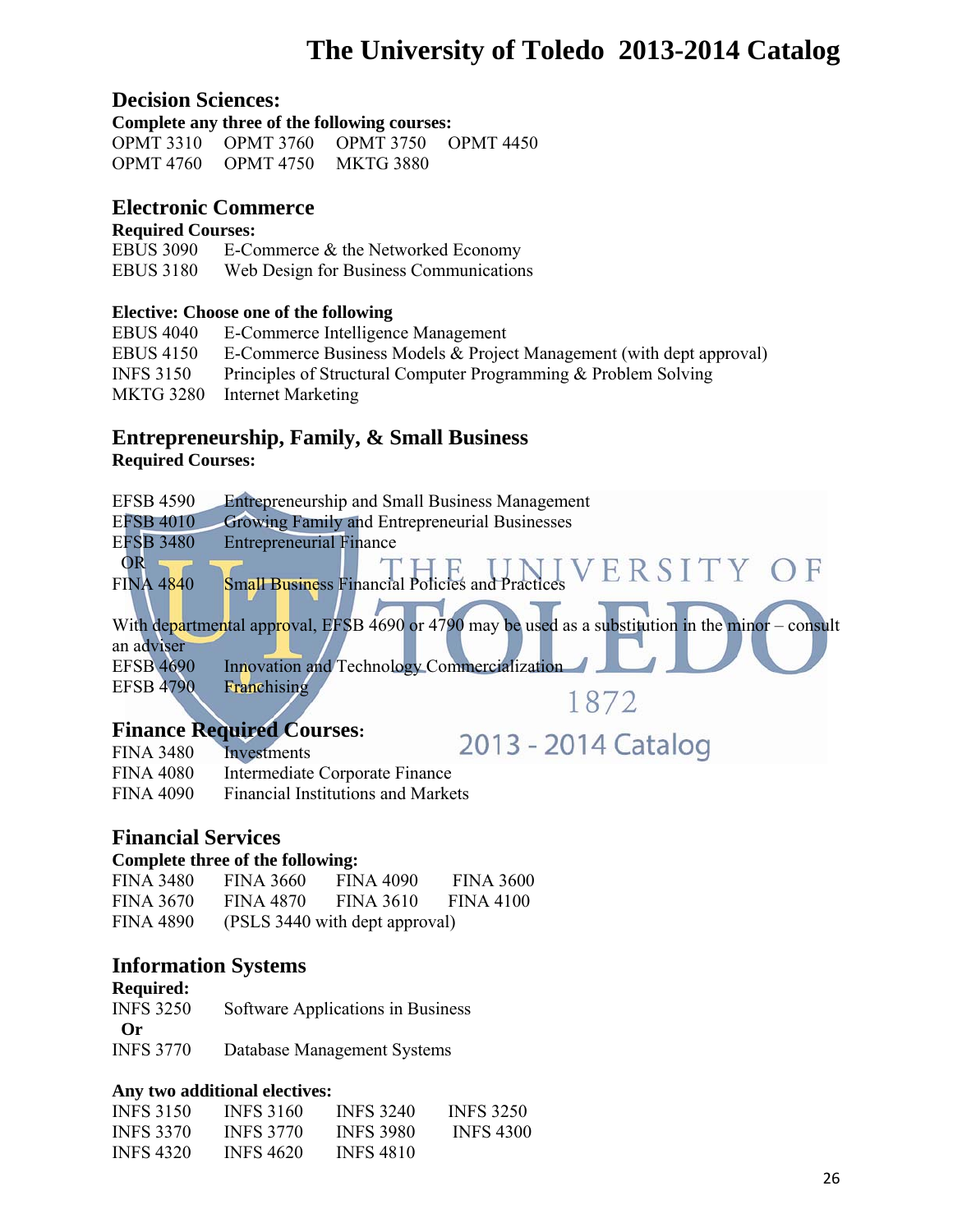## **Insurance and Risk Management**:

| <b>FINA 3600</b> | <b>Risk Management</b>        |
|------------------|-------------------------------|
| <b>FINA 3610</b> | Life and Health Insurance     |
| <b>FINA 4890</b> | Financial and Estate Planning |

## **International Business:**

Select three courses, taking into consideration any prerequisites

- BLAW 3670 International Business Law
- FINA 3500 International Finance
- IBUS 3600 International Management
- IBUS 4360 Global Business Strategies
- IBUS 4490 Global Management Systems
- IBUS 3150 Understanding Cultural Differences for Business
- IBUS 4180 North American Business Practice
- MKTG 3140 International Marketing
- MKTG 3260 Global Framework for E-Commerce
- MKTG 4220 International Sourcing, Logistics and Transportation

## **Management**

### **Complete three of the following:**

|                  | HURM 3220 Human Resource Management                                                    |
|------------------|----------------------------------------------------------------------------------------|
|                  | HURM 4250 Performance Management for Individuals and Teams (formerly MGMT 4250) $\Box$ |
| <b>MGMT 3630</b> | Conflict Management: Mediation and Negotiations (formerly HURM 3630)                   |
| <b>MGMT 3770</b> | <b>Ethics in Leadership and Management</b>                                             |
| <b>MGMT 4210</b> | Leading and Managing Organizational Improvement                                        |
|                  | MGMT 4780 Leadership and Managerial Competencies                                       |
|                  |                                                                                        |

1872

## **Marketing:**

### **Required:**

MKTG 3850 Buyer Behavior and Relationship Management 014 Catalog

**or** 

MKTG 3880 Marketing Research and Data-Based Management

## **Electives:**

Select two courses (6 hours)

- MKTG 3140 International Marketing
- MKTG 3280 Internet Marketing
- MKTG 3690 Principles of Marketing Communication
- MKTG 4540 Business Marketing
- MKTG 3130 Supply Chain Management
- MKTG 3260 Global Framework for E-Commerce
- MKTG 3870 Advertising Strategy
- MKTG 3910 Direct Marketing
- MKTG 4110 Sports Marketing
- MKTG 4120 Marketing Channels Management
- MKTG 4220 International Sourcing, Logistics & Transportation
- MKTG 4520 Advanced Market Analysis
- MKTG 4570 Product & Pricing Management
- MKTG 4980 Special Topics
- MKTG 4990 Independent Study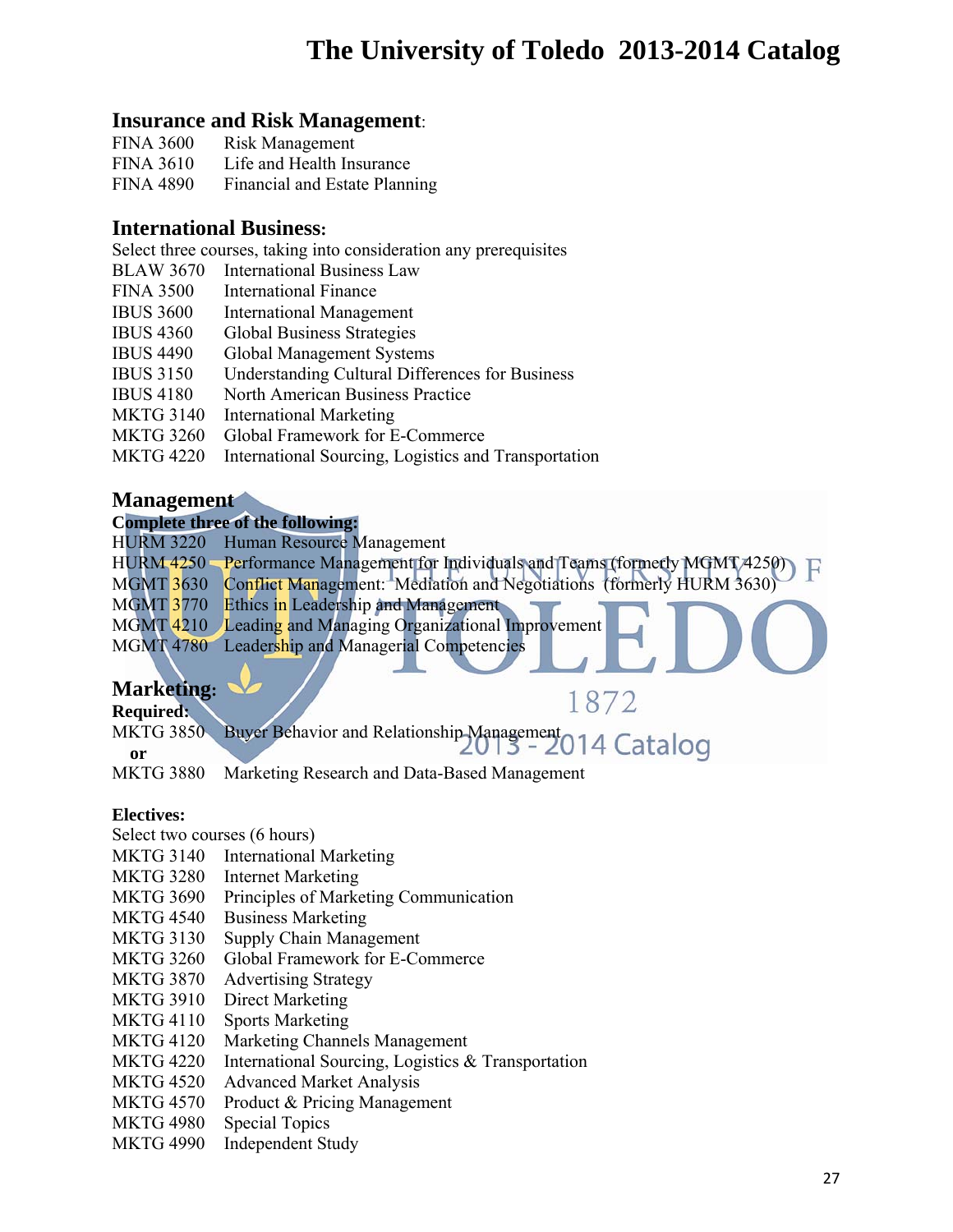2013 - 2014 Catalog

PSLS 3080 Purchasing & Business Relationship Mgmt

- PSLS 3440 Professional Sales
- PSLS 4710 Sales Force Leadership

## **Operations Management**

### **Select three courses:**

- OPMT 3340 Quality Management
- OPMT 4760 Simulation Modeling
- OPMT 3610 Production Planning and Scheduling
- OPMT 3660 Materials Management and Purchasing

## **Professional Sales**:

**Required:** 

PSLS 3440 Professional Sales

### **Electives: Select two from the following**

- PSLS 3080 Purchasing and Business Relationship Management
- PSLS 3450 Account and Territory Management
- PSLS 4710 Sales Force Leadership
- PSLS 4740 Advanced Sales
- MKTG 4540 Business Marketing

#### NIVERSITY OF **Small Business Financial Management**

**Required Courses: 6 hours** 

FINA 4080 Intermediate Corporate Finance FINA 4840 Small Business Financial Policies and Practices

**Electiv**e**: Choose one of the following – 3 hours**  1872 FINA 3670 EFSB 3590 EFSB 4010 FINA 4090

## **Supply Chain Management:**

**Required:** 

MKTG 3130 Intro to Supply Chain Management

## **Electives: Select two from the following**

- OPMT 3340 Quality Management
- OPMT 3660 Materials Management & Purchasing
- MKTG 4220 International Sourcing, Logistics, Transportation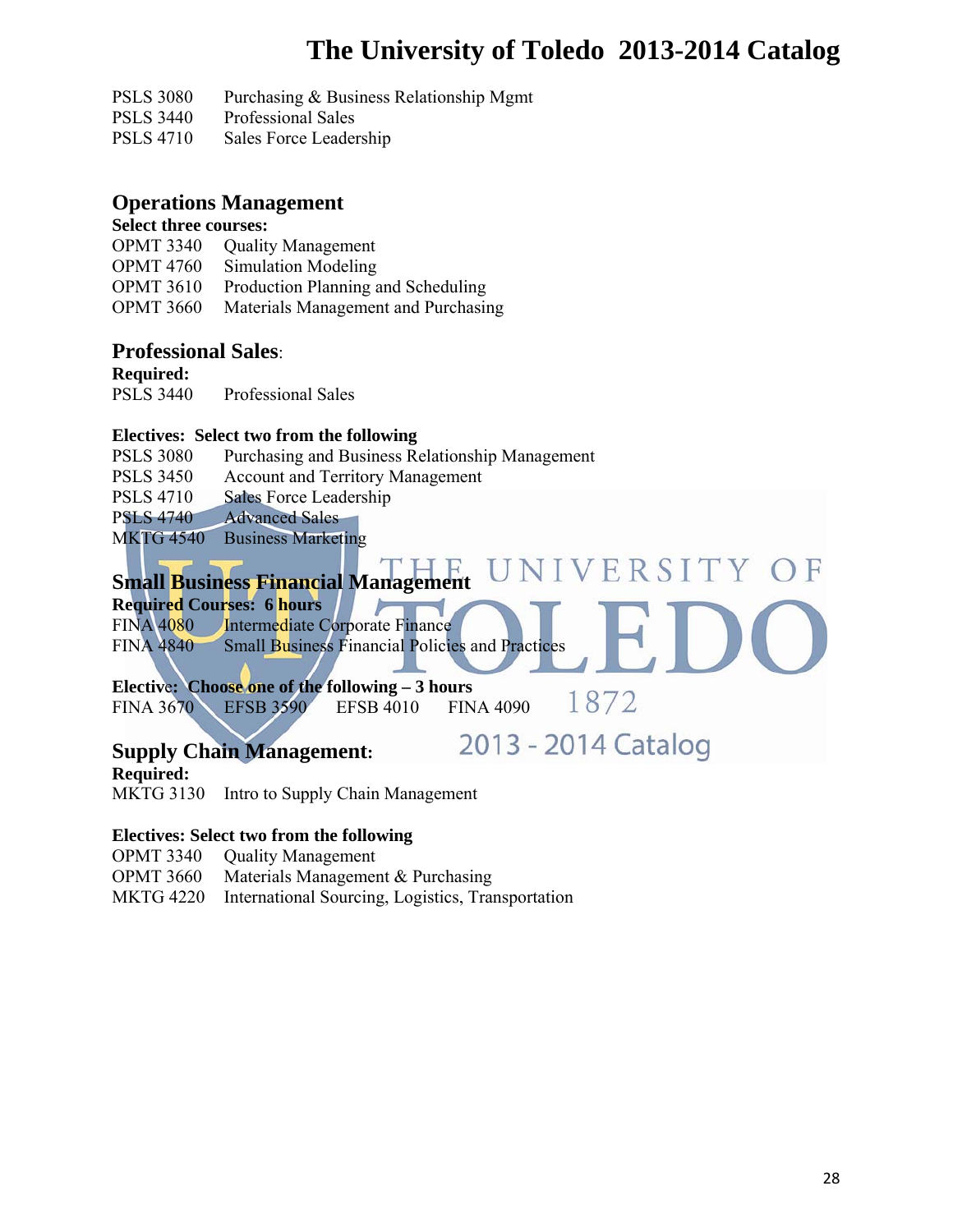## **Degree Requirements for the Bachelor of Science in Information Technology (BSIT)**

### **Grade and Hour Requirements**

In order to earn the B.S. degree, students must complete a minimum of 128 hours of course work, with a minimum cumulative 2.0 GPA on a 4.0 scale. All General Education/University Core requirements must also be satisfied.

#### **The University of Toledo College of Business and Innovation**

BS in Information Technology Degree Requirements 2013‐2014

|           |      | <b>Fall Semester</b> |      |                                    | <b>Spring Semester</b> |             |      |                                        |              |
|-----------|------|----------------------|------|------------------------------------|------------------------|-------------|------|----------------------------------------|--------------|
|           |      | <b>BUAD</b>          | 1000 | Orientation                        | 1                      | <b>ENGL</b> | 2960 | <b>Organizational Report Writing</b>   | 3            |
|           |      | <b>ENGL</b>          | 1110 | <b>College Composition I</b>       | 3                      | <b>MATH</b> | 1730 | Calculus w/Appl. to Business           | 5            |
|           |      |                      |      | Humanities                         | 3                      | <b>CSET</b> | 1200 | <b>Object Oriented Programming</b>     | 3            |
| Freshman  | Year | <b>CSET</b>          | 1100 | Intro to CSET                      | 3                      | <b>ECON</b> | 1200 | Intro to Micro Economics               | 3            |
|           |      | <b>ECON</b>          | 1150 | Intro to Macro Economics           | 3                      |             |      | Natural Science Lecture                | 3            |
|           |      |                      |      | <b>Social Science Elective</b>     | 3                      |             |      |                                        |              |
|           |      |                      |      | <b>Total Hours</b>                 | 16                     |             |      | <b>Total Hours</b>                     | 17           |
|           |      | <b>ENGT</b>          | 3050 | <b>Fundamentals of Electricity</b> | $\mathbf{A}$           | <b>BUAD</b> | 2050 | <b>Accounting for Decision Making-</b> | 3            |
|           |      | <b>BUAD</b>          | 2040 | <b>Financial Accounting Info</b>   | 3                      | <b>ENGT</b> | 2500 | <b>Tech Project Mgmt</b>               | 3            |
| Sophomore | Year | <b>ITEC</b>          | 2100 | <b>Small Computer Systems</b>      | 4                      | <b>CSET</b> | 2200 | PC & Industrial Networks               | 4            |
|           |      |                      |      | Multicultural U.S. Diversity       | 3                      |             |      | <b>Natural Science Lecture</b>         | 3            |
|           |      |                      |      | <b>Communication Elective</b>      | 3                      |             |      | Natural Science Lab                    | $\mathbf{1}$ |
|           |      |                      |      | <b>Total Hours</b>                 | 17                     |             |      | <b>Total Hours</b>                     | 14           |
|           |      | <b>ENGT</b>          | 3010 | <b>Appl Statistics and DOE</b>     | 4                      | <b>CSET</b> | 3250 | <b>Client Side Scripting</b>           | 3            |
|           |      | <b>CSET</b>          | 3100 | Adv Website Design                 | 3                      | <b>CSET</b> | 3300 | Database Driven Websites               | 4            |
| Junior    | Year | <b>CSET</b>          | 3200 | <b>Client Server Computing</b>     | 3<br>$3 -$             | $c$ set     | 3400 | Unix System Administration             | 3            |
|           |      | <b>INFS</b>          | 3770 | Database Mgmt Systems              | 3                      | <b>INFS</b> | 4300 | Dist. Sys & Web Design                 | 3            |
|           |      | <b>BUAD</b>          | 3050 | Information Technology Mgmt.       | 3                      |             |      | Humanities/MC Non-Western              | 3            |
|           |      |                      |      | <b>Total Hours</b>                 | 16                     |             |      | <b>Total Hours</b>                     | 16           |
|           |      | <b>CSET</b>          | 4100 | CGI Prog w/ Perl & Java            | 3                      | <b>INFS</b> | 4510 | Systems Analysis & Design              | 3            |
|           |      | <b>CSET</b>          | 4150 | Web Server Administration          | 3                      | <b>CSET</b> | 4250 | Applied Program Languages              | 3            |
| Senior    | Year | <b>CSET</b>          | 4750 | Computer Network & Data Comm       | 4                      | <b>BUAD</b> | 3030 | Managerial & Behavioral Processes      | 3            |
|           |      | <b>BUAD</b>          | 3020 | Manufacturing and Service Systems  | 3                      | <b>BUAD</b> | 3470 | Legal & Ethical Environments of Bus.   | 3            |
|           |      | <b>BUAD</b>          | 3010 | <b>Principles of Marketing</b>     | 3                      | <b>CSET</b> | 4850 | <b>Computer Network Security</b>       | 4            |
|           |      |                      |      | <b>Total Hours</b>                 | 16                     |             |      | <b>Total Hours</b>                     | 16           |

*Sample Full‐Time Plan of Study*

Notes: \* Select from approved University Core/General Education, see Degree Audit for course selections.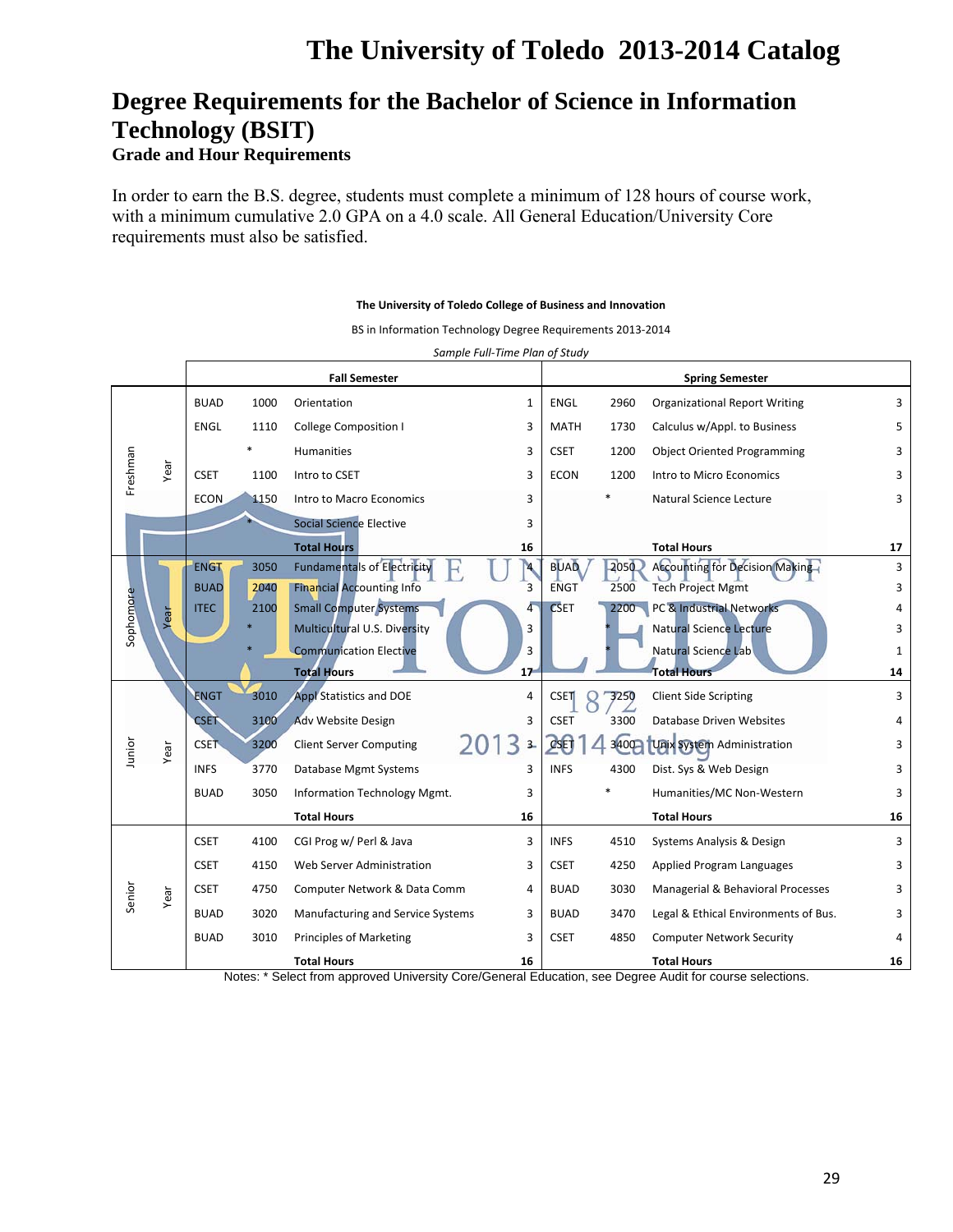## **Bachelor of Applied Organizational Technology (BAOT)**

### **Grade and Hour Requirements**

In order to earn the B.A.T. degree, students must complete a minimum of 126 hours of course work, with a minimum cumulative 2.0 GPA on a 4.0 scale. The total hours include transfer hours as well as hours completed at The University of Toledo. Requirement categories are listed below. Additional grade requirements are listed below. All General Education /University Core requirements must also be satisfied.

#### **Degree requirements**

Because each Associate Degree may contain courses that transfer in to a variety of requirements in the program, degree requirements are evaluated on an individual basis. Because of this, it is impossible to list a plan of study for the remaining requirements. Below is a listing of the overall degree requirements prior to transfer evaluations.

#### **1. General Education/University Core (36 credit hours) including**:

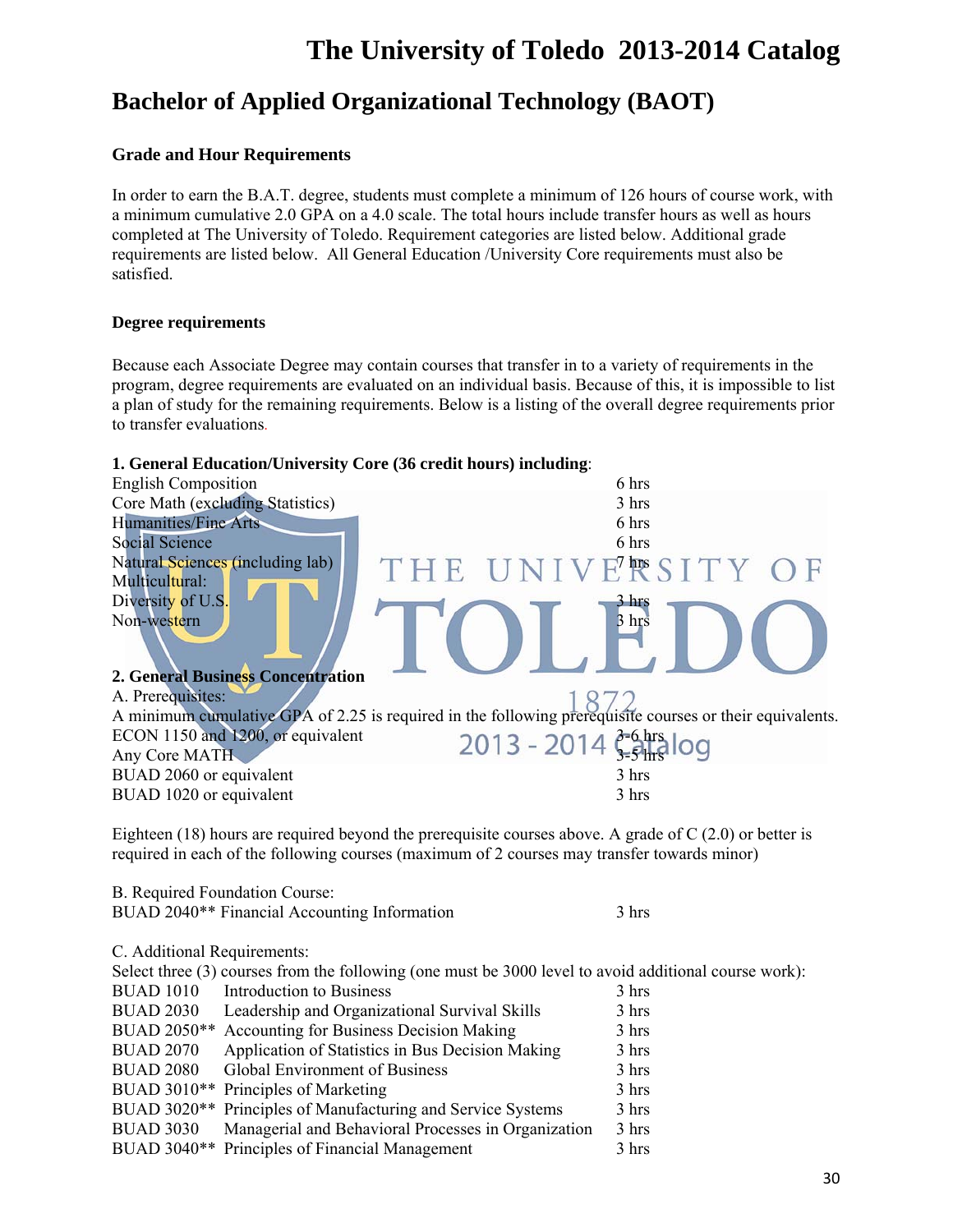| <b>BUAD 3050</b> | <b>Information Technology Management</b> | 3 hrs |
|------------------|------------------------------------------|-------|
| <b>BUAD 3470</b> | Legal & Ethical Environment of Business  | 3 hrs |

Select two (2) additional courses from the eight listed above or select two courses at the 3000- or 4000 level from ACCT, FINA, INFS, MGMT, EFSB, IBUS, EBUS, OPMT, HURM, PSLS, BANS, BLAW, or MKTG to complete the additional requirements. (Prerequisites for selected courses must be fulfilled.) Prerequisites for an MBA can also be fulfilled by completing any of the indicated (\*\*) courses with a minimum grade of  $C(2.0)$ .

#### **3. Upper Level Courses**

30 hours must be taken as upper division courses (numbered 3000-4000) from a college outside the College of Business and Innovation at UT. All prerequisites must be met.

• 15 hours of the 30 upper level hours **must** be from the Colleges of Languages, Literature and Social Sciences; Natural Sciences and Mathematics; and Visual and Performing Arts.

• An additional 15 hours of upper level hours must come from any college **except** the College of Business and Innovation at UT.

• Students have the opportunity to complete a minor in the Colleges of Languages, Literature and Social Sciences; Natural Sciences and Mathematics; and Visual and Performing Arts with the proper selection of classes.

**4. Additional courses/ credit hours may be necessary to make up the difference toward the minimum 126 hours required for the degree program.** 

### **Additional Notes:**

• Approximately 60-66 hours will be transferred in from an Associate Degree. This may include some General Education core and business classes as well as technical courses. These technical courses will be at the 1000-2000 level and credit will be counted under Additional Courses.

2013 - 2014 Catalog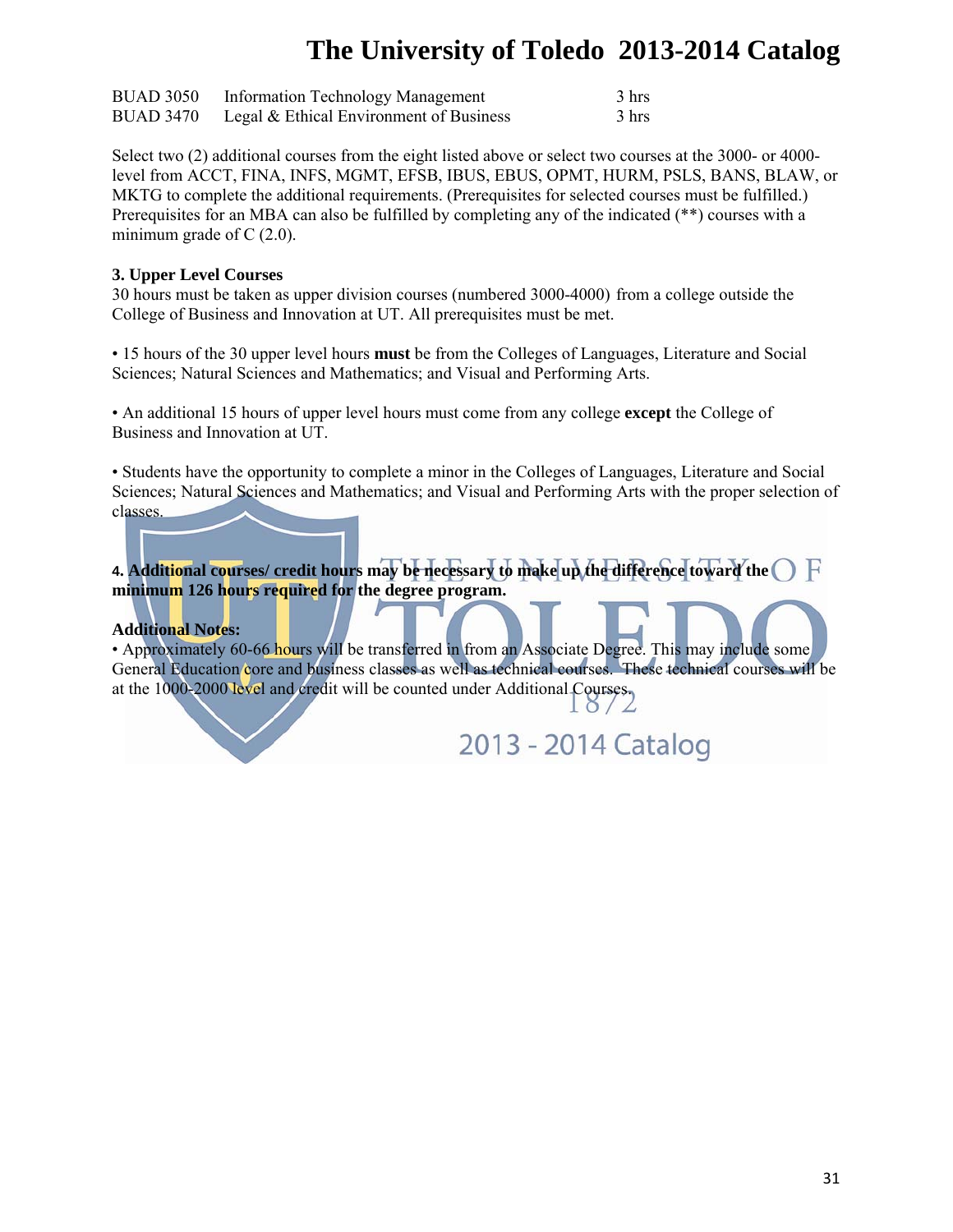## **Programs of Study – Associate Degrees**

In order to earn any associate degree, students must complete a minimum of 60 hours of course work, with a minimum cumulative 2.0 GPA on a 4.0 scale. Please consult the Office of Student Retention and Academic Success and Fall 2013 Degree Audits for additional information.

## **Accounting Technology** – 60 hours

ABA Degree Requirements for Accounting Technology 2013‐2014 *Sample Full‐Time Plan of Study*

|           |      |             |        | <b>Fall Semester</b>                    |                | <b>Spring Semester</b> |      |                                      |               |  |
|-----------|------|-------------|--------|-----------------------------------------|----------------|------------------------|------|--------------------------------------|---------------|--|
|           |      | <b>BUAD</b> | 1000   | Orientation                             | 1              | ENGL                   | 2960 | <b>Organizational Report Writing</b> | 3             |  |
|           |      | ENGL        | 1110   | <b>College Composition I</b>            | 3              | <b>ACTG</b>            | 1050 | <b>Managerial Accounting</b>         | 3             |  |
|           |      | <b>CMPT</b> | 1100   | <b>Computer Information Application</b> | 3              | <b>BMGT</b>            | 1500 | <b>Workplace Communications s</b>    | 3             |  |
| Freshman  | Year | <b>BMGT</b> | 1010   | <b>Business Principals</b>              | 3              | <b>MATH</b>            |      | 1180/1200/1320                       | $3 - 4$       |  |
|           |      | <b>ACTG</b> | 1040   | <b>Financial Accounting</b>             | 3              | <b>CMPT</b>            | 1410 | Microsoft Excel                      | $\mathcal{P}$ |  |
|           |      |             | $\ast$ | Social Science Elective                 | 3              |                        |      |                                      |               |  |
|           |      |             |        | <b>Total Hours</b>                      | 16             |                        |      | <b>Total Hours</b>                   | 14/15         |  |
|           |      | ACTG/CMPT   | 1200   | <b>QuickBooks</b>                       | 3              | <b>ACTG</b>            | 2100 | Intermediate Accounting              | 3             |  |
|           |      | ACTG        | 2300   | <b>Cost Accounting</b>                  | 3              | <b>ACTG</b>            | 2400 | <b>Fundamentals of Taxation</b>      | 3             |  |
| Sophomore | Year | <b>BMGT</b> | 2110   | Managing in a Global Economy            | $\overline{2}$ | <b>BMGT</b>            | 2310 | Legal Environments of Business       | 3             |  |
|           |      | <b>BMGT</b> | 2700   | Managing Diversity in the Workplace     | 3              |                        |      | <b>Technical Elective</b>            | 3             |  |
|           |      |             |        | <b>Natural Science Elective</b>         |                |                        |      | <b>Humanities Elective</b>           | 3             |  |
|           |      |             |        | <b>Total Hours</b>                      | 15             |                        |      | <b>Total Hours</b>                   | 15            |  |
|           |      |             |        |                                         |                |                        |      |                                      |               |  |

## **Business Management Technology** – 60 hours

187 ABM Degree Requirements for Business Management Technology 2013‐2014 *Sample Full‐Time Plan of Study*

|           |      |             |        | ZU.<br><b>Fall Semester</b>              |              |             | LV I T Calaivy | <b>Spring Semester</b>               |                |
|-----------|------|-------------|--------|------------------------------------------|--------------|-------------|----------------|--------------------------------------|----------------|
|           |      | <b>BUAD</b> | 1000   | Orientation                              | $\mathbf{1}$ | ENGL        | 2960           | <b>Organizational Report Writing</b> | 3              |
|           |      | ENGL        | 1110   | College Composition I                    | 3            | <b>BMGT</b> | 1500           | <b>Workplace Communications</b>      | 3              |
|           |      | <b>MATH</b> |        | 1180/1200/1320                           | $3 - 4$      | <b>BMGT</b> | 1540           | Organizational Behavior              | 3              |
| Freshman  | Year | <b>BMGT</b> | 1010   | <b>Business Principals</b>               | 3            | <b>CMPT</b> | 1430           | Microsoft Word                       | $\overline{2}$ |
|           |      | <b>CMPT</b> | 1100   | <b>Computer Information Applications</b> | 3            |             | $\ast$         | <b>Humanities Elective</b>           | 3              |
|           |      |             | *      | Social Science Elective                  | 3            |             |                |                                      |                |
|           |      |             |        | <b>Total Hours</b>                       | 16           |             |                | <b>Total Hours</b>                   | 14             |
|           |      | <b>BMGT</b> | 2010   | Workplace Management                     | 3            | ACTG        | 1050           | <b>Managerial Accounting</b>         | 3              |
|           |      | <b>ACTG</b> | 1040   | <b>Financial Accounting</b>              | 3            | <b>BMGT</b> | 2020           | Human Resource Development           | 3              |
| Sophomore | Year | <b>BMGT</b> | 2110   | Managing in a Global Economy             | 3            | <b>BMGT</b> | 2310           | Legal Environments of Business       | 3              |
|           |      | <b>BMGT</b> | 2700   | Managing Diversity in the Workplace      | 3            | <b>MARS</b> | 1010           | <b>Marketing Principles</b>          | 3              |
|           |      |             | $\ast$ | Natural Science Elective                 | 3            |             | *              | <b>Humanities Elective</b>           | 3              |
|           |      |             |        | <b>Total Hours</b>                       | 15           |             |                | <b>Total Hours</b>                   | 15             |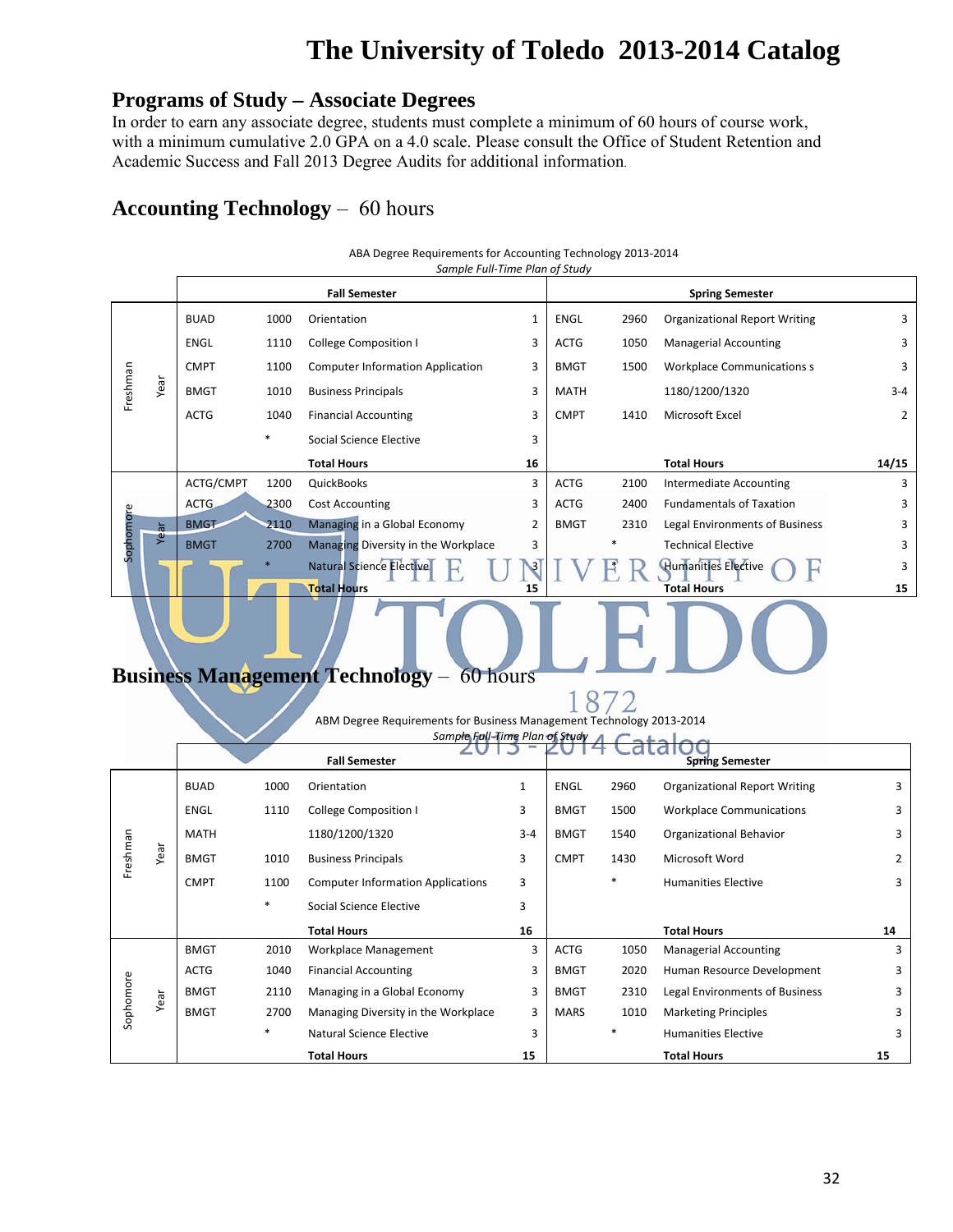## **Computer Network Administration** – 60 hours

AAB Requirements for Computer Network Administration 2013‐2014

*Sample Full‐Time Plan of Study*

|           |      |             |        | <b>Fall Semester</b>                |    |             |        | <b>Spring Semester</b>               |         |
|-----------|------|-------------|--------|-------------------------------------|----|-------------|--------|--------------------------------------|---------|
|           |      | <b>BUAD</b> | 1000   | Orientation                         | 1  | <b>MATH</b> |        | 1180/1200/1320                       | $3 - 4$ |
|           |      | <b>ENGL</b> | 1110   | <b>College Composition I</b>        | 3  | ENGL        | 2960   | <b>Organizational Report Writing</b> | 3       |
| Freshman  | Year | <b>CMPT</b> | 1110   | <b>PC Operating Systems</b>         | 3  | <b>CNET</b> | 2400   | Network Operating Systems Support    | 4       |
|           |      | <b>CMPT</b> | 1020   | <b>Computer Concepts</b>            | 4  | <b>CNET</b> | 2200   | Network Technologies                 | 4       |
|           |      |             | $\ast$ | Social Science Elective             | 3  |             | $\ast$ | <b>Technical Elective</b>            |         |
|           |      |             |        | <b>Total Hours</b>                  | 14 |             |        | <b>Total Hours</b>                   | 15      |
|           |      | <b>CNET</b> | 2100   | <b>Microsoft Operating Systems</b>  | 3  | <b>ACTG</b> | 1050   | <b>Managerial Accounting</b>         | 3       |
|           |      | <b>ACTG</b> | 1040   | <b>Financial Accounting</b>         | 3  | <b>BMGT</b> | 1500   | <b>Workplace Communications</b>      | 3       |
|           | Year | <b>CNET</b> | 2150   | Computer Hardware                   | 3  | <b>CNET</b> | 2410   | Network Services and Infrastructure  | 3       |
| Sophomore |      | <b>BMGT</b> | 2700   | Managing Diversity in the Workplace | 3  | <b>CNET</b> | 2300   | Linux Operating Systems              | 4       |
|           |      |             | $\ast$ | <b>Humanities Elective</b>          | 3  |             | $\ast$ | Natural Science Elective             | 3       |
|           |      |             |        | <b>Total Hours</b>                  | 15 |             |        | <b>Total Hours</b>                   | 16      |

# **Computer Software Specialist** – 60 hours -

|           |      | AAB Requirements for Computer Software Specialist 2013-2014<br>Sample Full-Time Plan of Study |        |                                 |                |             |      |                                      |                |
|-----------|------|-----------------------------------------------------------------------------------------------|--------|---------------------------------|----------------|-------------|------|--------------------------------------|----------------|
|           |      |                                                                                               |        |                                 |                |             |      |                                      |                |
|           |      |                                                                                               |        | <b>Fall Semester</b>            |                |             |      | <b>Spring Semester</b>               |                |
|           |      | <b>BUAD</b>                                                                                   | 1000   | Orientation                     | 1 <sup>1</sup> | <b>ENGL</b> | 2960 | <b>Organizational Report Writing</b> | 3              |
|           |      | <b>ENGL</b>                                                                                   | 1110   | <b>College Composition I</b>    | $\overline{3}$ | <b>BMGT</b> | 2010 | <b>Workplace Management</b>          | 3              |
| Freshman  | Year | <b>MATH</b>                                                                                   |        | 1180/1200/1320                  | $3 - 4$        | BMGT        | 2700 | Managing Diversity in the Workplace  | 3              |
|           |      | <b>BMGT</b>                                                                                   | 1010   | <b>Business Principles</b>      | 3              | <b>CMPT</b> | 1440 | Microsoft PowerPoint                 | 2              |
|           |      | <b>CMPT</b>                                                                                   | 1430   | Microsoft Word                  | 113            |             |      | 1410 - Microsoft Excel               | $\overline{2}$ |
|           |      |                                                                                               | $\ast$ | Social Science Elective         |                |             |      | <b>Humanities Elective</b>           | 3              |
|           |      |                                                                                               |        | <b>Total Hours</b>              | 15             |             |      | <b>Total Hours</b>                   | 16             |
|           |      | <b>CMPT</b>                                                                                   | 1420   | <b>Microsoft Access</b>         | 2              | <b>CMPT</b> | 2410 | Adobe InDesign                       | 3              |
|           |      | <b>ACTG</b>                                                                                   | 1040   | <b>Financial Accounting</b>     | 3              | ADOT        | 1110 | PC Keyboarding II                    | 3              |
|           | Year | <b>CMPT</b>                                                                                   | 1600   | Internet Design and Publishing  | 3              | <b>CMPT</b> | 2460 | <b>Advanced Microsoft Excel</b>      | 2              |
| Sophomore |      | <b>CMPT</b>                                                                                   | 1320   | Internet and WWW                |                | <b>ACTG</b> | 1050 | <b>Managerial Accounting</b>         | 3              |
|           |      | <b>BMGT</b>                                                                                   | 1500   | <b>Workplace Communications</b> | з              |             |      | Natural Science Elective             | 3              |
|           |      |                                                                                               | $\ast$ | <b>Technical Elective</b>       |                |             |      |                                      |                |
|           |      |                                                                                               |        | <b>Total Hours</b>              | 15             |             |      | <b>Total Hours</b>                   | 14             |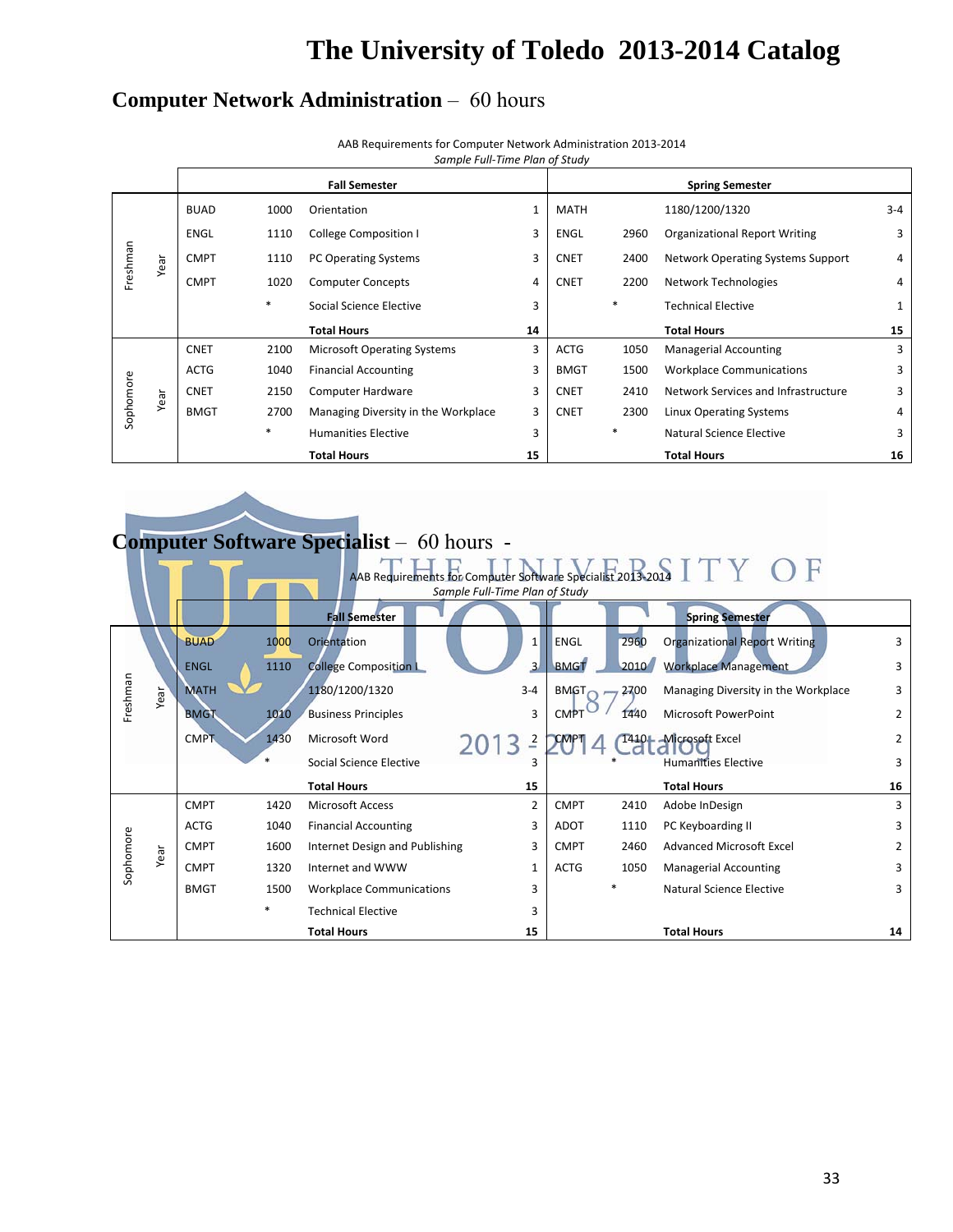$\sqrt{2}$ 

## **Information Services and Support** – 60 hours

| AAB Degree Requirements for Information Services and Support 2013-2014 |  |
|------------------------------------------------------------------------|--|
| Sample Full-Time Plan of Study                                         |  |

| Sample Full-Time Plan of St |  |
|-----------------------------|--|
|-----------------------------|--|

|           |      |             |      | <b>Fall Semester</b>                 |                |             |        | <b>Spring Semester</b>                   |    |
|-----------|------|-------------|------|--------------------------------------|----------------|-------------|--------|------------------------------------------|----|
|           |      | <b>BUAD</b> | 1000 | Orientation                          | $\mathbf{1}$   | ENGL        | 2960   | <b>Organizational Report Writing</b>     | 3  |
|           |      | <b>ENGL</b> | 1110 | College Composition I                | 3              | <b>BMGT</b> | 2700   | Managing Diversity in the Workplace      | 3  |
| Freshman  | Year | <b>MATH</b> |      | 1180/1200/1320                       | $3 - 4$        | <b>CMPT</b> | 1100   | <b>Computer Information Applications</b> | 3  |
|           |      | <b>BMGT</b> | 1010 | <b>Business Principles</b>           | 3              | <b>CMPT</b> | 1120   | <b>Visual Basic Programming</b>          | 4  |
|           |      | <b>CMPT</b> | 1020 | <b>Computer Concepts</b>             | 4              |             | $\ast$ | <b>Humanities Elective</b>               | 3  |
|           |      |             |      | <b>Total Hours</b>                   | 14             |             |        | <b>Total Hours</b>                       | 16 |
|           |      | <b>ACTG</b> | 1040 | <b>Financial Accounting</b>          | 3              | <b>ACTG</b> | 1050   | <b>Managerial Accounting</b>             | 3  |
|           |      | <b>CMPT</b> | 1410 | Microsoft Excel                      | $\overline{2}$ | <b>CNET</b> | 2200   | Network Technologies                     | 4  |
|           | Year | <b>CMPT</b> | 1440 | Microsoft PowerPoint                 | $\overline{2}$ | <b>CNET</b> | 1320   | Internet and WWW                         | 1  |
| Sophomore |      | <b>BMGT</b> | 1500 | <b>Workplace Communications</b>      | 3              |             | $\ast$ | Natural Science Elective                 | 3  |
|           |      | <b>CMPT</b> | 1420 | Microsoft Access Database and Design | $\overline{2}$ |             | $\ast$ | <b>Technical Elective</b>                | 1  |
|           |      | <b>CNET</b> | 2150 | <b>Computer Hardware</b>             | 3              |             | $\ast$ | Social Science Elective                  | 3  |
|           |      |             |      | <b>Total Hours</b>                   | 15             |             |        | <b>Total Hours</b>                       | 15 |

# **Pre-Business Administration** – 60 hours

|           |      |             |          | AA Degree Requirements for Pre-Business Administration 2013-2014 |              |             |        |                                         |    |
|-----------|------|-------------|----------|------------------------------------------------------------------|--------------|-------------|--------|-----------------------------------------|----|
|           |      |             |          | Sample Full-Time Plan of Study                                   |              |             |        |                                         |    |
|           |      |             |          | <b>Fall Semester</b>                                             |              |             |        | <b>Spring Semester</b>                  |    |
|           |      | <b>BUAD</b> | $1000 -$ | Orientation                                                      | $\mathbf{1}$ | <b>ENGL</b> | 2960   | Organizational Report Writing           | 3  |
|           |      | <b>ENGL</b> | 1110     | <b>College Composition I</b>                                     |              |             |        | <b>Humanities Elective</b>              | 3  |
| Freshman  | Year | <b>MATH</b> | 1320     | <b>College Algebra</b>                                           | 3            | MAI         | 1730   | Calculus for Business with Applications | 5  |
|           |      | <b>BMGT</b> | 1010     | <b>Business Principles</b>                                       | 3            | <b>ECON</b> | 1150   | Principles of Macroeconomics            | 3  |
|           |      | <b>CMPT</b> | 1100     | Microsoft Office Applications 2013 3 2014 Catalog                |              |             |        |                                         |    |
|           |      |             | $\ast$   | Social Science Elective                                          |              |             |        |                                         |    |
|           |      |             |          | <b>Total Hours</b>                                               | 16           |             |        | <b>Total Hours</b>                      | 14 |
|           |      | <b>ECON</b> | 1200     | Principles of Microeconomics                                     | 3            | <b>BMGT</b> | 2110   | Managing in a Global Economy            | 3  |
|           |      | <b>ACTG</b> | 1040     | <b>Financial Accounting</b>                                      | 3            | <b>ACTG</b> | 1050   | <b>Managerial Accounting</b>            | 3  |
|           | Year | <b>BUAD</b> | 2060     | Data Analysis for Business                                       | 3            | <b>BUAD</b> | 2070   | <b>Applications of Statistics</b>       | 3  |
| Sophomore |      | <b>BMGT</b> | 2700     | Managing Diversity in the Workplace                              | 3            |             |        | Natural Science Elective                | 3  |
|           |      |             | $\ast$   | Natural Science Elective                                         | 3            |             | $\ast$ | <b>Humanities Elective</b>              | 3  |
|           |      |             |          | <b>Total Hours</b>                                               | 15           |             |        | <b>Total Hours</b>                      | 15 |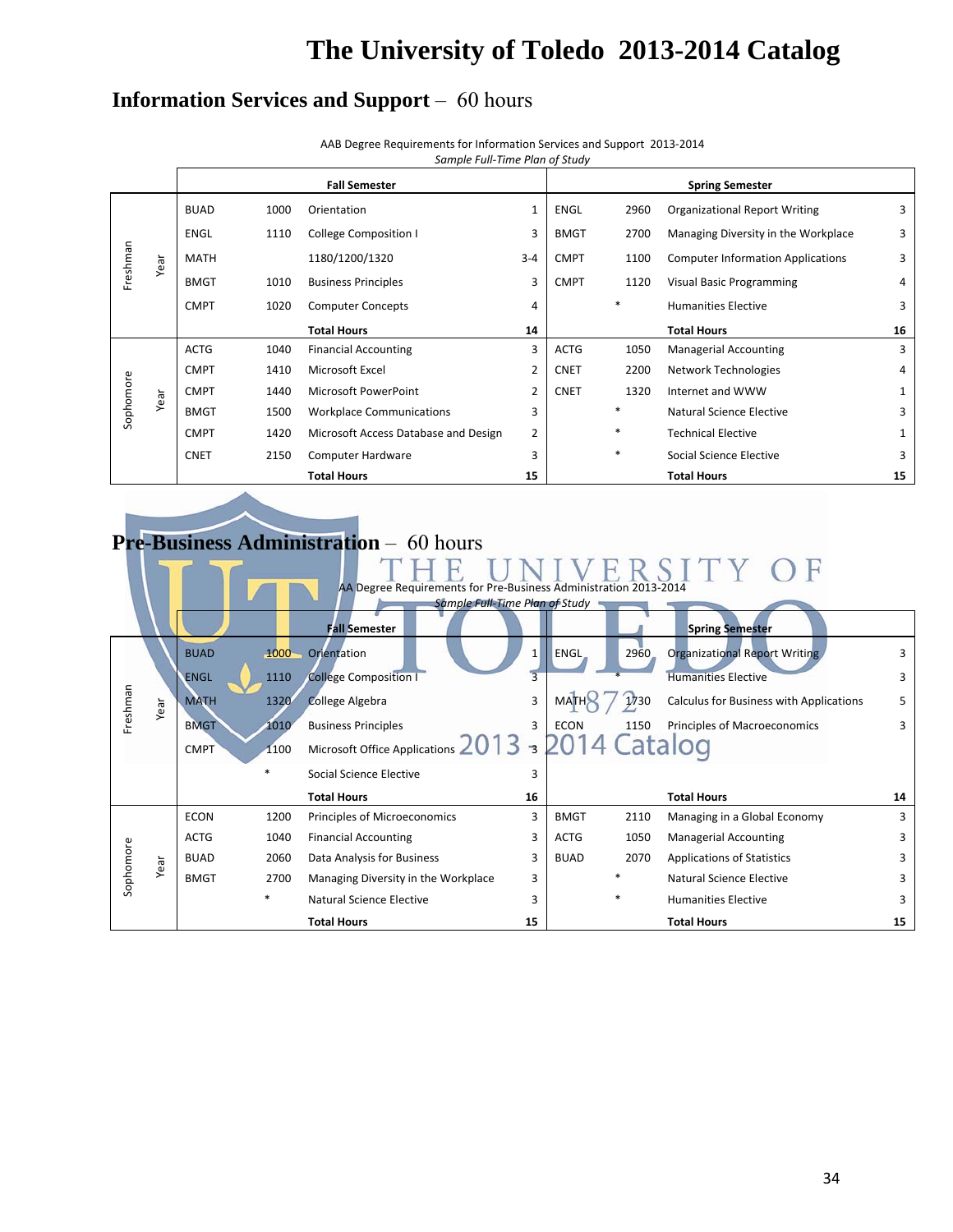## **Programming and Software Development** – 60 hours

|           |      |             |      |                             | Sumple Full-Time Plum of Study |             |        |                                          |                |
|-----------|------|-------------|------|-----------------------------|--------------------------------|-------------|--------|------------------------------------------|----------------|
|           |      |             |      | <b>Fall Semester</b>        |                                |             |        | <b>Spring Semester</b>                   |                |
|           |      | <b>BUAD</b> | 1000 | Orientation                 | 1                              | <b>ENGL</b> | 2960   | <b>Organizational Report Writing</b>     | 3              |
|           |      | ENGL        | 1110 | College Composition I       | 3                              | <b>BMGT</b> | 1500   | <b>Workplace Communications</b>          | 3              |
| Freshman  | Year | <b>MATH</b> |      | 1180/1200/1320              | $3 - 4$                        | <b>CMPT</b> | 1100   | <b>Computer Information Applications</b> | 3              |
|           |      | <b>BMGT</b> | 1010 | <b>Business Principles</b>  | 3                              | <b>CMPT</b> | 1120   | <b>Visual Basic Programming</b>          | 4              |
|           |      | <b>CMPT</b> | 1020 | <b>Computer Concepts</b>    | 4                              |             | $\ast$ | <b>Humanities Elective</b>               | 3              |
|           |      |             |      | <b>Total Hours</b>          | 14                             |             |        | <b>Total Hours</b>                       | 16             |
|           |      | <b>CMPT</b> | 1420 | <b>Microsoft Access</b>     | $\overline{2}$                 | <b>CNET</b> | 2200   | Network Technologies                     | 4              |
|           |      | <b>ACTG</b> | 1040 | <b>Financial Accounting</b> | 3                              | <b>BMGT</b> | 2700   | Managing Diversity in the Workplace      | 3              |
|           | Year | <b>CMPT</b> | 2030 | C Family Programming        | 4                              | <b>ACTG</b> | 1050   | <b>Managerial Accounting</b>             | 3              |
| Sophomore |      | <b>CNET</b> | 2150 | Computer Hardware           | 3                              |             | $\ast$ | <b>Technical Elective</b>                | $\overline{2}$ |
|           |      |             | *    | Natural Science Elective    | 3                              |             | $\ast$ | Social Science Elective                  | 3              |
|           |      |             |      | <b>Total Hours</b>          | 15                             |             |        | <b>Total Hours</b>                       | 15             |

AAB Degree Requirements for Programming and Software Development 2013‐2014 *Sample Full‐Time Plan of Study*

## **Intermodal Transportation Technology** – 60 hours

|           | AAB Degree Requirements for Intermodal Transportation Technology 2013-2014<br>Sample Full-Time Plan of Study |             |        |                                 |  |                |                           |      |                                          |    |  |
|-----------|--------------------------------------------------------------------------------------------------------------|-------------|--------|---------------------------------|--|----------------|---------------------------|------|------------------------------------------|----|--|
|           |                                                                                                              |             |        | <b>Fall Semester</b>            |  |                |                           |      | <b>Spring Semester</b>                   |    |  |
|           |                                                                                                              | <b>BUAD</b> | 1000   | Orientation                     |  |                | <b>ENGL</b>               | 2960 | <b>Organizational Report Writing</b>     |    |  |
|           |                                                                                                              | <b>ENGL</b> | 1110   | <b>College Composition I</b>    |  | 3              | <b>ACTG</b>               | 1040 | <b>Financial Accounting</b>              | 3  |  |
| Freshman  | Year                                                                                                         | <b>BMGT</b> | 1010   | <b>Business Principles</b>      |  | $\overline{3}$ | <b>BMGT</b>               | 2010 | <b>Workplace Management</b>              | 3  |  |
|           |                                                                                                              | <b>CMPT</b> | 1100   | <b>Microsoft Office Apps</b>    |  | 3              | <b>TPDT</b>               | 1010 | Principles of Transportation             | 3  |  |
|           |                                                                                                              |             |        | <b>Humanities Elective</b>      |  | 3              | <b>MATH</b>               | 1200 | Mathematical Modeling / Algebra          | 4  |  |
|           |                                                                                                              |             |        | Social Science Elective         |  |                | <sup>3</sup> 2014 Catalog |      |                                          |    |  |
|           |                                                                                                              |             |        | <b>Total Hours</b>              |  | 16             |                           |      | <b>Total Hours</b>                       | 16 |  |
|           |                                                                                                              | <b>TPDT</b> | 2010   | Regulation of Transportation    |  | 3              | <b>TPDT</b>               | 2130 | Warehousing & Terminal Mgmt              | 3  |  |
|           |                                                                                                              | <b>TPDT</b> | 2070   | Technology Uses in Logistics    |  | 3              | <b>TPDT</b>               | 2210 | <b>Mgmt of Commercial Transportation</b> | 3  |  |
|           | Year                                                                                                         | <b>BMGT</b> | 1500   | <b>Workplace Communications</b> |  | 3              | <b>TPDT</b>               | 2990 | Intermodal Transportation Capstone       | 3  |  |
| Sophomore |                                                                                                              |             | $\ast$ | <b>Technical Elective</b>       |  | 3              | <b>BMGT</b>               | 2700 | Managing Diversity in the Workplace      | 3  |  |
|           |                                                                                                              |             | $\ast$ | Natural Science Elective        |  | 3              | <b>BUAD</b>               | 2000 | Career Development I                     | 1  |  |
|           |                                                                                                              |             |        | <b>Total Hours</b>              |  | 15             |                           |      | <b>Total Hours</b>                       | 13 |  |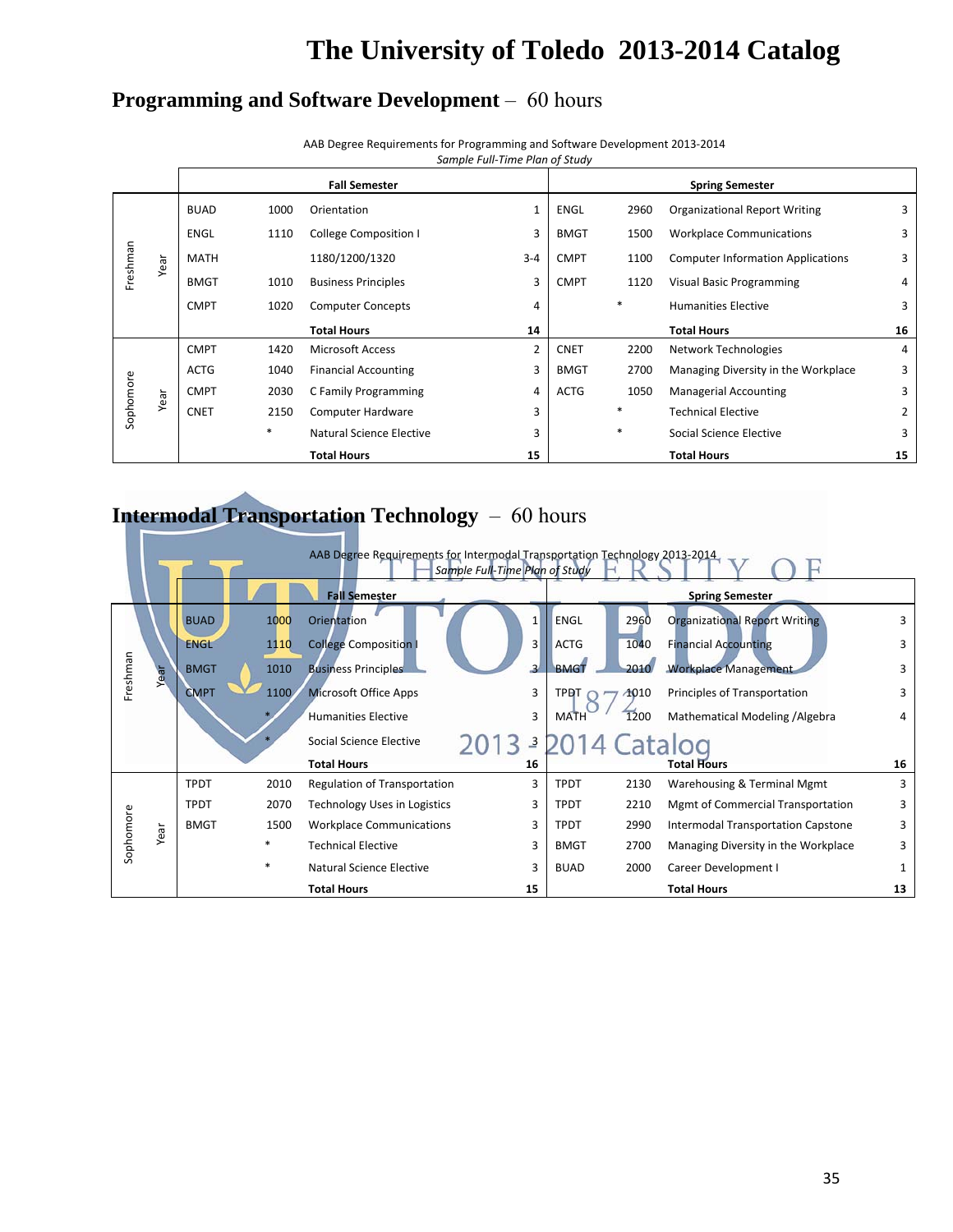## **Technical Studies** - minimum 60 hours

COBI's interdisciplinary program in technical studies is useful for students who want to gain technical expertise in more than one discipline. Students must have an approved educational plan in order to be eligible for any A.T.S. program. Students explore their interests in a variety of technical areas, achieve specific career goals and have the opportunity to apply their credits to a bachelor's degree in Applied Organizational Technology through The College of Business and Innovation.

Degree Requirements minimum 60 hrs.

| <b>English Composition</b>                             | 6 hrs.    |  |  |  |  |
|--------------------------------------------------------|-----------|--|--|--|--|
| General Education/University CORE Requirements         | 15 hrs.   |  |  |  |  |
| including Humanities, Social Science, Natural Science, |           |  |  |  |  |
| Multicultural and Math areas                           |           |  |  |  |  |
| Technical Field #1                                     | $15$ hrs. |  |  |  |  |
| Technical Field #2                                     |           |  |  |  |  |
| Occupational Objective/additional Technical Competence |           |  |  |  |  |

**Technical Fields and Occupational Objectives must be planned in coordination with an academic adviser in the College of Business and Innovation.** 

Sample Plan of Study Technical Studies – Web Design

|           |      |             |      | ATS Degree Requirements for Technical Studies - Focus Web Design | Sample Full-Time Plan of Study |             |      |                                                               |    |
|-----------|------|-------------|------|------------------------------------------------------------------|--------------------------------|-------------|------|---------------------------------------------------------------|----|
|           |      |             |      | <b>Fall Semester</b>                                             |                                |             |      | <b>Spring Semester</b>                                        |    |
|           |      | <b>BUAD</b> | 1000 | Orientation                                                      | $\mathbf{1}$                   | <b>ENGL</b> | 2960 | <b>Organizational Report Writing</b>                          | 3  |
|           |      | <b>ENGL</b> | 1110 | <b>College Composition I</b>                                     | 3                              | <b>BMGT</b> | 1500 | <b>Workplace Communications</b>                               | 3  |
|           |      |             |      | <b>Social Science Elective</b>                                   | $\overline{3}$                 | <b>CMPT</b> | 1400 | Dreamweaver Web Page Devel.                                   | 3  |
| Freshman  | Year | <b>BMGT</b> | 2700 | Managing Diversity in the Workplace                              | 3                              | <b>CMP</b>  | 1500 | Flash Web Animation                                           | 3  |
|           |      | <b>CMPT</b> | 1100 | <b>Computer Information Appl</b>                                 | 3                              |             |      | <b>Humanities Elective</b>                                    | 3  |
|           |      |             |      |                                                                  |                                |             |      | $2$ cM <sub>p</sub> $14$ $1320$ $12$ <sub>nternet</sub> & www |    |
|           |      |             |      | <b>Total Hours</b>                                               | 13                             |             |      | <b>Total Hours</b>                                            | 16 |
|           |      | <b>MATH</b> |      | 1180/1200/1320                                                   | $3 - 4$                        | <b>CMPT</b> | 2410 | Adobe InDesign                                                | 3  |
| Sophomore | Year | <b>CMPT</b> | 1530 | Beginning Adobe Photoshop                                        | 3                              | <b>CMPT</b> | 2620 | Website Redesign                                              | ੨  |
|           |      | <b>CMPT</b> | 1600 | Internet Design & Publishing                                     | 3                              | <b>ACTG</b> | 1040 | <b>Financial Accounting</b>                                   |    |
|           |      | <b>BMGT</b> | 2010 | Workplace Management                                             | 3                              |             |      | Natural Science Elective                                      |    |
|           |      | <b>CMPT</b> | 1700 | <b>Blogging &amp; Social Networking</b>                          | 3                              |             |      | <b>Technical Elective</b>                                     |    |
|           |      |             |      |                                                                  |                                | <b>BMGT</b> | 2310 | Legal Environment of Business                                 | 3  |
|           |      |             |      | <b>Total Hours</b>                                               | 15                             |             |      | <b>Total Hours</b>                                            | 16 |

Note:

## **Associate Degree Program Pending Final Approval/Modification:**

## Health Information Technology – 62 hours

Contact the Office of Student Retention and Academic Success for more information.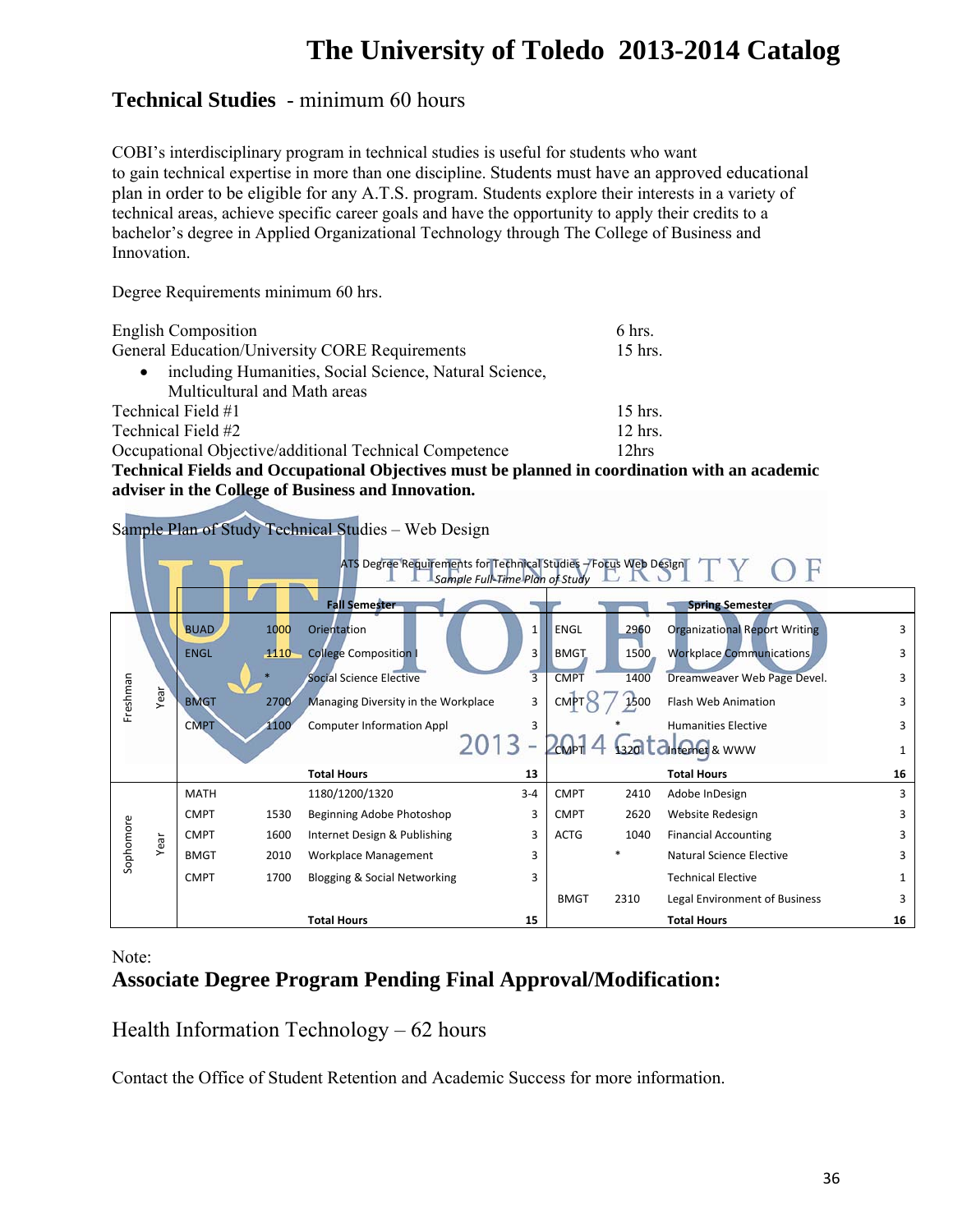## **Business Minors for Non-Business Students at The University of Toledo**

The College of Business and Innovation offers a general minor and seven specialty minors (accounting; business analysis; electronic commerce/information technology; entrepreneurship, family and small business; international business; professional sales and operations/supply chain management) for students in non-business programs at The University of Toledo. These minors are recommended for students who want to enhance their academic programs with business-related course work. Students taking courses in the business minor must meet course prerequisite requirements. These minors are designed specifically for non-business students and should not be confused with the individual minors offered for College of Business and Innovation students. Students can complete a maximum of two minors and may take no more than one course that fulfills the requirements of both minors. Students should contact advisers in the College of Business and Innovation for additional details about the minors and advisers in their college to check on the fit into their curriculum.

## **General Minor for Non-Business Students**

### **Requirements for the General Minor in Business for Non-Business Students**

1. A minimum cumulative GPA of 2.25 is required in the following prerequisite courses or their equivalents. A student who does not meet the minimum standards but has at least a cumulative 2.0 in the prerequisites will be reviewed by the College of Business and Innovation on an individual basis.



required in each of the following courses, at least one of which must be at the 3000 level to avoid additional course work:

### **Required Foundation Course**

| <b>BUAD 2040</b> | Financial Accounting Information   |
|------------------|------------------------------------|
| OR.              |                                    |
| <b>ACTG 1040</b> | Principles of Financial Accounting |

#### **Additional Requirements**

A. Select 3 courses from the following with at least one course at 3000 level to avoid additional coursework. Approved associate degree equivalents courses are shown in ( ). (Prerequisites for selected courses must be fulfilled.) :

| Introduction to Business (or BMGT 1010)               |
|-------------------------------------------------------|
| Accounting for Business (or ACTG 1050)                |
| Application of Statistics in Business Decision Making |
| Global Environment of Business (or BMGT 2110)         |
|                                                       |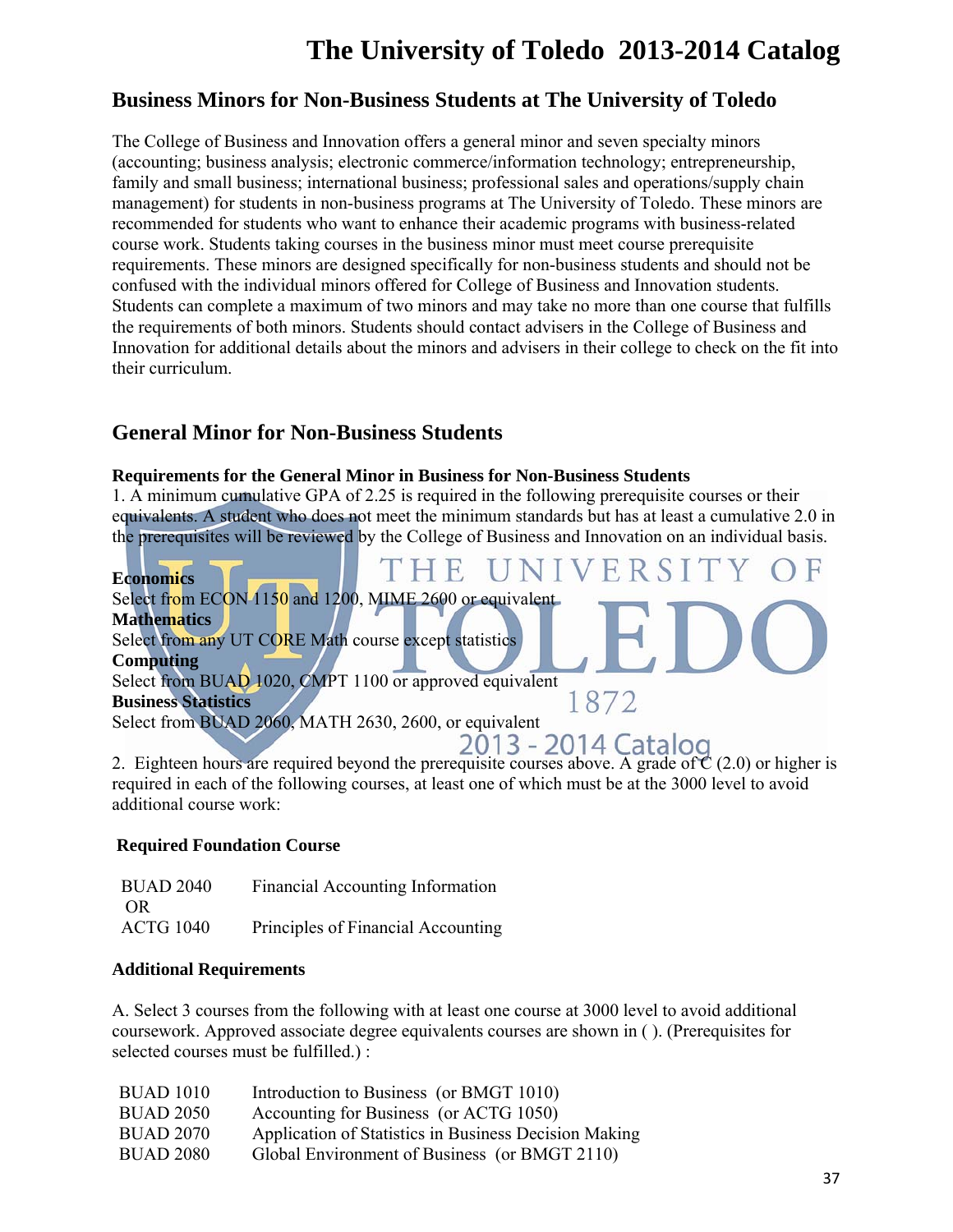| <b>BUAD 3010</b> | Principles of Marketing                              |
|------------------|------------------------------------------------------|
| <b>BUAD 3020</b> | Principles of Manufacturing and Service System       |
| <b>BUAD 3030</b> | Managerial and Behavioral Processes in Organizations |
| <b>BUAD 3040</b> | Principles of Financial Management                   |
| <b>BUAD 3050</b> | <b>Information Technology Management</b>             |
| <b>BUAD 3470</b> | Legal & Ethical Environment of Business              |

 B. Select **two** additional 3000 or 4000 level courses from the 6 listed above or select two courses at the 3000 or 4000 level from ACCT, FINA, INFS, MGMT, EFSB, IBUS, EBUS, OPMT, HURM, PSLS, BANS, BLAW or MKTG to complete the additional requirements. (Prerequisites for selected courses must be fulfilled.)

 C. At least three of the five courses selected to fulfill the additional minor in business requirements must be at the 3000 or 4000 level.

## **Accounting Minor for Non-Business Students**

### **Program Requirements**

The accounting minor for non-business students requires 15 credit hours. A grade of C (2.0) or higher is required in all courses used to fulfill the accounting minor requirements. Prerequisites for all courses must be fulfilled. Currently being updated to reflect new course numbers.

| <b>Required Course:</b>       | THE UNIVERSITY O                                                                                                                                                                                                                                                                                                                    |
|-------------------------------|-------------------------------------------------------------------------------------------------------------------------------------------------------------------------------------------------------------------------------------------------------------------------------------------------------------------------------------|
| <b>ACCT 3110</b>              | <b>External Financial Reporting I</b>                                                                                                                                                                                                                                                                                               |
|                               | Prerequisite: Junior standing; a higher education GPA of 2.50 or higher and a 2.50 or higher GPA in<br>BUAD 2040 and 2050 (or equivalent courses), which must include a grade of $C(2.0)$ or higher in<br>BUAD 2040 and 2050 (or equivalent courses). Effective Fall 2014 GPA increases to 2.75                                     |
|                               | Electives: Select four courses from the following: 12 hours                                                                                                                                                                                                                                                                         |
| <b>ACCT 3000</b>              | 2013 - 2014 Catalog<br><b>Financial Statement Analysis</b><br>Prerequisite: BUAD 2050                                                                                                                                                                                                                                               |
| <b>ACCT 3310</b>              | Accounting Information Systems and Controls<br>Prerequisite: ACCT 3110 with a grade of $C(2.0)$ or better                                                                                                                                                                                                                           |
| <b>ACCT 3030</b>              | Tax Accounting for Non-accounting Majors<br>Prerequisite: BUAD 2050                                                                                                                                                                                                                                                                 |
| <b>OR</b><br><b>ACCT 3210</b> | Income Taxation of Individuals<br>Prerequisite: Junior standing; a higher education GPA of 2.50 or higher and a<br>2.50 or higher GPA in BUAD 2040 and 2050 (or equivalent courses), which must<br>include a grade of C (2.0) or higher in BUAD 2040 and 2050 (or equivalent<br>courses). Effective Fall 2014 GPA increases to 2.75 |
| <b>ACCT 3010</b>              | Cost Accounting for Non-accounting Majors<br>Prerequisite: BUAD 2050                                                                                                                                                                                                                                                                |
| <b>OR</b><br><b>ACCT 3320</b> | Internal Reporting (formerly 4310)                                                                                                                                                                                                                                                                                                  |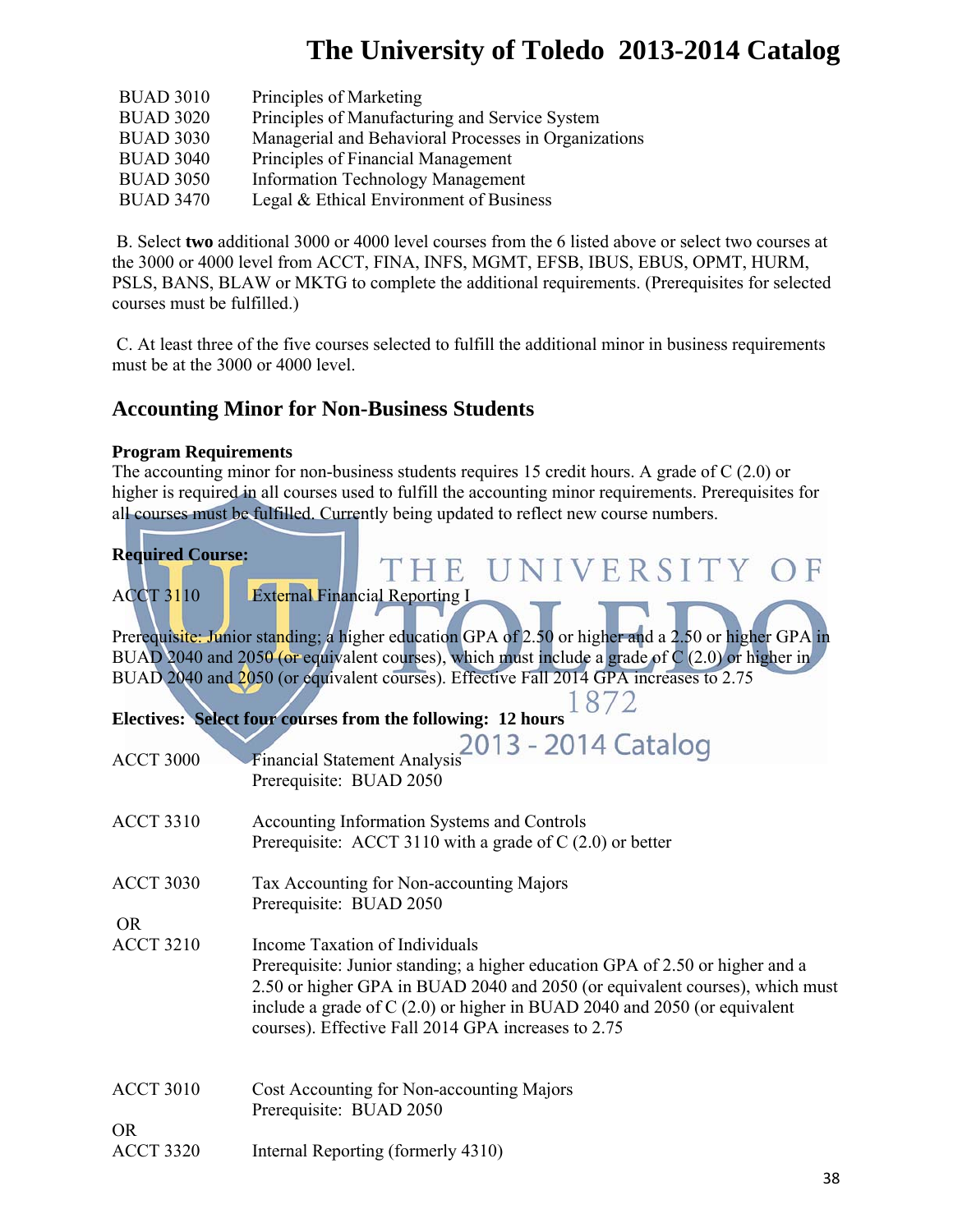| <b>ACCT 3120</b> | External Financial Reporting II<br>Prerequisite: ACCT 3110 with a grade of $C(2.0)$ or better |
|------------------|-----------------------------------------------------------------------------------------------|
| FINA 4080        | Intermediate Financial Management<br>Prerequisite: BUAD 3040                                  |

Note: Students may apply ACCT 3030 or 3210 toward the accounting minor but not both. Students may apply ACCT 3010 or 4310 toward the accounting minor, but not both.

## **Business Analysis Minor for Non-Business Students**

#### **Program Requirements**

The business analysis minor for non-business students requires 15 hours. Prerequisites for all courses must be fulfilled.

#### **Required Courses: 9 hours**

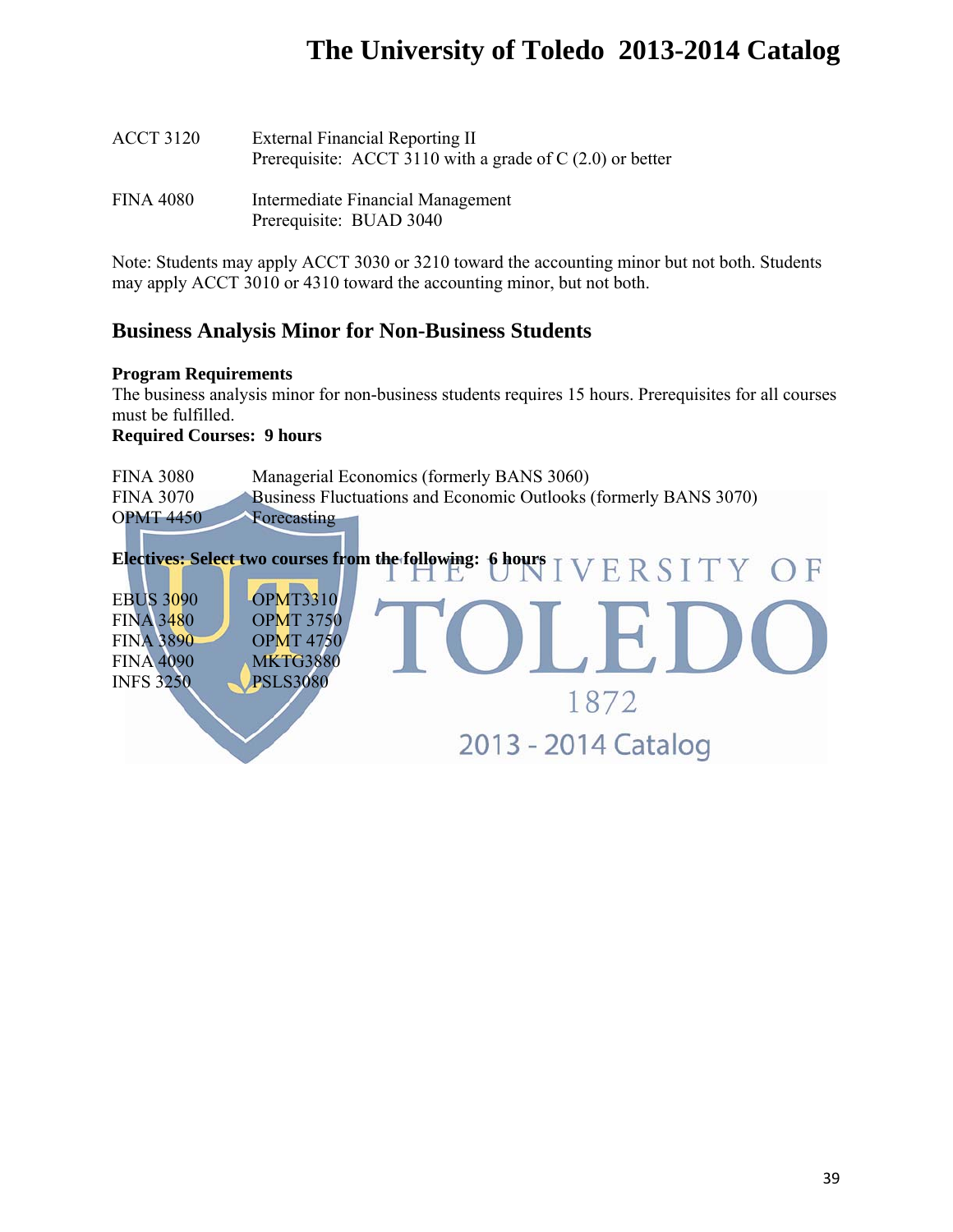## **E-Business and Information Technology Applications Minor for Non-Business Students**

## **Program Requirements**

The e-business and information technology applications minor requires basic business computer proficiency (e.g., BUAD 1020, CMPT 1100 or equivalent); MIME 2600 or ECON 1150 and 1200, or equivalent; and 15 credit hours from selected EBUS- and INFS-related courses.

## **Required: 6 hours**

| <b>EBUS 3090</b> | E-Commerce and the Networked Economy Prerequisite: junior standing                             |
|------------------|------------------------------------------------------------------------------------------------|
| INFS 3250        | Software Applications in Business Prerequisite: junior standing and BUAD 1020<br>or equivalent |

## **Electives: 9 hours**

| <b>INFS</b> 3770 | Database Management Systems Prerequisite: junior standing                                      |
|------------------|------------------------------------------------------------------------------------------------|
| <b>EBUS 3180</b> | Web Design for Business Communication Prerequisite: junior standing                            |
| <b>INFS 3370</b> | Business Data Communications Prerequisite: BUAD 3050                                           |
| <b>MKTG 3260</b> | Global Framework for E-Commerce Prerequisite: BUAD 2080<br>H                                   |
| <b>MKTG 3280</b> | Prerequisite: BUAD 3010<br><b>Internet Marketing</b>                                           |
| <b>BUAD 3050</b> | Information Technology Management Prerequisite: junior standing and BUAD<br>1020 or equivalent |
|                  | 1872                                                                                           |
| <b>INFS 3980</b> | Special Topics in Information Systems                                                          |
|                  | 2013 - 2014 Catalog                                                                            |

## **Entrepreneurship, Family, and Small Business Minor for Non-Business Students**

Prerequisites for all courses must be fulfilled.

## **Required Business Courses: 15 hours**

| <b>EFSB 3500</b> | Introduction to Entrepreneurship                                     |
|------------------|----------------------------------------------------------------------|
| <b>BUAD 2040</b> | Financial Accounting OR ACTG 1040 Principles of Financial Accounting |
| <b>EFSB 3480</b> | <b>Entrepreneurial Finance</b>                                       |
| <b>EFSB 4590</b> | Entrepreneurship & Small Business Management                         |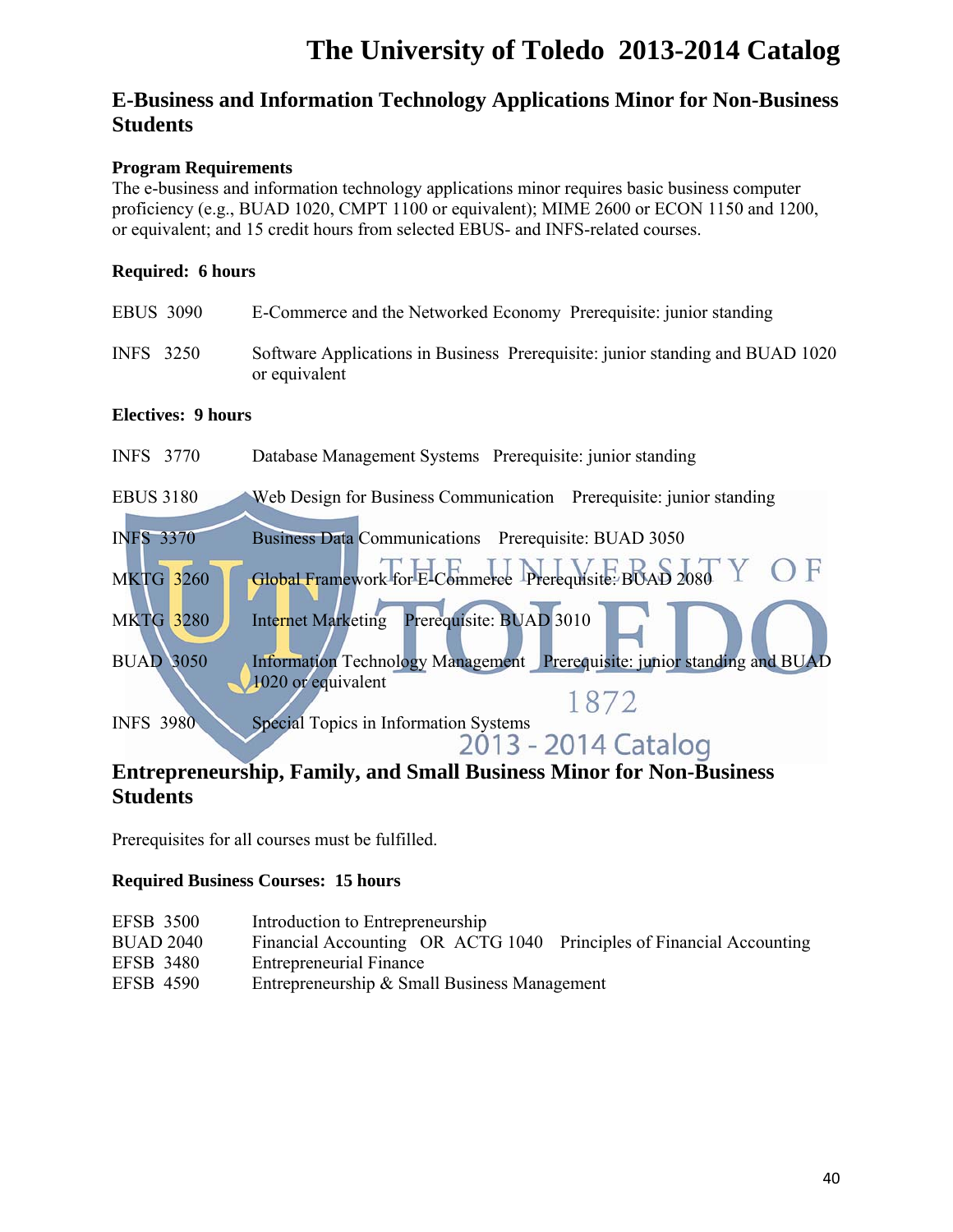EFSB 4010 Growing Family & Entrepreneurship Business

### **Business Elective: Select one from the following: 3 hours**

| <b>BUAD 3010</b> | Principles of Marketing             |
|------------------|-------------------------------------|
| <b>EFSB 4690</b> | <b>Technology Commercialization</b> |
| <b>EFSB 4790</b> | Franchising                         |

## **International Business Minor for Non-Business Students**

### **Program Description:**

The international business minor for non-business students requires 18 to 21 hours of business courses (including international business electives). Prerequisites for all courses must be fulfilled.

#### I. **Required Course in Economics:**

Select from ECON 1150 and ECON 1200 OR MIME 2600 or equivalent (These are not business course hours and do not count toward the 18 to 21 hours of business courses required in the program)

## **II. Required Business Courses: 9 hours**



### **III. International Business Electives: 9 hours Select at least two courses from the following:**

IBUS 3600 International Management Prerequisite: BUAD 3030, Junior standing MKTG 3140 International Marketing Prerequisite: BUAD 3010 FINA 3500 International Finance Prerequisite: BUAD 3040

#### **If needed, select additional hours from the following:**

| <b>IBUS 3150</b> | <b>Understanding Cultural Differences in Business</b> |
|------------------|-------------------------------------------------------|
|                  | Prerequisite: Junior standing                         |
| <b>IBUS 4100</b> | Study Abroad Program*                                 |
|                  | Prerequisite: Permission of Chair and Faculty         |
| <b>IBUS 4180</b> | <b>North American Business Practices</b>              |
|                  | Prerequisite: Junior standing                         |
| <b>MKTG 3260</b> | Global Framework for E-commerce                       |
|                  | Prerequisite: Junior standing                         |